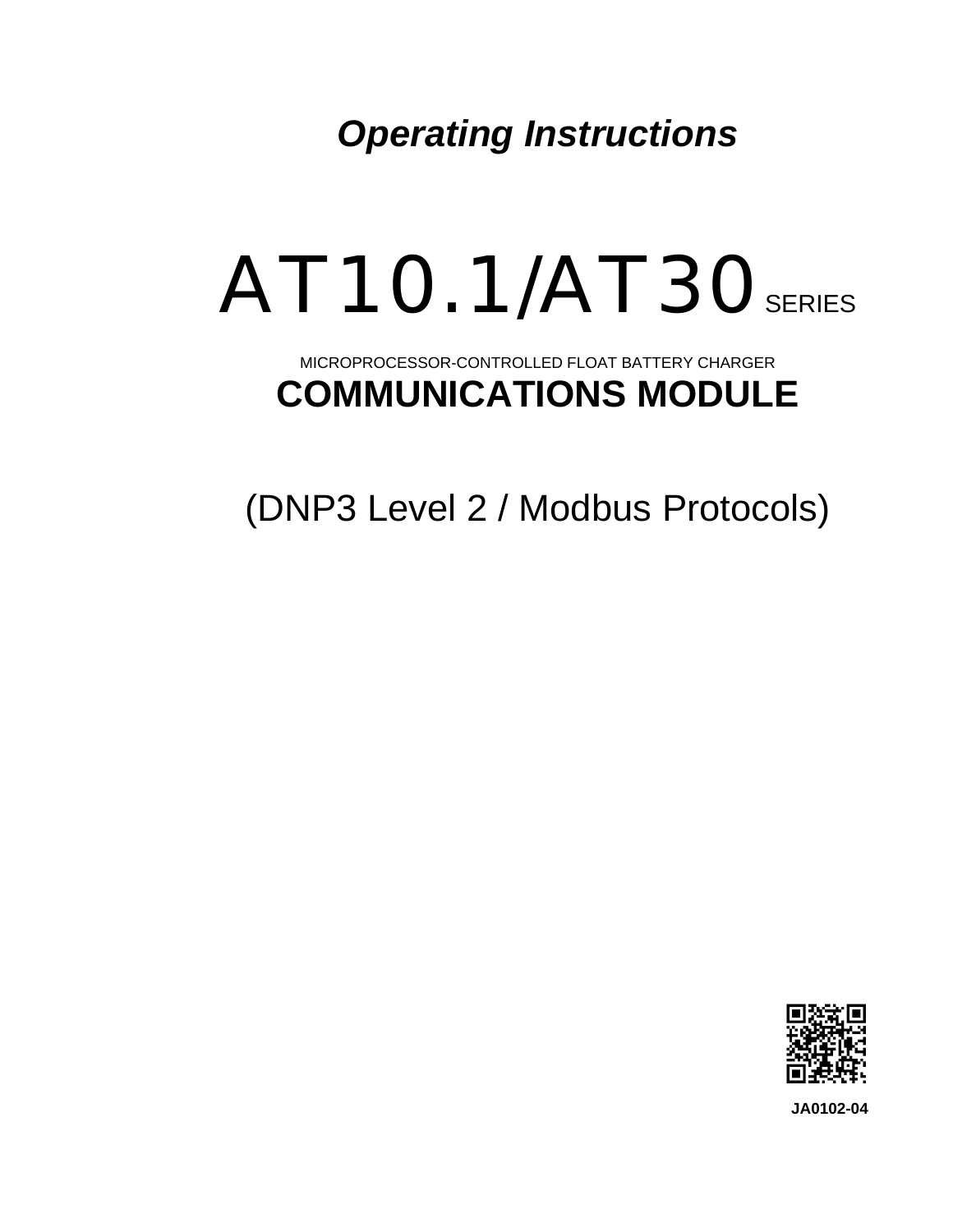# **DNP3 LEVEL 2 / MODBUS COMMUNICATIONS FOR AT10.1 AND AT30 SERIES BATTERY CHARGERS**

- The AT Communications Module allows the user to remotely monitor and control the AT Series Battery Charger over a serial connection.
- Supports DNP3 Level 2 and Modbus protocols over RS-232 or RS-485 halfduplex.
- All features of the AT Series front control panel are accessible remotely.
- SCADA (Supervisory Control And Data Acquisition) systems will be able to control, monitor, and log the events of the battery charger.
- The option can be used with optional Ethernet communications.
- The option can be used with a modem for telephone communications.

#### **SUPPLIED COMPONENTS**

 The AT Series Communications Module option (p/n **EJ5037-0#**) includes the AT Series Communications PC Board (A12), external power supply resistor(s) (R29), this Operating Instructions manual (**[JA0102-04](http://www.atseries.net/PDFs/JA0102-04.pdf)**), and a field-retrofit *Service Instruction* sheet (**[JD5008-00](http://www.atseries.net/PDFs/JD5008-00.pdf)**). A compatible industry-standard modem and modem cable are also available. Refer to the items listed below for part information and check off which items were supplied.

## **STANDARD COMMUNICATION MODULES Part No**  Communications Module for **12 Vdc** AT charger EJ5037-01 □ Communications Module for 24 Vdc AT charger EJ5037-02 Communications Module for **48 Vdc** AT charger EJ5037-03 Communications Module for **130 Vdc** AT charger EJ5037-04 □ Communications Module w/Ethernet Connection (J1) EJ5037-2# **OPTIONAL ACCESSORIES Part No 2012**

□ Fiber Optic Modem Interface (Modbus / DNP3 L2) EJ5230-##

## **SUPPLEMENTAL DOCUMENTATION**

 Several supplemental documents for the AT Series Communications Module option are available online, and may be used in conjunction with this manual:

|           | Doc. No.   Online Hyperlink                | <b>Description</b>           |
|-----------|--------------------------------------------|------------------------------|
| JA0102-04 | http://www.ATSeries.net/PDFs/JA0102-04.pdf | AT Series Comm. Mod. Manual  |
| JD5008-00 | http://www.ATSeries.net/PDFs/JD5008-00.pdf | AT Comm. Mod. Field Install. |
| JD5012-00 | http://www.ATSeries.net/PDFs/JD5012-00.pdf | Main Ctrl PCB A1 Replacement |
| JE5107-00 | http://www.ATSeries.net/PDFs/JE5107-00.pdf | AT Series Comm. Mod. Wiring  |
| JF5026-00 | http://www.ATSeries.net/PDFs/JF5026-00.pdf | AT Series Comm. Module FAQs  |
|           |                                            |                              |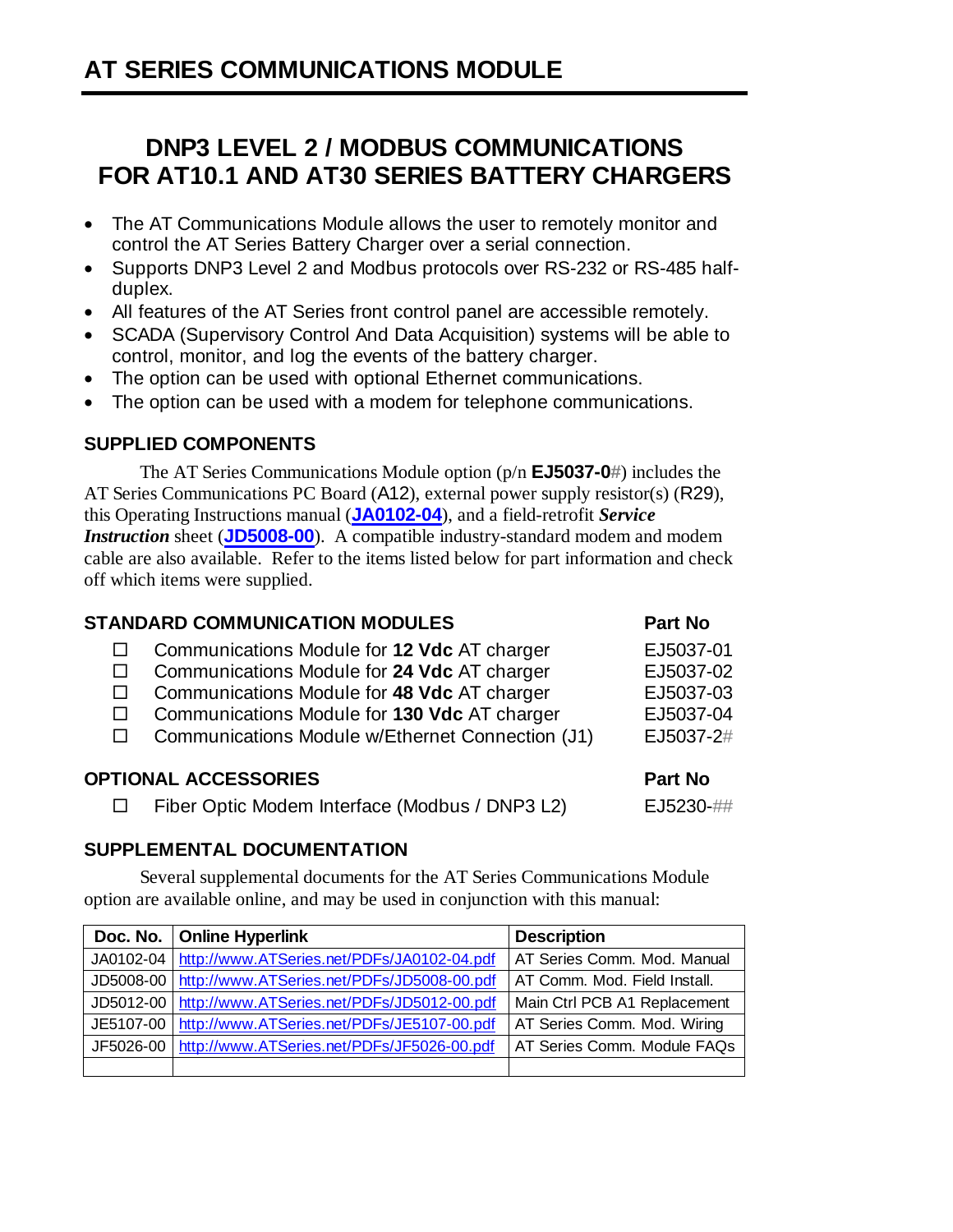|              | <b>SECTION</b>                                          | <b>PAGE</b> |
|--------------|---------------------------------------------------------|-------------|
| 1            |                                                         |             |
| $\mathbf{2}$ |                                                         |             |
|              |                                                         |             |
|              |                                                         |             |
| 3            |                                                         |             |
|              |                                                         |             |
|              |                                                         |             |
|              | 3.2.1                                                   |             |
|              | 3.2.2                                                   |             |
|              |                                                         |             |
|              |                                                         |             |
|              |                                                         |             |
|              |                                                         |             |
| 4            |                                                         |             |
|              |                                                         |             |
|              |                                                         |             |
|              |                                                         |             |
| 5            |                                                         |             |
|              |                                                         |             |
|              |                                                         |             |
|              |                                                         |             |
| 6            |                                                         |             |
| 7            |                                                         |             |
|              |                                                         |             |
|              |                                                         |             |
|              |                                                         |             |
|              |                                                         |             |
|              | 7.4.1                                                   |             |
|              | 7.4.2                                                   |             |
|              | 7.4.3                                                   |             |
|              | 7.4.4                                                   |             |
|              | 7.4.5                                                   |             |
| 8            |                                                         |             |
|              |                                                         |             |
|              |                                                         |             |
|              |                                                         |             |
|              | 8.3.1                                                   |             |
|              | 8.3.2                                                   |             |
|              | 8.3.3                                                   |             |
|              | 8.3.4                                                   |             |
|              | 8.3.5                                                   |             |
| 9            |                                                         |             |
|              |                                                         |             |
|              |                                                         |             |
|              |                                                         |             |
|              |                                                         |             |
|              |                                                         |             |
|              |                                                         |             |
|              | MANUAL SPECIFICATIONS (document control information) 40 |             |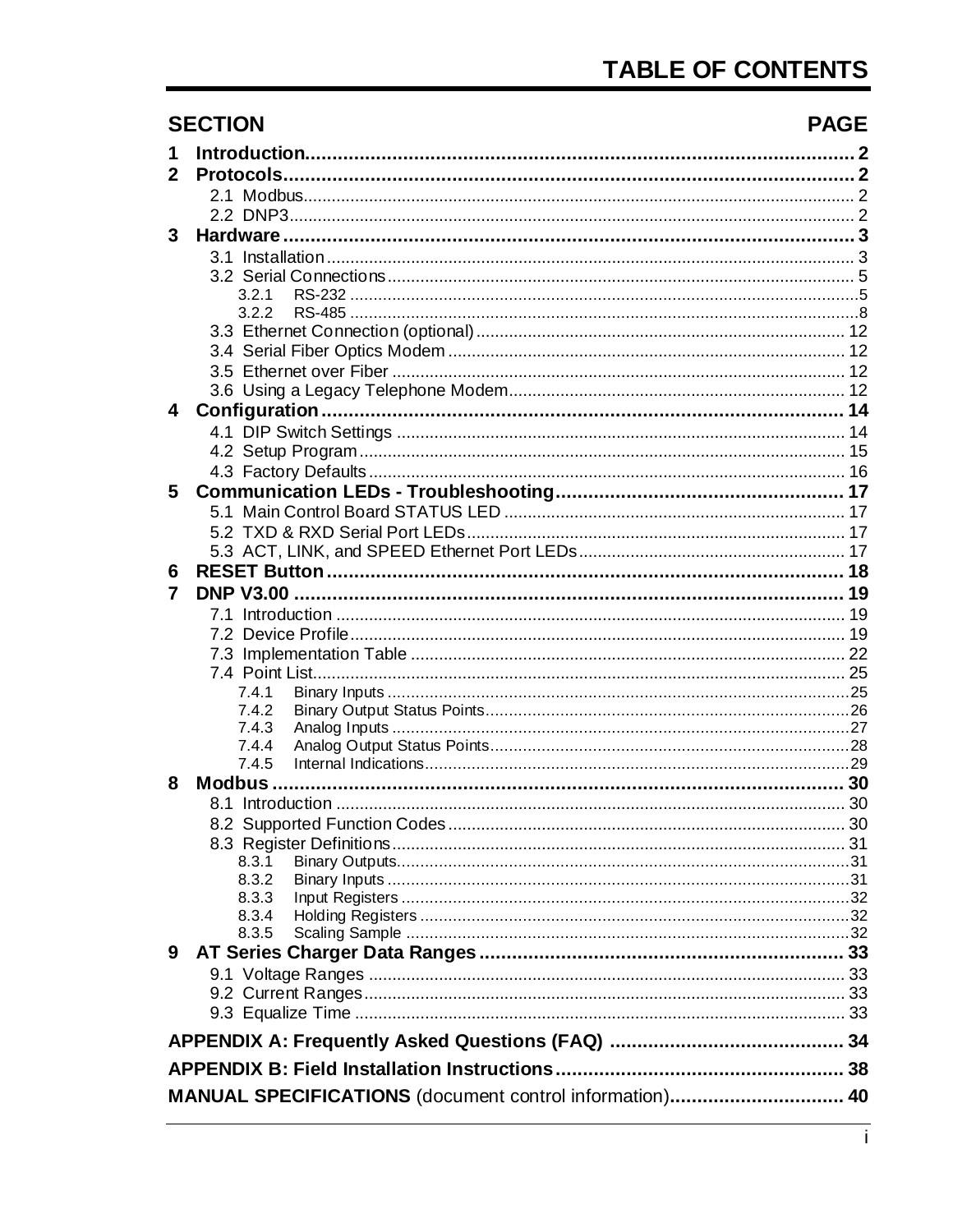# <span id="page-3-0"></span>**1 Introduction**

The AT Series Communications Module option allows users to remotely monitor and control an AT Series Battery Charger over a serial connection. With this option, users may perform remotely everything that is accessible at the charger's front panel display.

The AT Communications option supports DNP3 Level 2 and Modbus protocols over RS-232, RS-485, and Ethernet (when Ethernet option is ordered). Configuration is performed by DIP switches and a setup program for additional parameters. The communications board supports baud rates of 9600 bps and 19200 bps. For more information see the Frequently Asked Questions in **Appendix A** on Page [34.](#page-35-0)

# <span id="page-3-1"></span>**2 Protocols**

## <span id="page-3-2"></span>*2.1 Modbus*

The communications option can be setup to communicate on standard Modbus networks using either of two (2) transmission modes: ASCII (American Standard Code for Information Interchange) or RTU (Remote Terminal Unit). The advantage of ASCII allows less strict serial timing requirements without causing communication errors. The advantage of RTU allows more data to be transmitted than ASCII mode for higher throughput.

Modbus ASCII mode supports the following serial settings:

- No parity, 7 data bits, 2 stop bits
- Even parity, 7 data bits, 1 stop bit
- Odd parity, 7 data bits, 1 stop bit

Modbus RTU mode supports the following serial settings:

- No parity, 8 data bits, 1 stop bit
- No parity, 8 data bits, 2 stop bits
- Even parity, 8 data bits, 1 stop bit
- Odd parity, 8 data bits, 1 stop bit

Refer to the [Modbus](#page-31-0) Section 8 on page [30](#page-31-0) for information on its implementation.

## <span id="page-3-3"></span>*2.2 DNP3*

The communications option supports DNP3 Level 2. This implementation of DNP3 meets Level 2 conformance and supports change events with unsolicited messaging.

The DNP3 Level 2 protocol supports the following serial settings:

- No parity, 8 data bits, 1 stop bit
- No parity, 8 data bits, 2 stop bits
- Even parity, 8 data bits, 1 stop bit
- Odd parity, 8 data bits, 1 stop bit

Refer to the [DNP V3.00](#page-20-0) Section 7 on page [19](#page-20-0) for information on its implementation.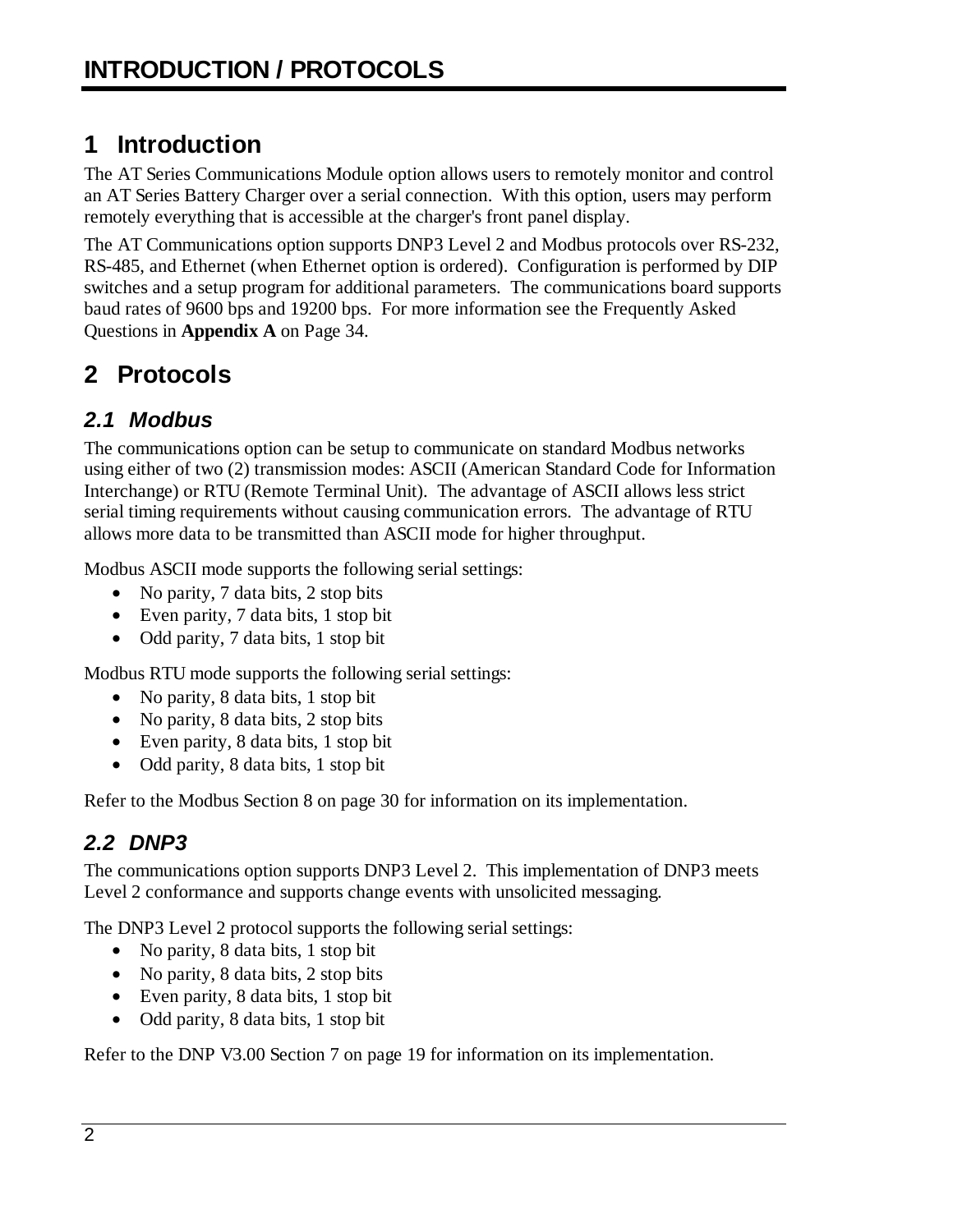## <span id="page-4-0"></span>**3 Hardware**

## <span id="page-4-1"></span>*3.1 Installation*

## ! **WARNING**

Disconnect and lock out all power to the AT10.1/AT30 battery charger before starting any maintenance procedures. Turn off power at the ac distribution panel, upstream from the charger. Disconnect the battery from the charger dc output terminals. This includes remote sense wires if they were installed.

#### *NOTICE*

The AT Communications Module pc board (A12) is susceptible to damage from *static discharge*. Please use the following precautions:

- If you have a ground wrist strap, please use it to ground yourself to the charger enclosure using the ground stud on the back of the door.
- Touch the ground stud on the back of the door before handling circuit boards or other static sensitive parts.
- Handle all printed circuit boards *only* by their edges.
- Ground yourself again before replacing any connectors or terminals on the new part.
- If you are replacing a static sensitive circuit board parts, be sure you are grounded before removing the new part from its anti-static carrier.

## **Installation Steps**

- **Step 1** Turn *off* the ac and dc circuit breakers on the AT charger. Using a voltmeter, verify that all potential voltages on the I/O panel are zero. This includes the dc output terminals TB1(+) & TB1(-), and the Remote Sense terminals  $POS(+)$  & NEG(-).
- **Step 2** Locate the stand-offs that hold the Main Control pcb and the Communications Module pcb to the door. Use needle nose pliers to pinch the retaining ears on all the stand-offs. Gently pull the Main Control pcb and Communications Module pcb back off the stand-offs, roughly 0.25in. It is best to unlatch all stand-offs first, with the both boards still resting on them. Finally, remove *both* boards in one motion.
- **Step 3** See **Figure 1** on Page [4.](#page-5-0) The EN5004-0# Communications Module pc board (A12) mounts to the left of the EN5002-00 Main Control pcb (A1), with connector **P13** plugged into **J13**. Make sure all pins on the connector line up.
- **Step 4** Position the boards over the stand-offs. Firmly push both boards onto the stand-offs until they are fully seated under the plastic clips. Minimize pc board flexing by pushing directly on the areas surrounding stand-offs holes. Check the front panel for proper alignment of indicating lights and push button switches.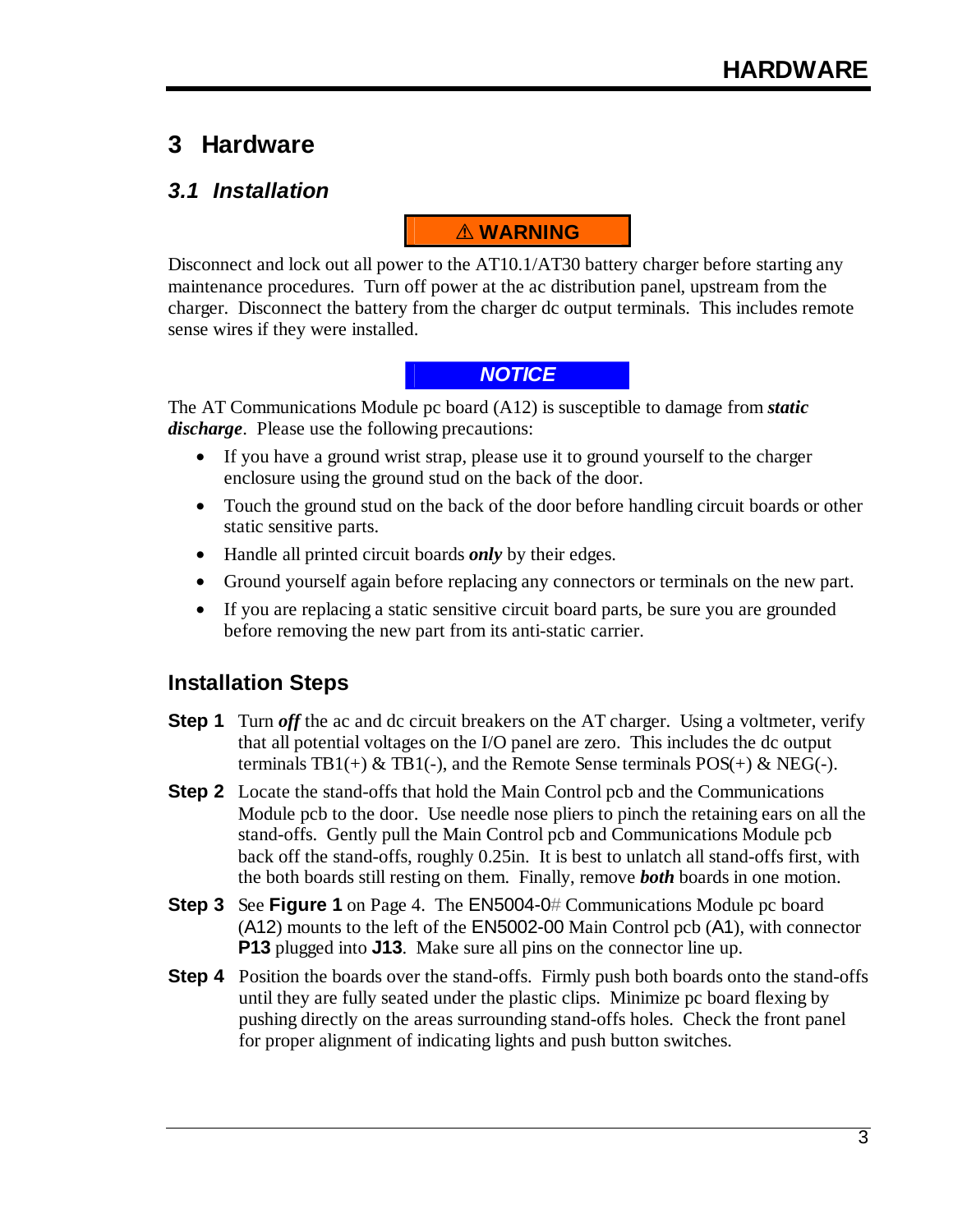<span id="page-5-0"></span>

#### **Figure 1**

**EN5004-0#** AT Series Communications PC Board (A12) - *left* connected to EN5002-00 Main Control PC Board (A1) - *right*

- **Step 5** Connect the communications module ballast resistor(s) (R29) to the power supply connection plug (J20). Pin 2 on J20 is +Vdc, and pin 4 is common. For wiring details, see assembly drawing (**[JE5107-00](http://www.atseries.net/PDFs/JE5107-00.pdf)**).
- **Step 6** For *optional* Ethernet feature, connect **.** *GROUND***.** wire # **244** to spade terminal, next to connection plug (J20). See assembly drawing (**[JE5107-20](http://www.atseries.net/PDFs/JE5107-20.pdf)**).
- **Step 7** Connect the serial communications connection: a) use TB11 for RS-232 (see Section [3.2.1\)](#page-6-1)
	- b) use TB10 for RS-485 (see Section [3.2.2\)](#page-9-0)
	- c) use *optional* J1 for Ethernet (see Section [3.3\)](#page-13-0)
- **Step 8** Check your work, read all the steps again, and make sure that all the instructions were performed.

#### **Checks:**

- $\Box$  All stand-offs are fully latched.
- $\Box$  All wire harness connectors are properly mated.
- $\Box$  Indicator lights properly align with the front panel.
- $\square$  Push button switches work properly.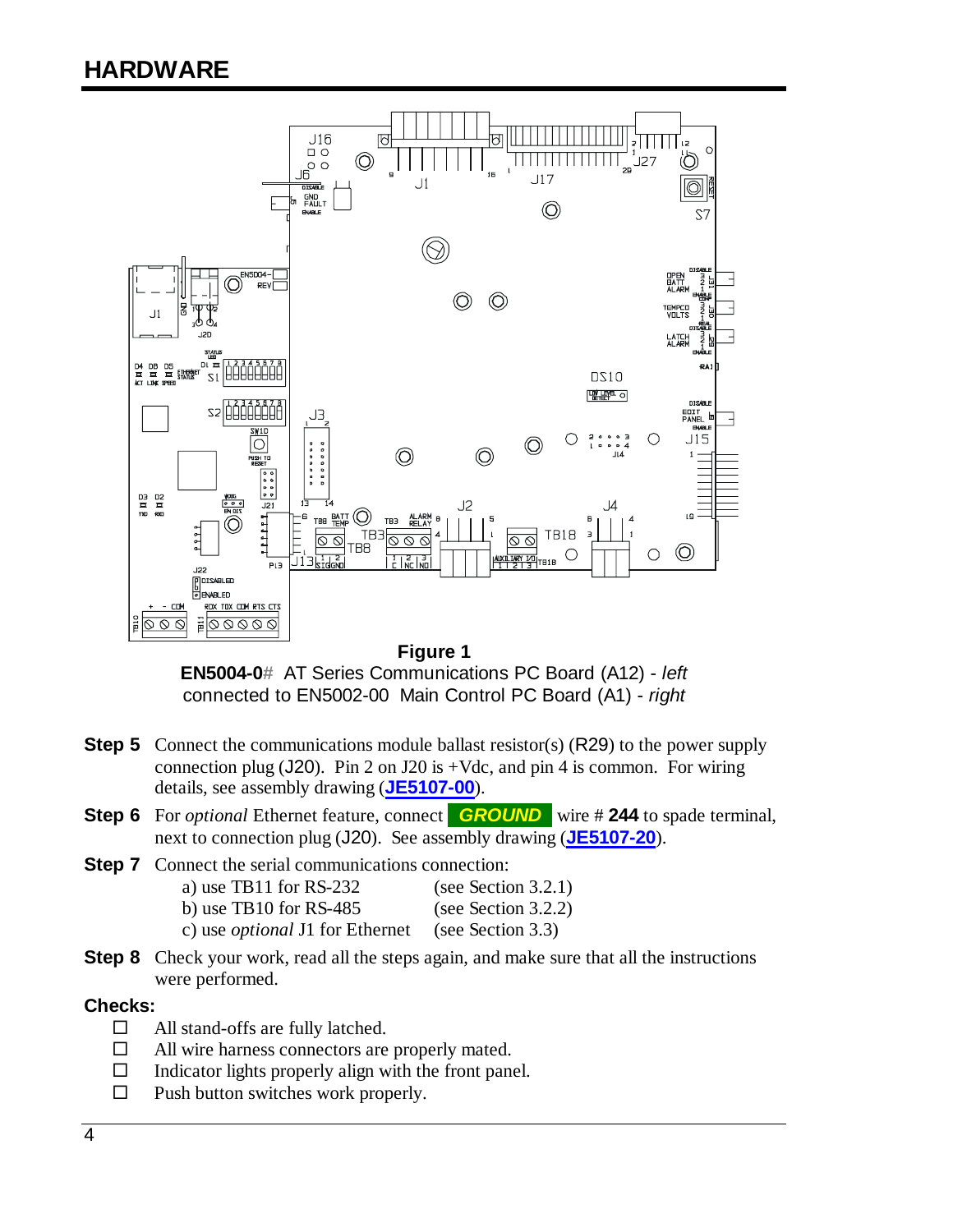

## <span id="page-6-0"></span>*3.2 Serial Connections*

The communications option supports RS-232 and RS-485. RS-232 is a standard serial communication, used on personal computers. It has a limited cable distance and is susceptible to electrical noise. RS-485 serial communications allow longer distances and allow multiple devices to be connected to the same serial network. Terminal Block (TB10) is for the RS-485 connections, and Terminal Block (TB11) is for the RS-232 connections.

#### <span id="page-6-1"></span>**3.2.1 RS-232**

Set configuration switch S1-5 to **OFF** to select RS-232. Configuration switch S1-6 enables or disables the RTS and CTS handshaking lines. Terminal block

<span id="page-6-2"></span>

| <b>TB11 User Connection</b> |  |                                       |  |  |  |
|-----------------------------|--|---------------------------------------|--|--|--|
|                             |  | Pin 1   Pin 2   Pin 3   Pin 4   Pin 5 |  |  |  |
|                             |  | RDX   TDX   COM   RTS   CTS           |  |  |  |

TB11 is for the RS-232 user connections. In each section for RS-232 3-wire and 5-wire installation, a typical connection diagram is shown. Each diagram shows the pin-out used for a standard personal computer (PC) for either a 25-pin or 9-pin serial connection.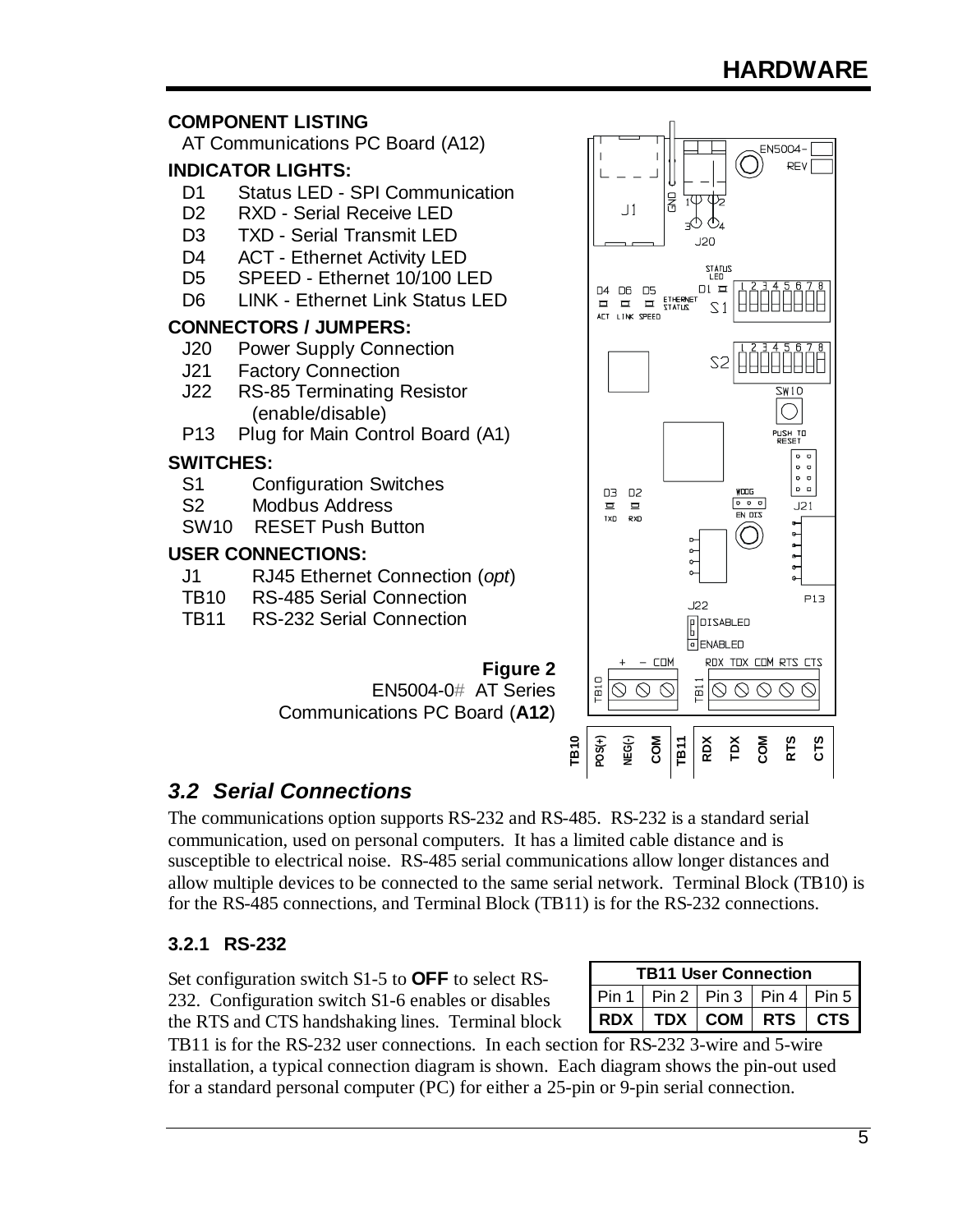## *3.2.1.1 RS-232 3-Wire*

For a RS-232 3-wire operation, the hardware handshaking lines are disabled. Disable the hardware handshaking lines by setting configuration switch S1-6 to the **OFF** position.



RS-232 3-Wire Connection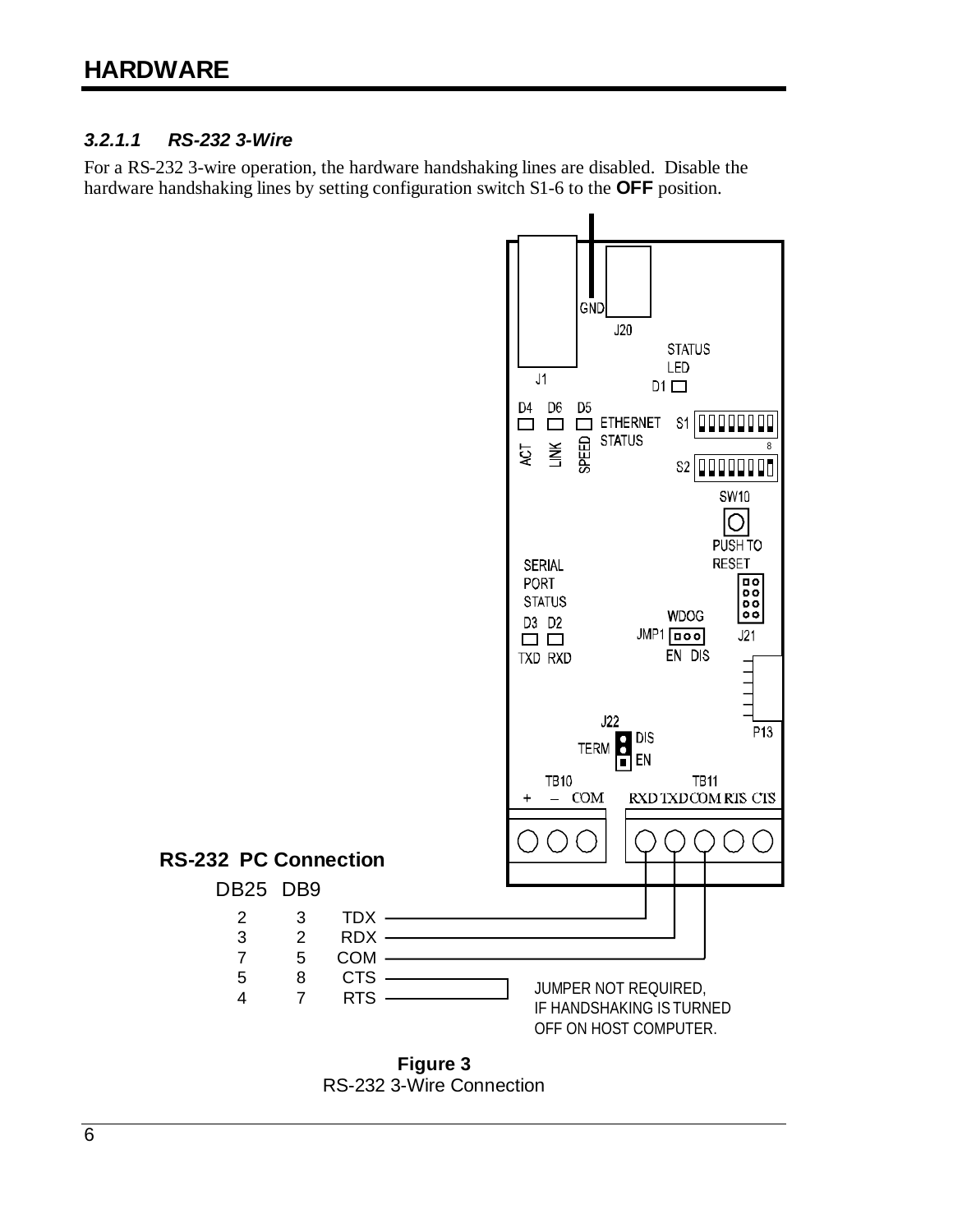## *3.2.1.2 RS-232 5-Wire*

For a RS-232 5-wire operation, the hardware handshaking lines are enabled. Enable the hardware handshaking lines by setting configuration switch S1-6 to the **ON** position.



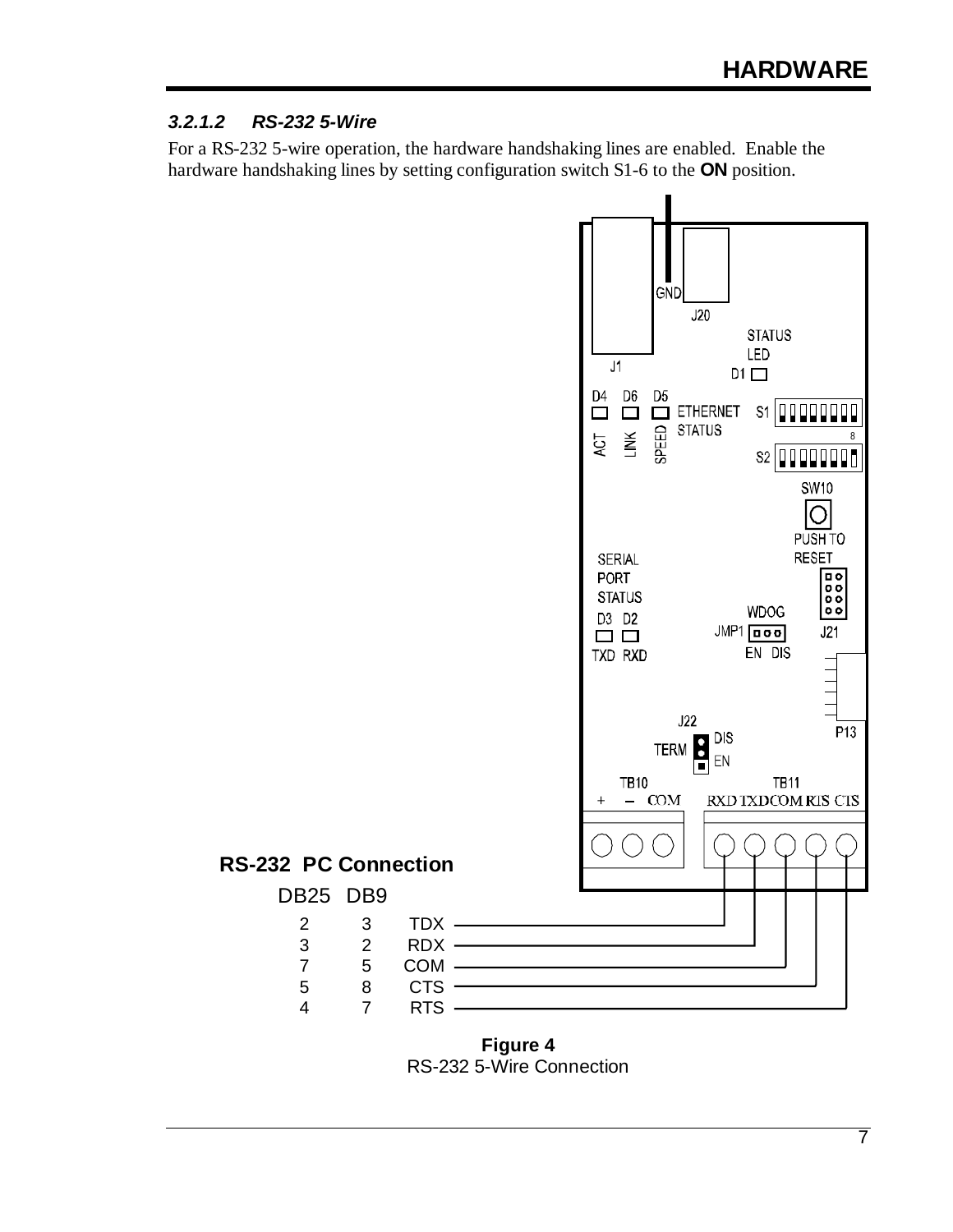## <span id="page-9-0"></span>**3.2.2 RS-485**

The AT Communications Board (A12) supports half-duplex RS-485 communications. Set configuration switch S1-5 to **ON** to select RS-485. TB10 terminal block is for the RS-485 connections. The next two (2) sections describe a single connection and multi-drop connection.

Some RS-485 networks may require terminating resistors at *both* ends of the serial connections. The decision of whether (or not) to use termination resistors should be based on the BAUD rate, the cable distance, and the type of cable being used to build the network. In most cases for BAUD rates less than 19.2K, terminating resistors are not required. If termination resistors are used, the network must be designed with the appropriate biasing resistors to ensure reliable communications.

The biasing resistors are responsible for ensuring that the network remains in the idle state when all drivers are tri-stated. In order to guarantee that the receivers remain in a known state,  $+/- 200$ mV must always be maintained across the  $(+)$  and  $(-)$  or  $(A)$  and  $(B)$  RS-485 inputs. The use of termination resistors requires a significantly lower value of biasing resistors which results in greater dc loading of the network.

Network design and biasing resistor calculations depend on the number of nodes on the network, the type of drivers and receivers on the network, and any biasing already designed into other devices sharing the network. As a result, whether (or not) to use termination resistors and biasing resistor calculation, is beyond the scope of this manual. For more information on biasing and termination details see the following references:

#### 1) EIA/TIA-485 Standard

 Telecommunication Industry Association <http://www.tiaonline.org/standards/catalog/index.cfm>

 2) RS-422/RS-485 Application Note Copyright: B&B Electronics [http://www.ATSeries.net/PDFs/RS422+485AppNote.pdf](http://www.atseries.net/PDFs/RS422+485AppNote.pdf)

The communications board has a termination resistor built in. Jumper J22 enables or disables the terminating resistor. If the host computer is on one (1) of the ends and does not have a built-in terminating resistor, add the resistor at the connection across the plus (+) and minus (-). Each device needs to have a unique address number. Refer to Section [4](#page-15-0) on page [14](#page-15-0) for configuration information for either Modbus or DNP3 protocols.

| <b>TB10 User Connection</b>        |           |            |  |  |
|------------------------------------|-----------|------------|--|--|
| Pin 1<br>Pin 2<br>Pin <sub>3</sub> |           |            |  |  |
| $(+)$ POS                          | $(-)$ NEG | <b>COM</b> |  |  |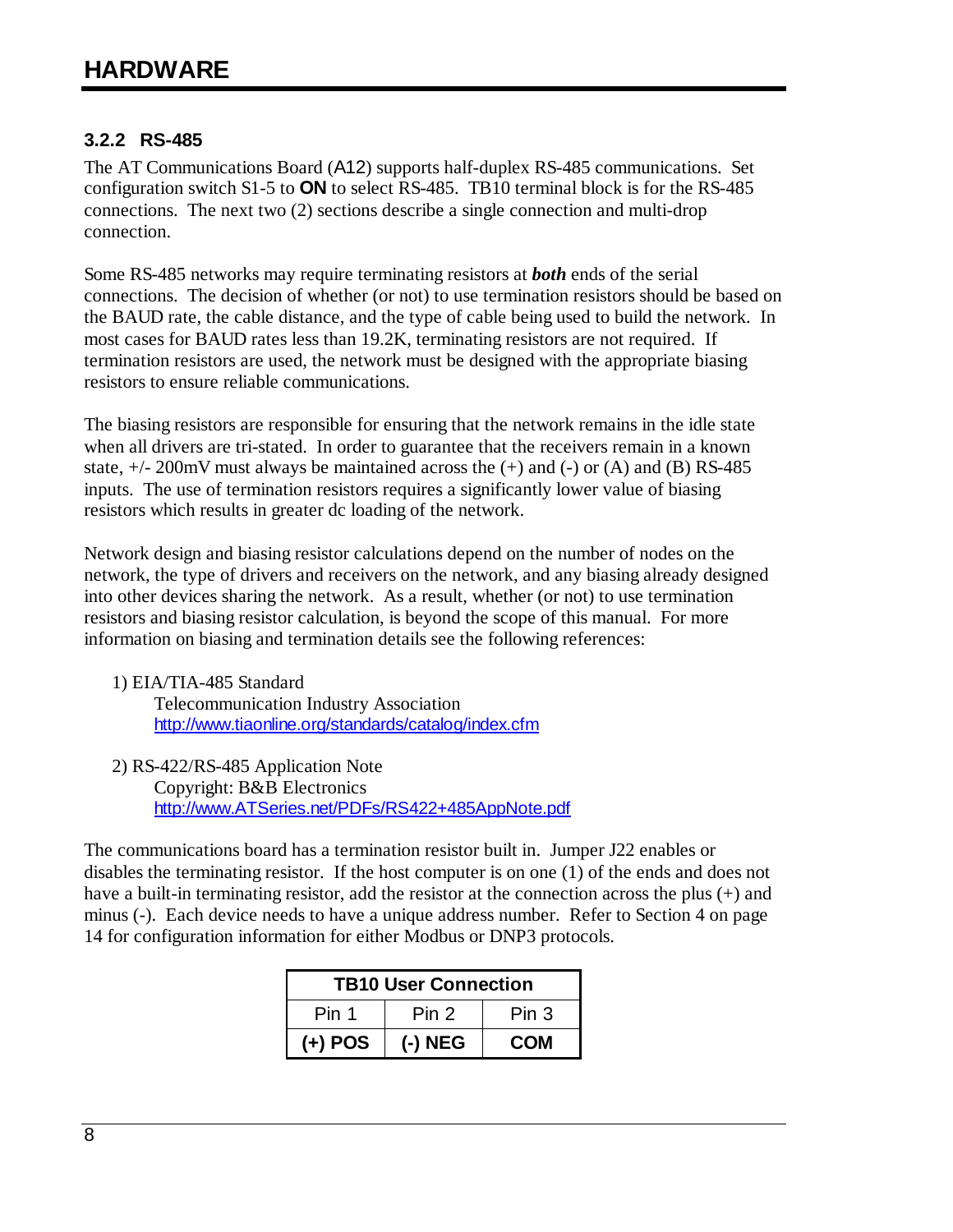#### *3.2.2.1 RS-485 Single Connection*

When a single device is connected using RS-485, and a terminating resistor is required, move the jumper on J22 to pins 1 and 2 to *enable* the terminating resistor. The device communicating with the charger needs its own terminating resistor installed.



RS-485 Single Connection

\* Typical RS-485 applications tie the shield to earth ground at only one (1) location along the network. Consult your organization's standard network grounding practices.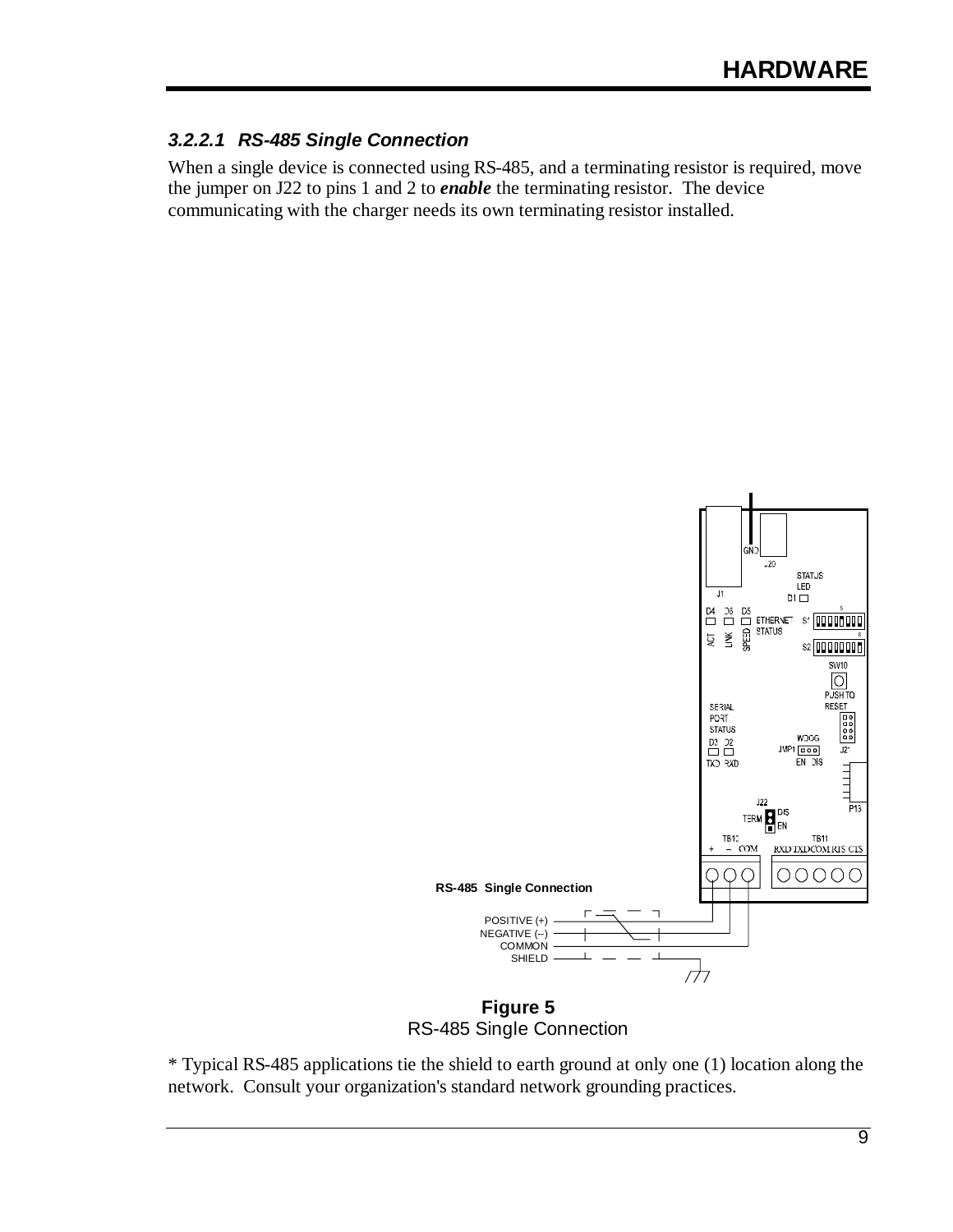## *3.2.2.2 RS-485 Multi-Drop*

When multiple chargers are connected using RS-485, and termination resistors are required, the termination resistors should only be installed (enabled) on the ends of the network. Move the jumper on J22 between pins 1 and 2 to *enable* the terminating resistor. The devices in the middle of the network do not require the terminating resistor. Move the jumper on J22 between pins 2 and 3 to *disable* the terminating resistor. **Figure 6** and **Figure 7** show examples of multiple chargers on a RS-485 serial network.



RS-485 Multi-Drop 2 Chargers

\* Typical RS-485 applications tie the shield to earth ground at only one (1) location along the network. Consult your organization's standard network grounding practices.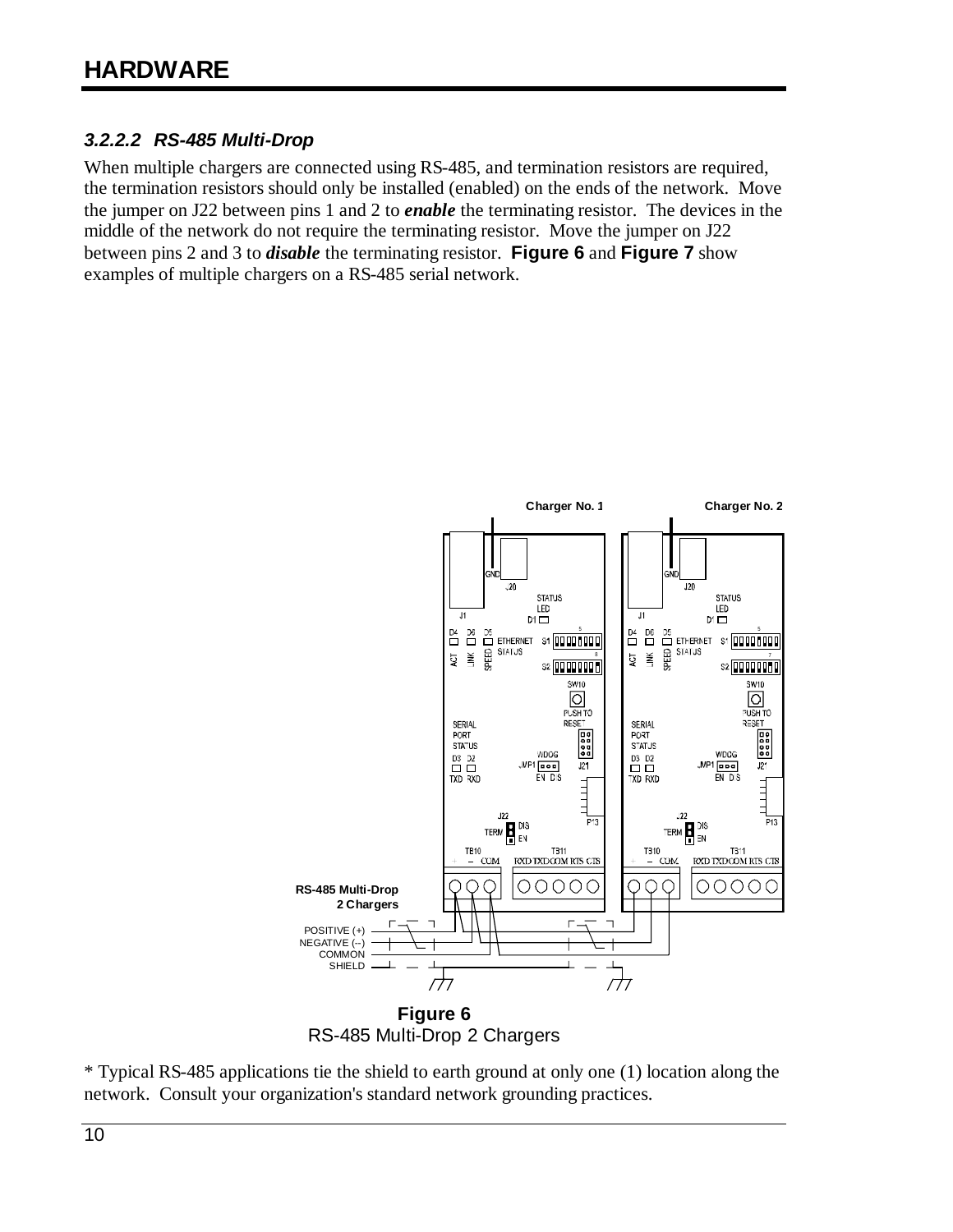

\* Typical RS-485 applications tie the shield to earth ground at only one (1) location along the network. Consult your organization's standard network grounding practices.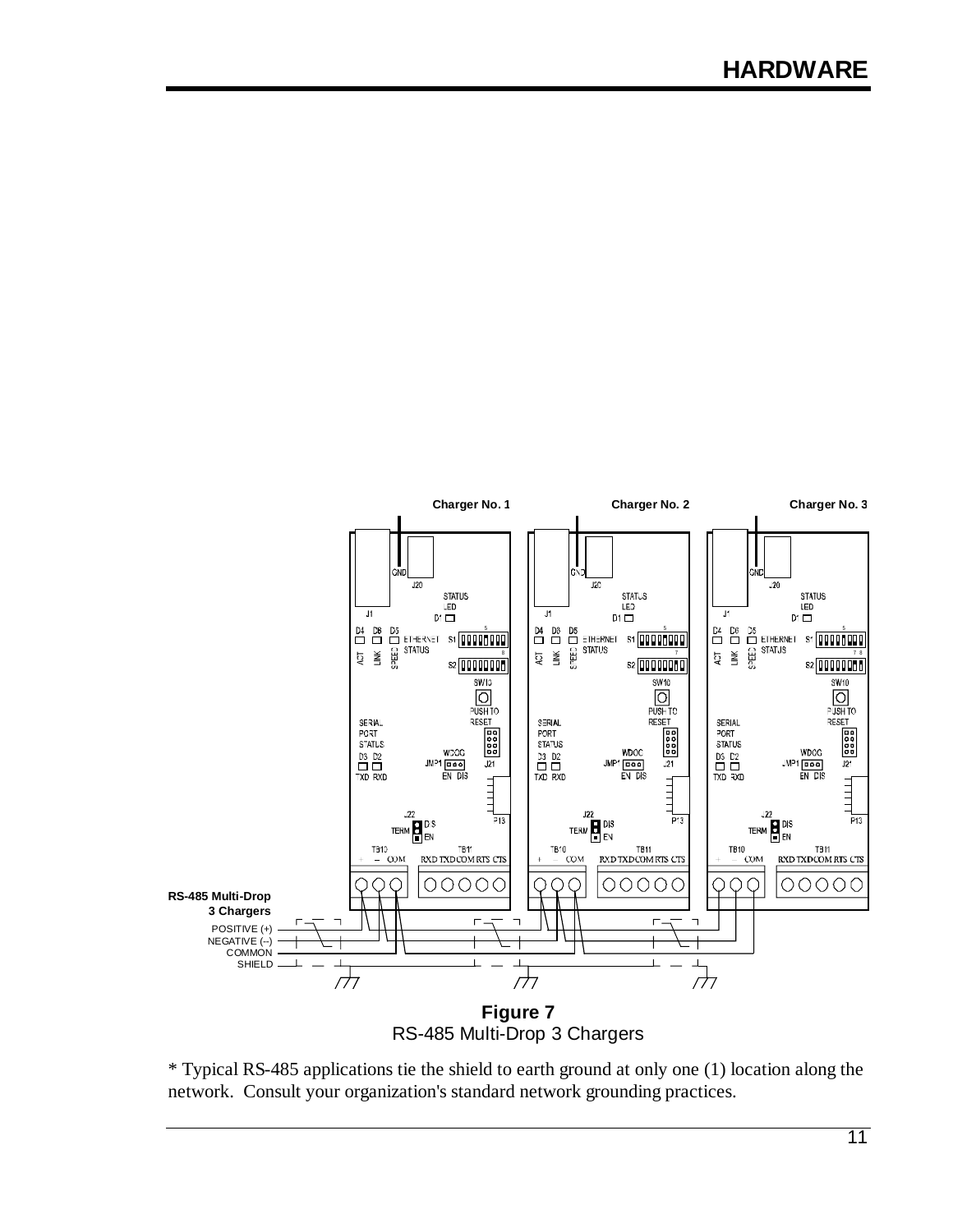## <span id="page-13-0"></span>*3.3 Ethernet Connection (optional)*

A special AT Series Communications Module (p/n EJ5037-2#) can also be supplied, which supports both 10/100 MB copper Ethernet connections. These options have an RJ45 Ethernet socket (**J1**) installed onto a special A12 Communications PC Board (p/n EN5004-01). See **Figure 2** on page [5](#page-6-2) for details.

To enable the Ethernet interface, set configuration switch (**S1-8**) to the **ON** position. The Ethernet interface will automatically detect and select the correct BAUD rate. To connect the Communications Module to your network, simply connect standard Cat 5/6 cable with RJ45 plug, from your network into Ethernet Socket (**A12-J1**). Turn on dipswitch (**S1-8**).

Refer to [Factory Defaults](#page-17-0) Section [4.3](#page-17-0) on page [16](#page-17-0) for instructions on how to use the Set Up terminal emulator. This section describes how to configure the IP address, netmask, and gateway settings and how to enable Modbus and DNP protocols to use the Ethernet interface.

**-NOTICE** - Older AT Series Communications Modules were sometimes supplied with a *separate* Ethernet Gateway (p/n EJ5226-##), which is no longer produced. See User Instruction (**[JA5109-00](http://www.atseries.net/PDFs/JA5109-00.pdf)**) for legacy details.



## <span id="page-13-1"></span>*3.4 Serial Fiber Optics Modem*

An optional fiber optic to serial converter is available for the AT Series Communications Module. When ordered, this option (p/n **EJ5230-##**) will be installed at the factory. It will allow direct connection of fiber connections compatible with standard "B&B" and "Dymec" type converters. Please refer to the following supplemental documentation for the available Fiber Optics Interface options.

| EJ5230-04   http://www.ATSeries.net/PDFs/EJ5230-04.pdf | "B&B" Fiber Optics Interface for 130Vdc AT Comm                                                             |
|--------------------------------------------------------|-------------------------------------------------------------------------------------------------------------|
|                                                        | EJ5230-1X   http://www.ATSeries.net/PDFs/EJ5230-1X.pdf   "DYMEC RS-485" Fiber Optics Interface for AT Comm  |
|                                                        | EJ5230-2X   http://www.ATSeries.net/PDFs/EJ5230-2X.pdf   "DYMEC RS-232 " Fiber Optics Interface for AT Comm |

## <span id="page-13-2"></span>*3.5 Ethernet over Fiber*

An optional Ethernet fiber optic module is available for the AT Series Communications Module. When ordered, this option (p/n **EJ5284-##**) will be installed at the factory. It will allow direct connection of various standard Ethernet fiber topologies. The Ethernet fiber optics module incorporates a standard Small Form Pluggable (SFP) module socket, such that various BAUD rates, fiber types, and connectors can be supported. Contact the factory for the specific needs of your interface requirements.

## <span id="page-13-3"></span>*3.6 Using a Legacy Telephone Modem*

An "industry-standard" V.92 56K modem is compatible with the AT Series Communications Module to connect it to an analog phone line. Refer to the special User Instructions (**[JA5070-00](http://www.atseries.net/PDFs/JA5070-00.pdf)**) for analog modem connection details.

The monitoring computer system will also need a modem. The computer system will dial out to the AT Series charger. The modem connected at the charger will answer the call and start communicating. The following instructions are for a *U.S. Robotics* modem product # USR5686D (or equivalent) with the auto-answer feature enabled.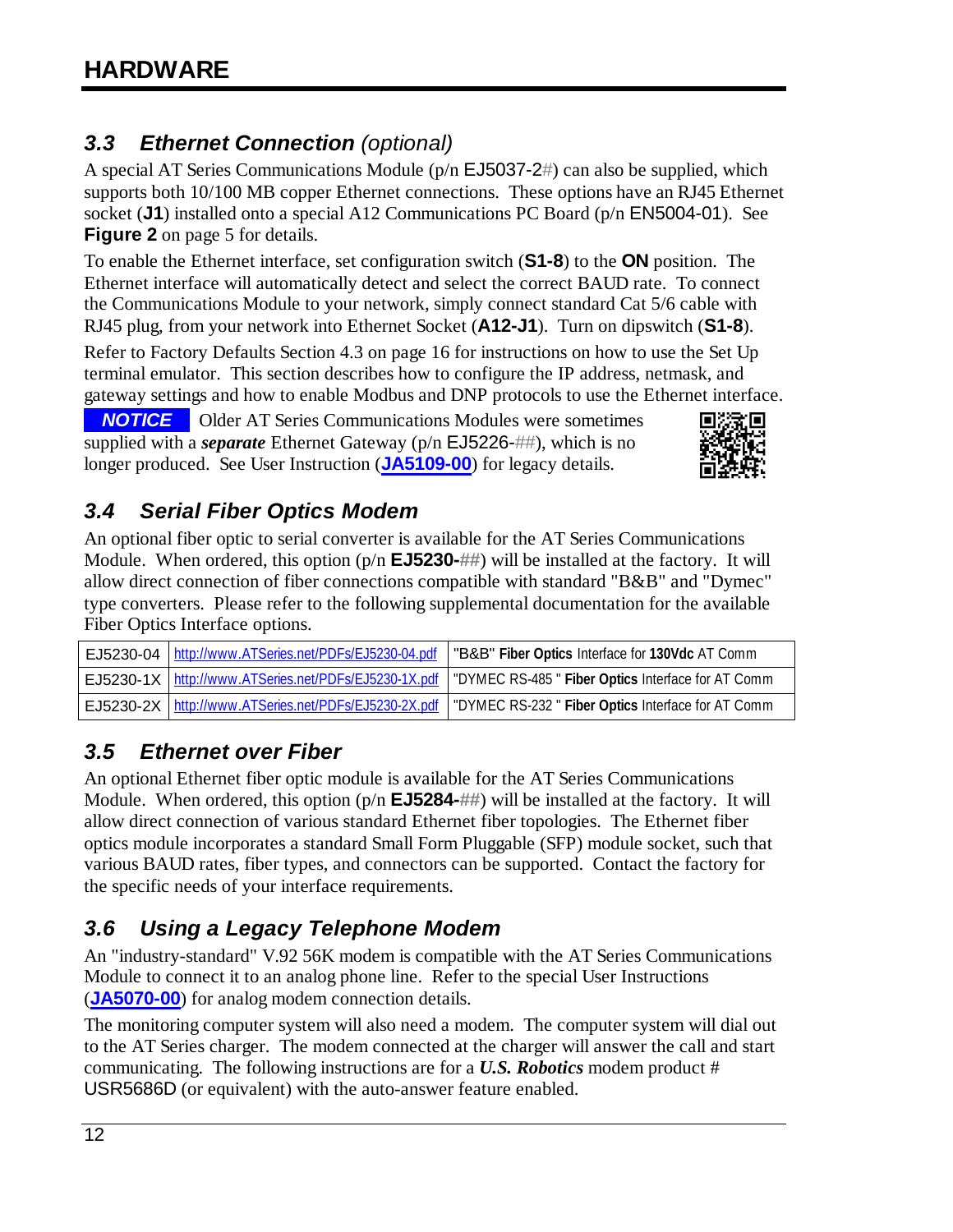If using Modbus protocol, use ASCII mode. RTU mode has tighter timing requirements that might prevent communications while using the modem. ASCII mode is enabled by configuration switch S1-4 in the **ON** position. Enable the RS-232 handshaking lines by setting the configuration switch S1-6 to the **ON** position. Connect the modem to TB11 as detailed in **[Figure 8](#page-14-0)**. Set the baud rate to 9600 bps by setting the configuration switch S1-7 to the **OFF** position. Set the modem up for the settings listed on the following page.

The telephone cable plugs into a standard analog phone line. This modem will not work with office digital phone systems. The telephone line needs to be a dedicated analog phone line similar to most fax machines. Plug in the ac power supply. The host software needs to have the same protocol and serial parameters as the communications option.

| <b>Switch</b> | <b>Position</b> | <b>Setting</b>               |
|---------------|-----------------|------------------------------|
|               | Down            | Data Terminal Ready override |
| 2             | Up              | Verbal result codes          |
| 3             | Down            | Display result codes         |
|               | Up              | Echo offline commands        |
| 5             | Up              | Auto answer on               |
| 6             | Up              | Carrier detect normal        |
| 7             | Down            | Load factory defaults        |
| 8             | Down            | Smart mode                   |

**Modem DIP Switch Settings**  *U.S. Robotics* modem product # USR5686D (or equivalent)

<span id="page-14-0"></span>

Modem Connection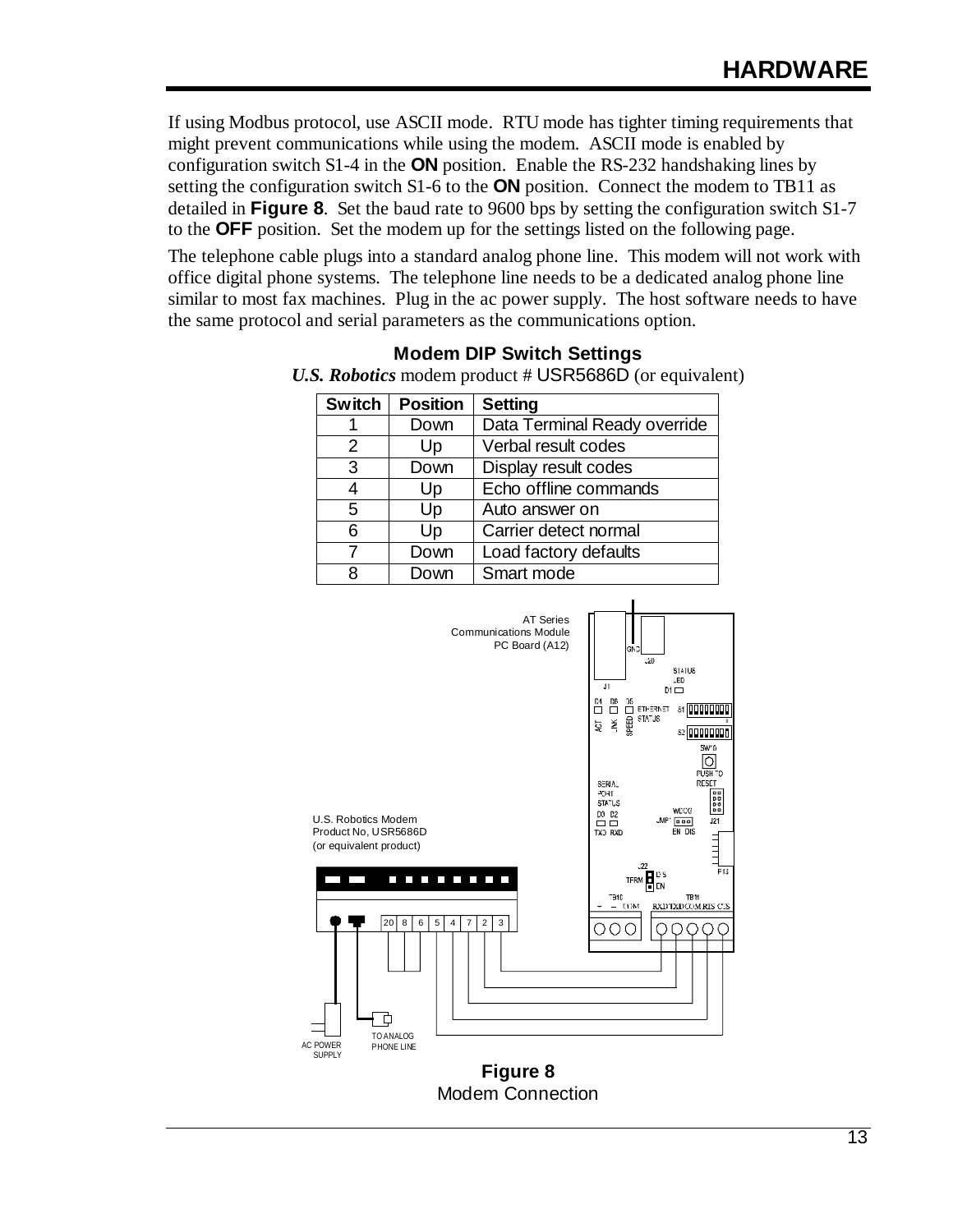# <span id="page-15-0"></span>**4 Configuration**

All user configurable items are controlled by two (2) groups of switches, and a setup program to modify additional configuration parameters. The AT Series Communications Module must be reset, after changes have been made, for them to take effect. To reset communications, either *press* the RESET button (**SW10**) on the A12 pc board, or turn *off* then turn  $\mathfrak{on}$ , both the ac input (CB1) and dc output (CB2) circuit breakers.

S1 is used to configure the communications interface. S2 is used to set the device address for Modbus. Setting S1-1 to enable the Setup Program, allows modification to additional configuration parameters.

## <span id="page-15-1"></span>*4.1 DIP Switch Settings*

S1 Configuration

| <b>Position</b> | <b>Description</b>     | "ON" position | "OFF" position         |
|-----------------|------------------------|---------------|------------------------|
| <b>DIP S1-1</b> | Setup Program          | Enabled       | <b>Disabled</b>        |
| <b>DIP S1-2</b> | Configuration          | User Values   | <b>Factory Default</b> |
|                 | Parameters*            |               | Values                 |
| <b>DIP S1-3</b> | Protocol               | <b>DNP</b>    | <b>Modbus</b>          |
| <b>DIP S1-4</b> | Modbus Protocol        | <b>ASCII</b>  | <b>RTU</b>             |
| <b>DIP S1-5</b> | <b>Serial Port</b>     | <b>RS-485</b> | RS-232                 |
| <b>DIP S1-6</b> | RS-232 Handshaking     | Enabled       | <b>Disabled</b>        |
| <b>DIP S1-7</b> | <b>Baud Rate</b>       | 19200 bps     | 9600 bps               |
| <b>DIP S1-8</b> | <b>Ethernet Enable</b> | Enabled       | <b>Disabled</b>        |
|                 |                        |               |                        |

**\*** *NOTICE* See Configuration Parameters Below

S2 Modbus Network Address Selection

| <b>Switch Position</b> | <b>Address bit</b>      |
|------------------------|-------------------------|
| <b>DIP S2-1</b>        | Net addr b7             |
| <b>DIP S2-2</b>        | Net addr b6             |
| <b>DIP S2-3</b>        | Net addr b5             |
| <b>DIP S2-4</b>        | Net addr b4             |
| <b>DIP S2-5</b>        | Net addr b3             |
| <b>DIP S2-6</b>        | Net addr b <sub>2</sub> |
| <b>DIP S2-7</b>        | Net addr b1             |
| <b>DIP S2-8</b>        | Net addr b0             |

Modbus Slave Address Table

| <b>Slave</b>   |  |   |   | DIP <sub>S2</sub> |   |   |  |   |
|----------------|--|---|---|-------------------|---|---|--|---|
| <b>Address</b> |  | 2 | 3 | Δ                 | 5 | 6 |  | 8 |
|                |  |   |   |                   |   |   |  |   |
| 2              |  |   |   |                   |   |   |  |   |
| 3              |  |   |   |                   |   |   |  |   |
|                |  |   |   |                   |   |   |  |   |
| 5              |  |   | O |                   |   |   |  |   |
| 6              |  |   |   |                   |   |   |  |   |
|                |  |   |   |                   |   |   |  |   |
| 255            |  |   |   |                   |   |   |  |   |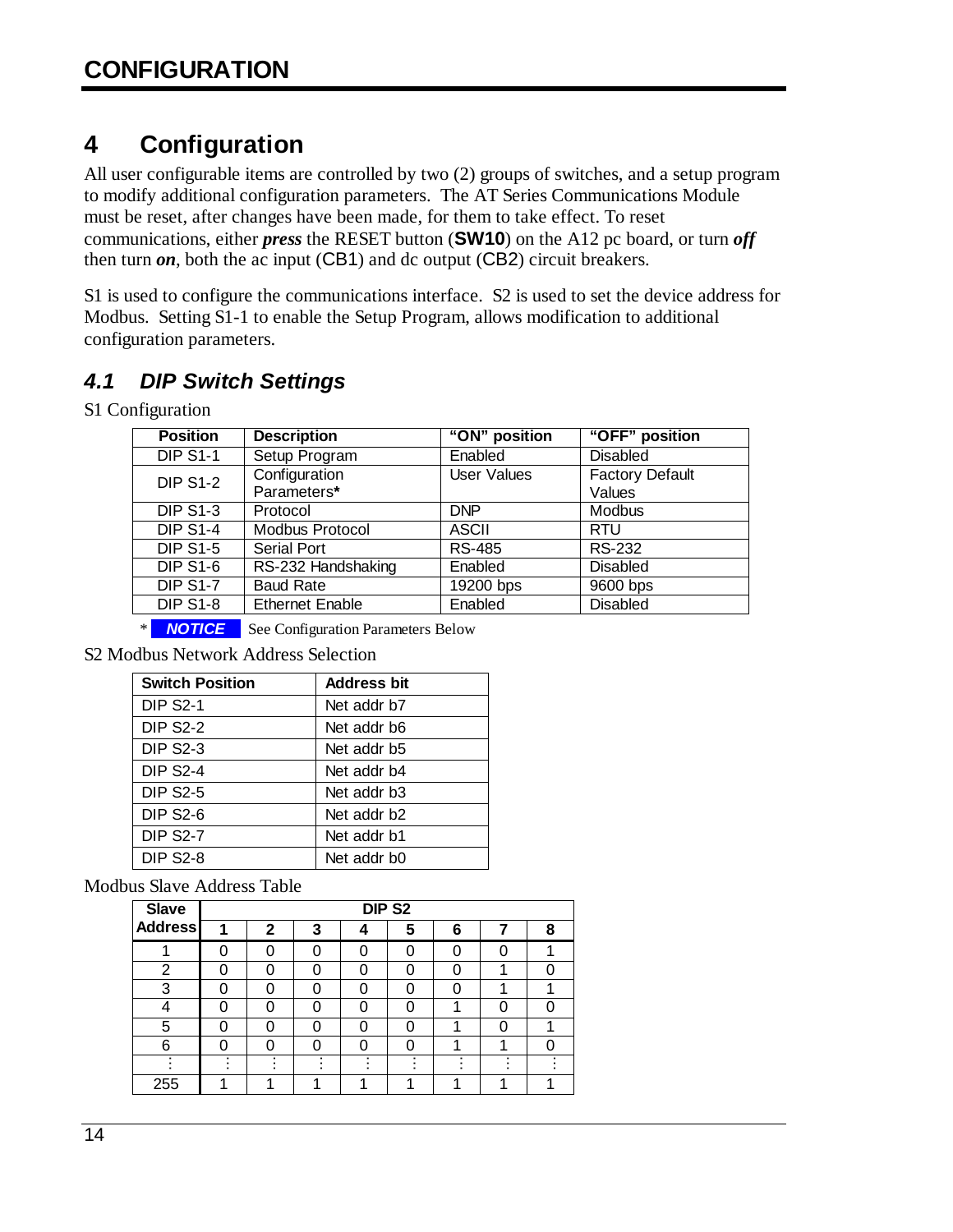## <span id="page-16-0"></span>*4.2 Setup Program*

The setup program may only be used with an RS-232 serial connection. See **Figure 3**. Use a terminal mode program such as HyperTerminal with the baud rate set to 9600 bps, 8 data bits, no parity, 2 stop bits, and no hardware handshaking. To enable the setup program, set switch S1-1 to **ON**. To use the user values for configuration parameters, set switch S1-2 to **ON**. The following screen will appear:

> -- EN5004 Setup -- 1 DNP Device Address (1) 2 DNP Unsol Destination Address (65519) 3 DNP Unsol Messaging Enable (0=disabled) 4 DNP Unsol Timeout (30) 5 DNP Unsol Retries Amount (2) 6 DNP Unsol Indefinite Retries (0) 7 Comm Parity (0=none) 8 Comm Stop Bits (1) 9 IP Address (192.168.1.100) 10 Netmask (255.255.255.0) 11 Gateway (0.0.0.0) 12 Enable Modbus over TCP/IP (0=disabled) 13 Modbus TCP Port (502) 14 Enable DNP over TCP/IP (0=disabled) 15 DNP TCP Port (20000) 16 RESTART Comm Board

To change a value, please select its item number:

To select an item to view and modify, enter the item number by typing the number and press ENTER. The sample below shows item 1 DNP Device Address is selected. The current value is set to 1. Entering a new value and pressing ENTER will accept the new value if it is within the acceptable range. "Value written to memory" will be displayed if accepted or "VALUE ENTERED IS OUT OF RANGE!" if not accepted. Pressing the ESC key will cancel modifying the parameter and return to main menu.

> To change a value or RESTART, please select its item number: 1 DNP Device Address: 1 (Range 1 to 65, 519), Enter new value (ESC to cancel): 1 Value written to memory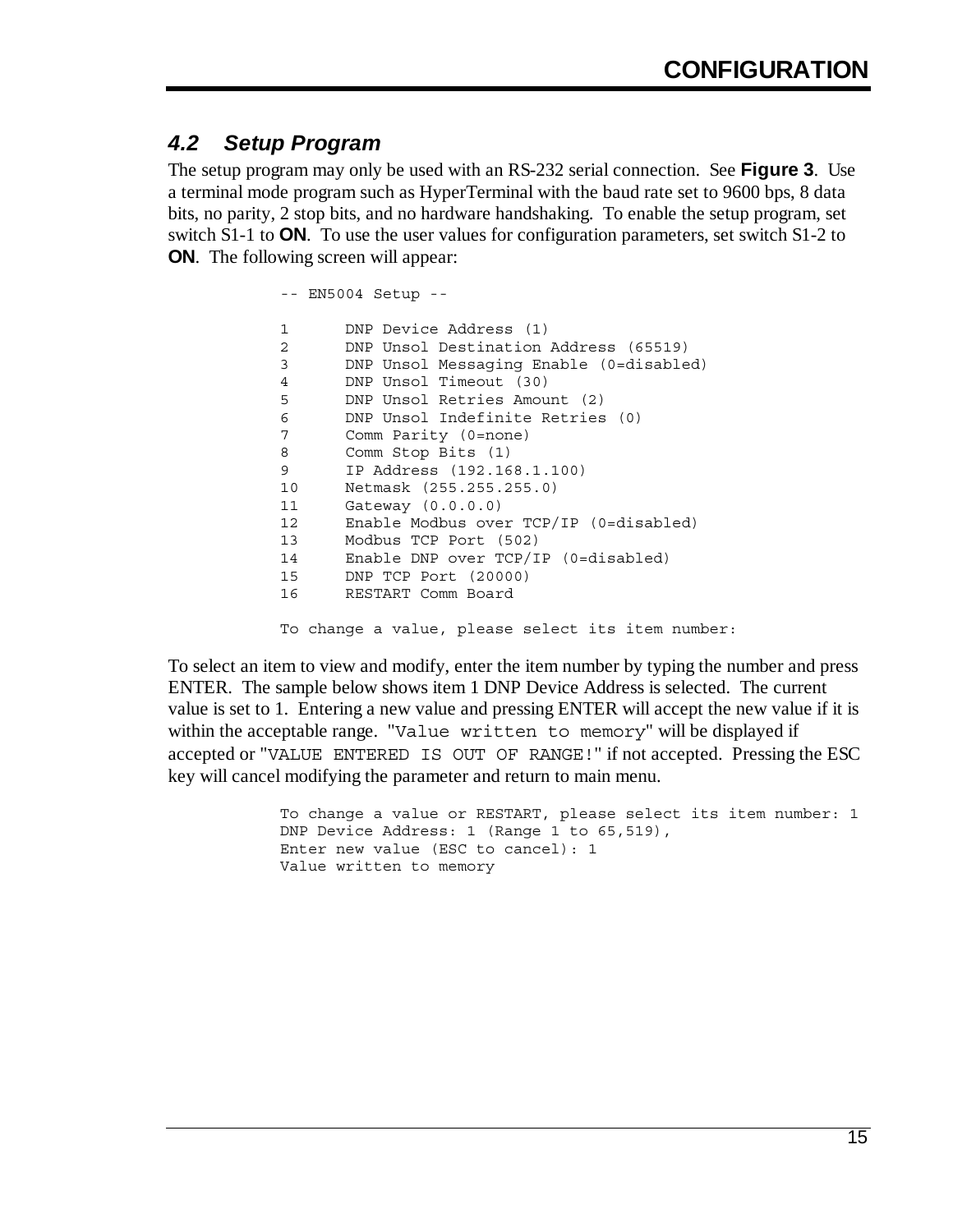## **CONFIGURATION**

If S1-2 is set to **OFF** for using factory default values, the parameters can be viewed. The parameters can be modified, but if S1-2 is still **OFF** (set to factory default values) when the Communications board is reset, all values will be changed back to factory defaults. Setting S1-2 to **ON** will allow user values to be used. If S1-2 is **OFF**, the screen will look like this:

```
-- EN5004 Setup -- 
USING DEFAULT VALUES. (SWITCH S1-2 IS OFF) 
CHANGED VALUES WILL NOT BE STORED 
1 DNP Device Address (1) 
2 DNP Unsol Destination Address (65519) 
3 DNP Unsol Messaging Enable (0=disabled) 
4 DNP Unsol Timeout (30) 
5 DNP Unsol Retries Amount (2) 
6 DNP Unsol Indefinite Retries (0) 
7 Comm Parity (0=none) 
8 Comm Stop Bits (1) 
9 IP Address (192.168.1.100) 
10 Netmask (255.255.255.0) 
11 Gateway (0.0.0.0) 
12 Enable Modbus over TCP/IP (0=disabled) 
13 Modbus TCP Port (502) 
14 Enable DNP over TCP/IP (0=disabled) 
15 DNP TCP Port (20000) 
16 RESTART Comm Board 
To change a value or RESTART, please select its item number:
```
After all parameters have been modified to the correct values, turn off switch S1-1. Select "RESTART Comm Board" on terminal main menu. Close your terminal program and reconnect the charger to the communications network. Make sure all switch settings are set correctly.

## <span id="page-17-0"></span>*4.3 Factory Defaults*

| <b>Configuration Parameter</b>              | <b>Factory Default</b> | Range                       |
|---------------------------------------------|------------------------|-----------------------------|
| <b>DNP Device Address:</b>                  |                        | 1 to 65519                  |
| <b>DNP Unsolicited Destination Address:</b> | 65519                  | 1 to 65519                  |
| <b>DNP Unsolicited Messaging Enabled:</b>   | $0$ (Off)              | $0$ (Off), 1 (On)           |
| <b>DNP Unsolicited Timeout:</b>             | 30 seconds             | 1 to 60 seconds             |
| <b>DNP Unsolicited Retries Amount:</b>      | 2                      | 0 to 255                    |
| <b>DNP Unsolicited Indefinite Retries:</b>  | 0(Off)                 | 0 (Limited), 1 (Indefinite) |
| Comm Parity:                                | 0 (None)               | 0 (None), 1 (Odd), 2 (Even) |
| Comm Stop Bits:                             |                        | 1 or 2                      |
| IP Address:                                 | 192.168.1.100          | 255.255.255.255             |
| Netmask:                                    | 255.255.255.0          | 255.255.255.255             |
| Gateway:                                    | 0.0.0.0                | 255.255.255.255             |
| Enable Modbus over TCP/IP:                  | 0 (disable)            | $O(disable)$ , $1(enable)$  |
| Modbus TCP Port:                            | 502                    | 0 to 65535                  |
| Enable DNP over TCP/IP:                     | 0 (disabled)           | $0$ (disable), $1$ (enable) |
| <b>DNP TCP Port:</b>                        | 20000                  | 0 to 65535                  |
|                                             |                        |                             |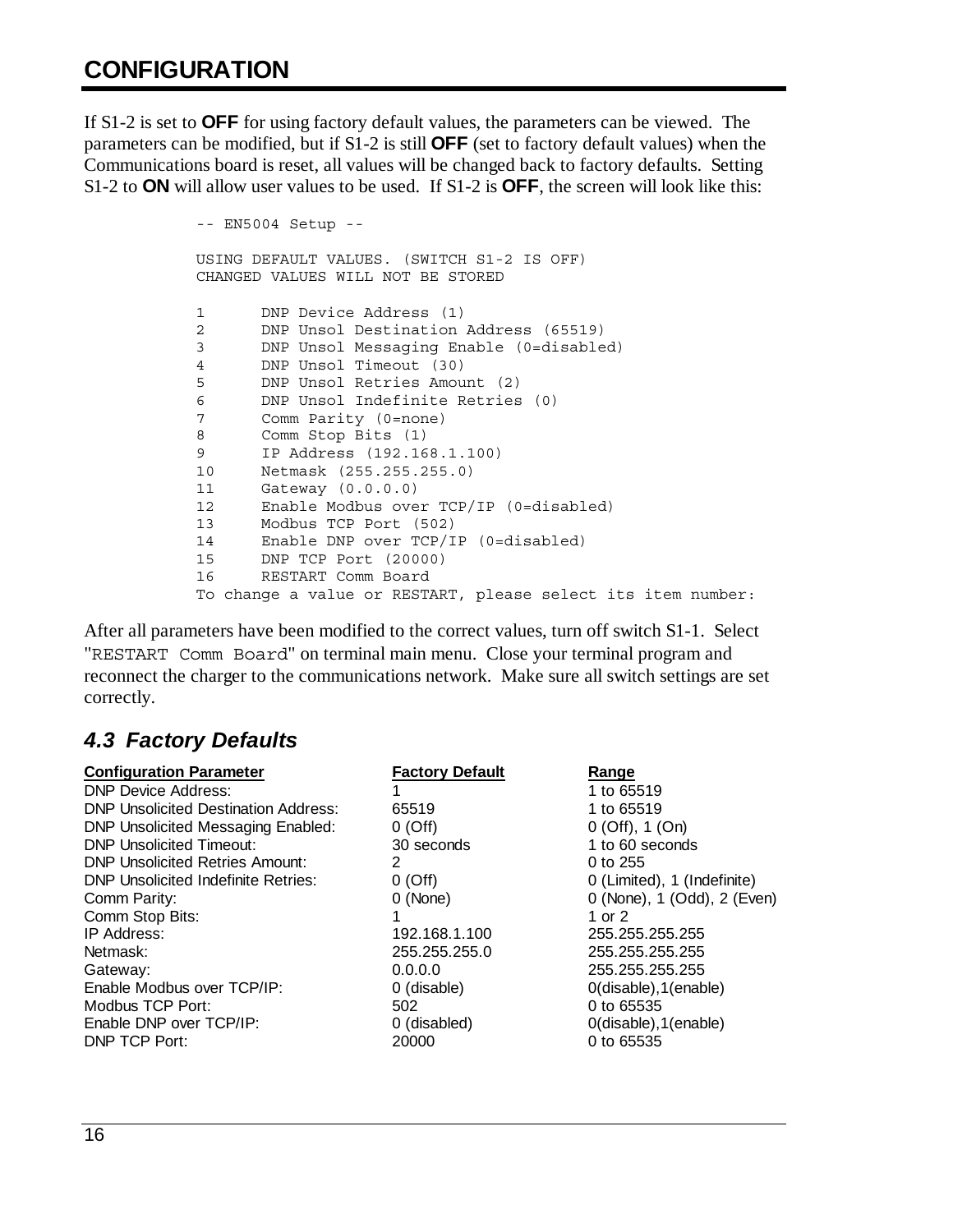# <span id="page-18-0"></span>**5 Communication LEDs - Troubleshooting**

The AT Communications Module pc board (**A12**) features LEDs to indicate the status of communications with the Main Control board (A1), the serial ports, and the *optional* Ethernet port. Reference **Figure 2** on Page [5](#page-6-2) for the location of the following LEDs.

# <span id="page-18-1"></span>*5.1 Main Control Board STATUS LED*

The STATUS LED (**D1**) is a red indicator located to the left of dipswitch (**S1**). This LED will blink when the main control board and communications module exchange data. This LED should blink several times a second.

If the STATUS LED is always *on* or *off*, this indicates that the main control board and communications module are not communicating. This may indicate a problem with either the main control board or the communications module.

# <span id="page-18-2"></span>*5.2 TXD & RXD Serial Port LEDs*

The yellow TXD LED (**D3**) and green RXD LED (**D2**) are located along the left edge of the communications module about 2 inches from the bottom of the board. The RXD LED will flash green every time the communication module detects activity on the serial network. The TXD LED will flash yellow every time the communication module sends data to the serial network. Under normal operation the TXD LED will be flashing at the charger poll rate, and the RXD LED will be flashing at the poll rate or faster.

Note that the RXD LED flashes any time activity is detected on the network. This activity may be messages to/from other devices on the network. In addition, the flashing RXD LED only indicates that there are transitions on the network. It does not indicate valid framed command messages are being received that are addressed to the communication module.

A flashing yellow TXD LED indicates that a valid correctly formatted message was received by the communication module and the communication module responded to the received message. The yellow TXD LED flashing at the charger poll rate typically indicates that the network connection is working, however since it located on the charger side of the isolation barrier, their still could be a problem on the network side of the isolation barrier.

If either or both the RXD and TXD LEDs are always *on* or *off*, this may indicate a networking wiring error, a network problem, or incorrect configuration.

# <span id="page-18-3"></span>*5.3 ACT, LINK, and SPEED Ethernet Port LEDs*

These three (3) Ethernet status LEDs are located below Ethernet connection port (**J1**). These LEDs will only be relevant if the AT Communications module features the Ethernet option.

The green LINK LED (**D6**) when lit indicates that a good link has been established. The yellow ACT LED (**D4**) flashes when there is activity on the network. The orange SPEED LED (**D5**) indicates the network BAUD rate. If the communication module is connected to a 10Mb/s network, the SPEED LED will be *off*. The SPEED LED will be lit if the communications module is connected to a 100Mb/s network.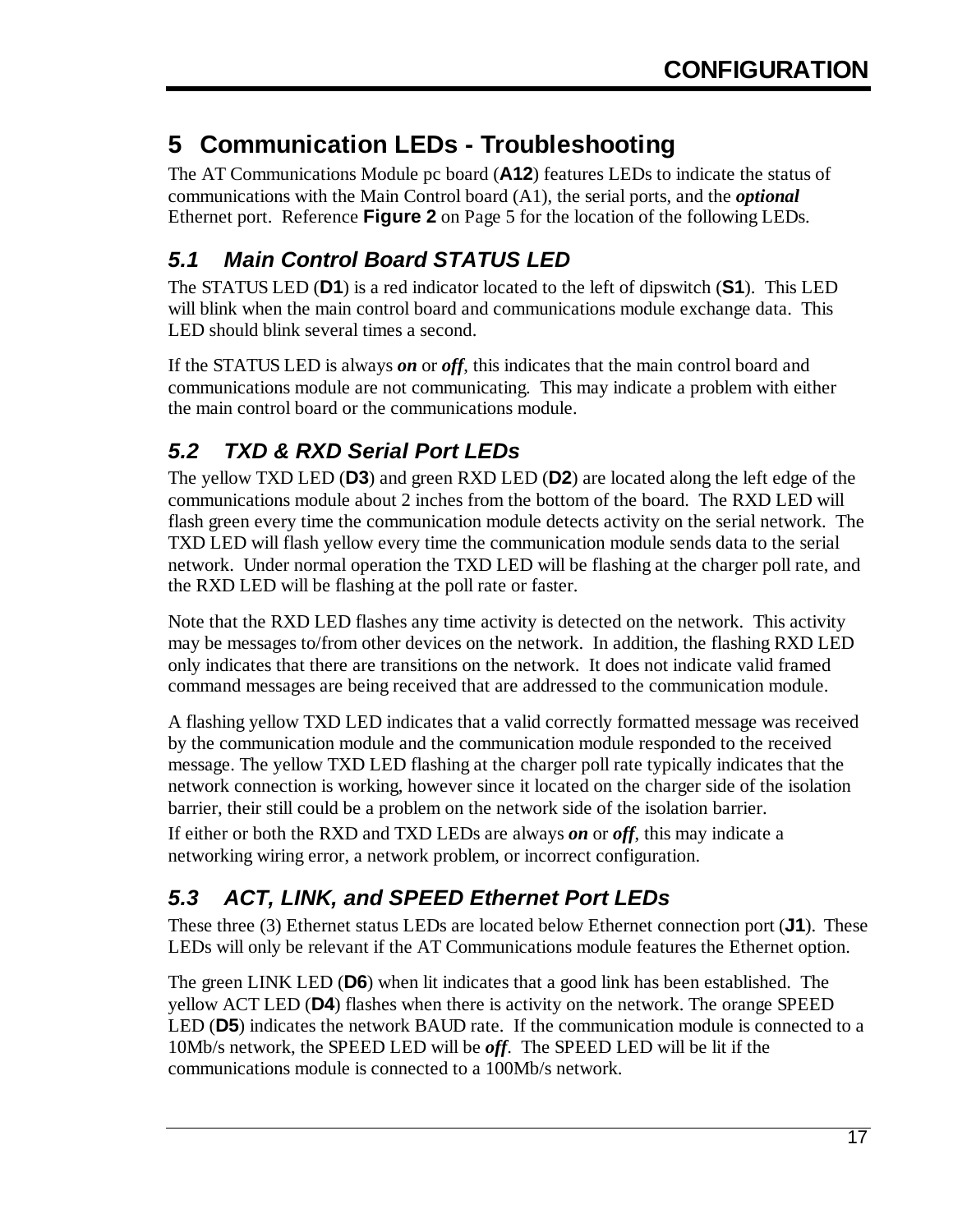# <span id="page-19-0"></span>**6 RESET Button**

The RESET switch (**SW10**) is a small push-button, located directly below dipswitch (**S2**). See the image to the right, and/or **Figure 2** on page [5](#page-6-2) for location of the RESET button.

The RESET switch, when pushed, will restart the AT Series Communication Module without resetting the charger's Main Control PC Board (A1). This is useful when configuration changes are made via the dipswitches (**S1** and **S2**), or the setup program (terminal emulator). Any changes made to the configuration will not take effect until after the communication module is reset.

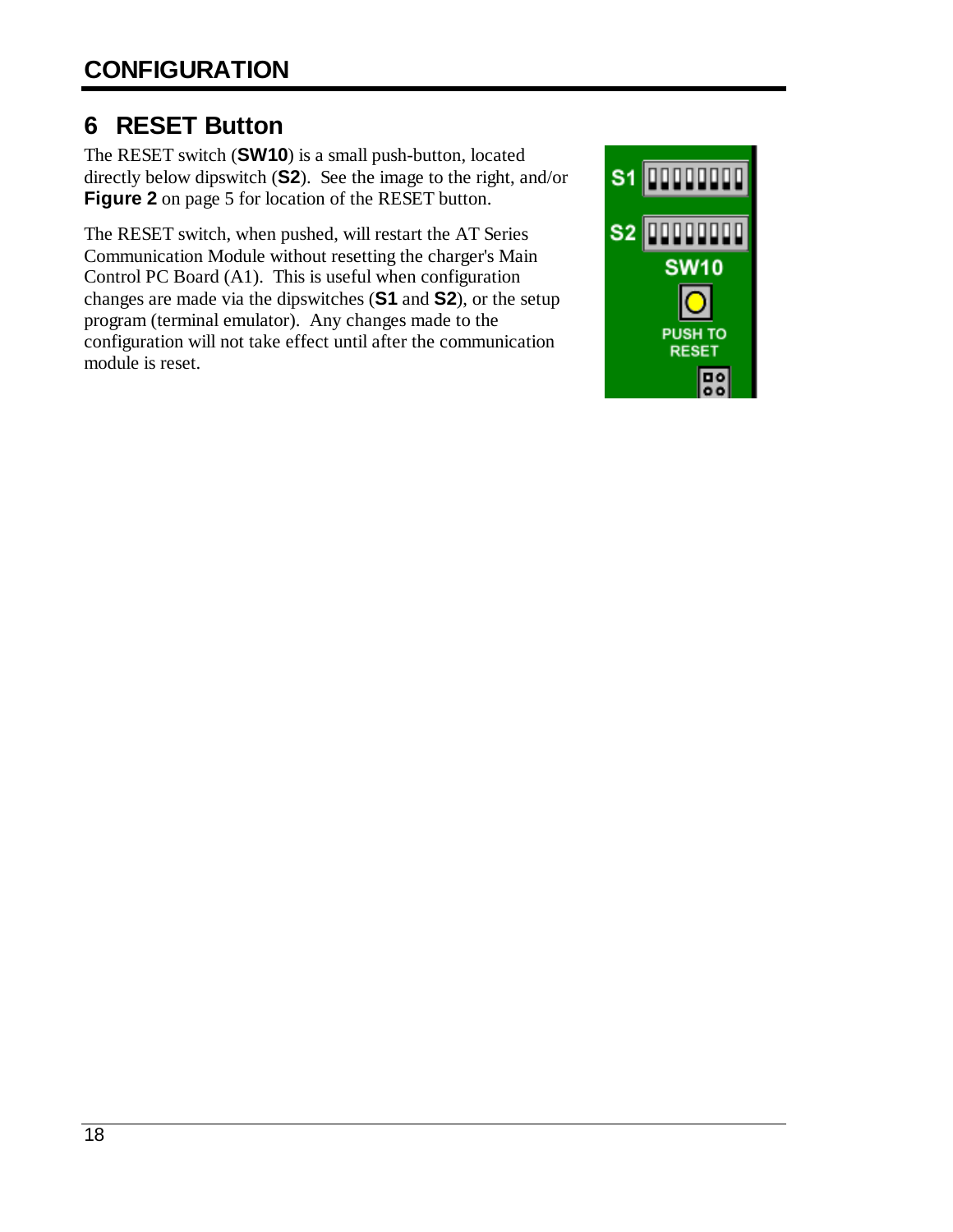## <span id="page-20-0"></span>**7 DNP V3.00**

## <span id="page-20-1"></span>*7.1 Introduction*

This manual section describes the specific implementation of the DNP3 Level 2 protocol via the AT Series Battery Charger Communications Module interface (p/n EJ5037-##). This section, in conjunction with the DNP3 Basic 4 Document Set, and the DNP Subset Definitions Document, provides complete information on how to communicate.

This implementation of DNP3 is fully compliant with DNP3 Subset Definition Level 2, contains many Subset Level 3 features, and contains some functionality even beyond Subset Level 3.

## <span id="page-20-2"></span>*7.2 Device Profile*

The following table provides a "Device Profile Document" in the standard format defined in the DNP3 Subset Definitions Document. While it is referred to in the DNP3 Subset Definitions as a "Document," it is only a component of a total interoperability guide. This table, in combination with the following should provide a complete interoperability / configuration guide for the AT Series Communications Module interface:

- The Implementation Table provided in Section [7.3](#page-23-0) on page 22
- The Point List Tables provided in Section [7.4 o](#page-26-0)n page 25

| <b>DNP V3.00</b>                                                              |                                                                                                         |  |  |  |  |
|-------------------------------------------------------------------------------|---------------------------------------------------------------------------------------------------------|--|--|--|--|
| <b>DEVICE PROFILE DOCUMENT</b>                                                |                                                                                                         |  |  |  |  |
| (Also see the Implementation Table in Section 7.3 on page 22.)                |                                                                                                         |  |  |  |  |
| Vendor Name: HindlePower, Inc. - 1075 Saint John Street - Easton, PA 18042    |                                                                                                         |  |  |  |  |
| Device Name: Communications Module interface (manufacturer's $p/n$ EJ5037-##) |                                                                                                         |  |  |  |  |
| Highest DNP Level Supported:                                                  | Device Function:                                                                                        |  |  |  |  |
| For Requests:<br>Level 2                                                      | Master                                                                                                  |  |  |  |  |
| For Responses:<br>Level 2                                                     | Slave<br>⊠                                                                                              |  |  |  |  |
|                                                                               | Notable objects, functions, and/or qualifiers supported in addition to the Highest DNP Levels Supported |  |  |  |  |
| (the complete list is described in the attached table):                       |                                                                                                         |  |  |  |  |
|                                                                               |                                                                                                         |  |  |  |  |
| Maximum Data Link Frame Size (octets):                                        | Maximum Application Fragment Size (octets):                                                             |  |  |  |  |
| Transmitted:<br>292                                                           | Transmitted:<br>2048                                                                                    |  |  |  |  |
| Received<br>292                                                               | Received:<br>2048                                                                                       |  |  |  |  |
| Maximum Data Link Re-tries:                                                   | Maximum Application Layer Re-tries:                                                                     |  |  |  |  |
| 冈<br>None                                                                     | 冈<br>None                                                                                               |  |  |  |  |
| Fixed at 3                                                                    | Configurable                                                                                            |  |  |  |  |
| Configurable range 0 to 255                                                   |                                                                                                         |  |  |  |  |
| Requires Data Link Layer Confirmation:                                        |                                                                                                         |  |  |  |  |
| Never<br>⊠                                                                    |                                                                                                         |  |  |  |  |
| Always                                                                        |                                                                                                         |  |  |  |  |
| Sometimes                                                                     |                                                                                                         |  |  |  |  |
| Configurable                                                                  |                                                                                                         |  |  |  |  |
|                                                                               |                                                                                                         |  |  |  |  |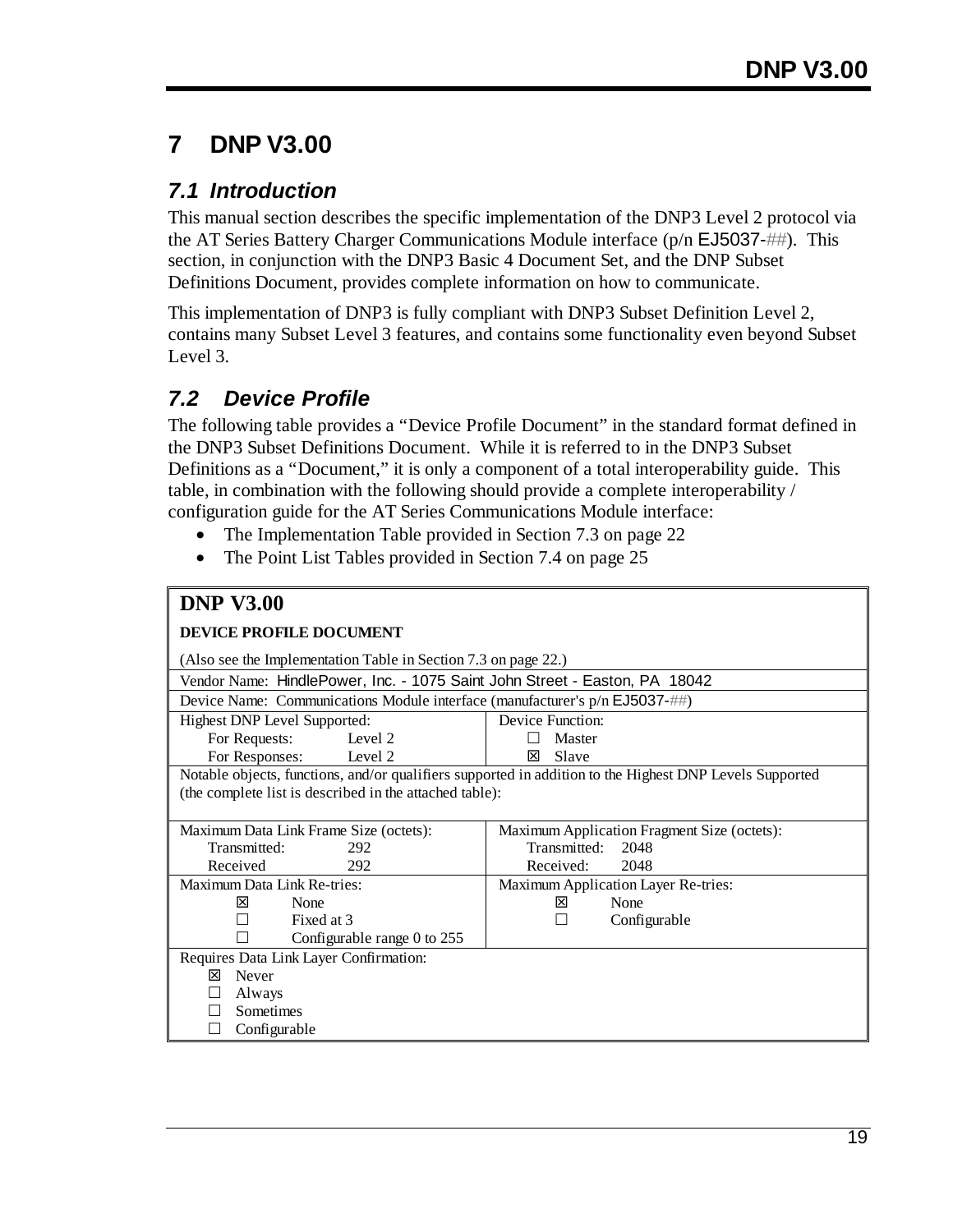| <b>DNP V3.00</b>                                                                                                                                                                                                                                              |                            |                                                                                                                                                                                                                                                                                |  |  |
|---------------------------------------------------------------------------------------------------------------------------------------------------------------------------------------------------------------------------------------------------------------|----------------------------|--------------------------------------------------------------------------------------------------------------------------------------------------------------------------------------------------------------------------------------------------------------------------------|--|--|
| DEVICE PROFILE DOCUMENT                                                                                                                                                                                                                                       |                            |                                                                                                                                                                                                                                                                                |  |  |
| (Also see the Implementation Table in Section 7.3 on page 22.)                                                                                                                                                                                                |                            |                                                                                                                                                                                                                                                                                |  |  |
| Requires Application Layer Confirmation:<br>Never<br>$\Box$<br>Always<br>⊔<br>When reporting Event Data<br>⊠<br>When sending multi-fragment responses<br>ப<br>Sometimes<br>Ш<br>Configurable<br>□                                                             |                            |                                                                                                                                                                                                                                                                                |  |  |
| Timeouts while waiting for:<br>Data Link Confirm:<br>None<br>$\Box$<br>Complete Appl. Fragment:<br>区<br>None<br><b>Application Confirm:</b><br>None<br>$\Box$<br>Complete Appl. Response:<br>None<br>⊠                                                        | ⊠<br>$\Box$<br>⊠<br>$\Box$ | Fixed at 2000<br>Variable<br>Configurable.<br>$\Box$<br>⊔<br>Configurable<br>$\Box$<br>Fixed at ______<br>Variable<br>$\Box$<br>Configurable,.<br>Fixed at 2000<br>Variable<br>$\Box$<br>$\Box$<br>Configurable<br>Fixed at ______<br>Variable<br>$\Box$<br>$\Box$             |  |  |
| Others:<br>Inter-character Timeout:<br>⊠<br>Select/Operate Arm Timeout:<br>図<br>Binary input change scanning period:<br>⊠<br>Analog input change scanning period:<br>図<br>Unsolicited offline interval:<br>図<br>図<br>Unsolicited response notification delay: |                            | Fixed at 50 ms.<br>Fixed at 5000 ms.<br>Fixed at 5000 ms.<br>Fixed at 5000 ms.<br>Fixed at 30000 ms if unsolicited messages is off<br>Configurable if unsolicited messages is on. See setup.<br>Fixed at 15000 ms.                                                             |  |  |
| Delay Measurement:<br>Synchronization:                                                                                                                                                                                                                        |                            | 100 ms.<br>1000 ms.                                                                                                                                                                                                                                                            |  |  |
| Sends/Executes Control Operations:                                                                                                                                                                                                                            |                            |                                                                                                                                                                                                                                                                                |  |  |
| <b>WRITE Binary Outputs</b><br>$\Box$ Never<br>SELECT/OPERATE<br>$\Box$ Never<br><b>DIRECT OPERATE</b><br>$\Box$ Never<br><b>DIRECT OPERATE - NO ACK</b><br>$\Box$ Never                                                                                      |                            | ⊠ Always<br>Sometimes<br>$\Box$ Configurable<br>$\Box$<br>Configurable<br>⊠ Always<br>Sometimes<br>ш<br>Configurable<br>⊠ Always<br>Sometimes<br>$\perp$<br>Configurable<br>⊠ Always<br>Sometimes<br>$\Box$                                                                    |  |  |
| ⊠ Never<br>Count $> 1$<br>⊠ Never<br>Pulse On<br>Pulse Off<br>⊠ Never<br>$\Box$ Never<br>Latch On<br>Latch Off<br>$\Box$ Never                                                                                                                                |                            | Sometimes<br>$\Box$ Configurable<br>$\Box$ Always<br>Configurable<br>$\Box$ Always<br>Sometimes<br>$\Box$<br>$\Box$ Always<br>Sometimes<br>Configurable<br>$\Box$<br>$\Box$<br>Configurable<br>⊠ Always<br>Sometimes<br>Ш<br>Configurable<br>$\Box$ Always<br>⊠ Sometimes<br>⊔ |  |  |
| ⊠ Never<br>Queue<br>Clear Queue<br><b>⊠</b> Never                                                                                                                                                                                                             |                            | $\Box$ Always<br>Sometimes<br>Configurable<br>Configurable<br>$\Box$ Always<br>Sometimes<br>$\Box$                                                                                                                                                                             |  |  |
| Explanation of Sometimes: See the Binary Outputs point list in Section 7.4.2 on page 26 for a description<br>of which control operations are supported for each point.                                                                                        |                            |                                                                                                                                                                                                                                                                                |  |  |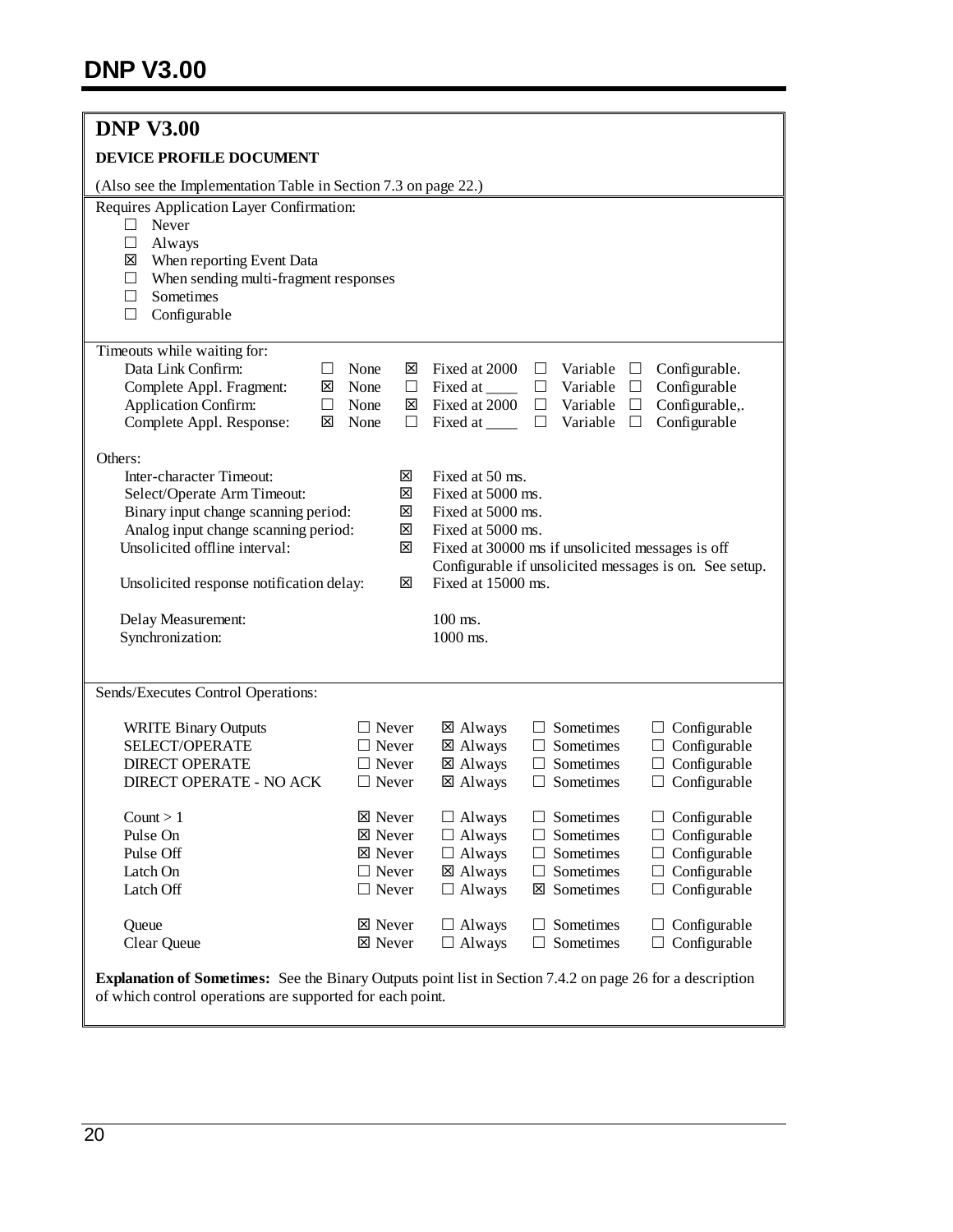| <b>DNP V3.00</b>                                                                                                                                                                                                                                                                                                                                 |                                                                                                                                                                                                                                               |
|--------------------------------------------------------------------------------------------------------------------------------------------------------------------------------------------------------------------------------------------------------------------------------------------------------------------------------------------------|-----------------------------------------------------------------------------------------------------------------------------------------------------------------------------------------------------------------------------------------------|
| DEVICE PROFILE DOCUMENT                                                                                                                                                                                                                                                                                                                          |                                                                                                                                                                                                                                               |
| (Also see the Implementation Table in Section 7.3 on page 22.)                                                                                                                                                                                                                                                                                   |                                                                                                                                                                                                                                               |
| Reports Binary Input Change Events when no<br>specific variation requested:<br>$\Box$ Never<br>⊠ Only time-tagged<br>$\Box$ Only non-time-tagged<br>Configurable                                                                                                                                                                                 | Reports time-tagged Binary Input Change Events<br>when no specific variation requested:<br>Never<br>$\Box$<br>Binary Input Change With Time<br>⊠<br>$\Box$ Binary Input Change With Relative Time<br>$\Box$ Configurable (attach explanation) |
| Sends Unsolicited Responses:<br>$\Box$ Never<br>⊠ Configurable, See hardware<br>configuration section<br>$\Box$ Only certain objects<br>$\Box$ Sometimes (attach explanation)                                                                                                                                                                    | Sends Static Data in Unsolicited Responses:<br>Never<br>⊠<br><b>When Device Restarts</b><br>П<br>$\Box$ When Status Flags Change<br>No other options are permitted.                                                                           |
| <b>ENABLE/DISABLE UNSOLICITED</b><br>Function codes supported                                                                                                                                                                                                                                                                                    |                                                                                                                                                                                                                                               |
| Default Counter Object/Variation:<br>No Counters Reported<br>$\Box$ Configurable<br>$\Box$ Default Object:<br>20 and 21<br>Default Variation:<br>$\Box$ Point-by-point list attached                                                                                                                                                             | Counters Roll Over at:<br>No Counters Reported<br>図<br>Configurable (attach explanation)<br>⊔<br>$\Box$ 16 Bits<br>32 Bits<br><b>College</b><br>Other Value:<br>□<br>Point-by-point list attached<br>П                                        |
| Sends Multi-Fragment Responses:<br>Yes<br>冈<br>$\Box$ No                                                                                                                                                                                                                                                                                         |                                                                                                                                                                                                                                               |
| Sequential File Transfer Support:                                                                                                                                                                                                                                                                                                                |                                                                                                                                                                                                                                               |
| Append File Mode<br>$\Box$ Yes<br><b>Custom Status Code Strings</b><br>$\Box$ Yes<br>Permissions Field<br>$\Box$ Yes<br>File Events Assigned to Class<br>$\Box$ Yes<br>File Events Poll Specifically<br>$\Box$ Yes<br>File Events Send Immediately<br>$\Box$ Yes<br>Multiple Blocks in a Fragment<br>$\Box$ Yes<br>Max Number of Files Open<br>0 | $\boxtimes$ No<br>$\boxtimes$ No<br>$\boxtimes$ No<br>$\boxtimes$ No<br>$\boxtimes$ No<br>$\boxtimes$ No<br>$\boxtimes$ No                                                                                                                    |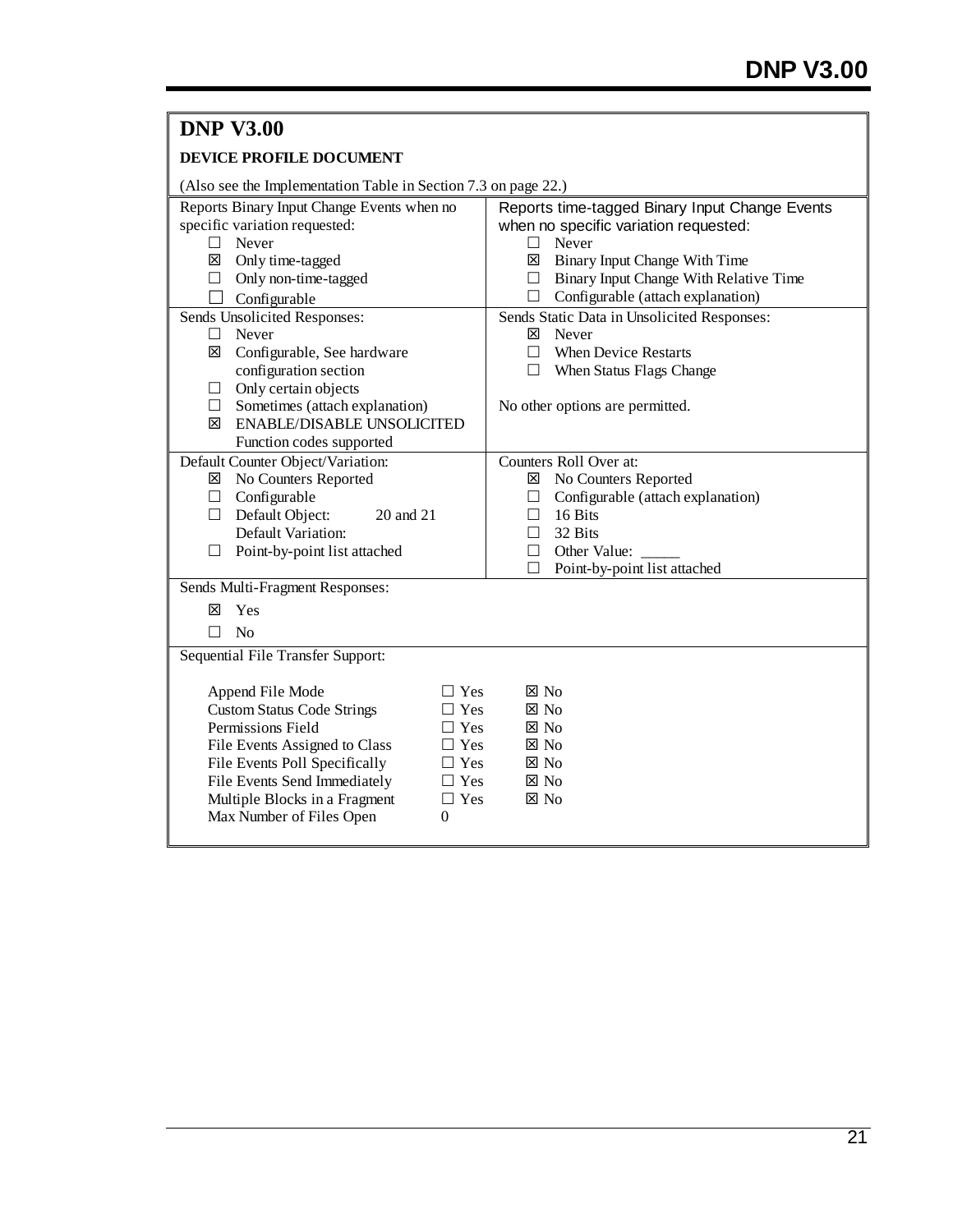## <span id="page-23-0"></span>*7.3 Implementation Table*

The following table identifies the variations, function codes, and qualifiers supported by the AT Series Communications Module PC Board (**A12**) in both request messages and in response messages.

For static (non-change-event) objects, requests sent with qualifiers 00, 01, 06, 07, or 08, will be responded with qualifiers 00 or 01. Static object requests sent with qualifiers 17 or 28 will be responded with qualifiers 17 or 28. For change-event objects, qualifiers 17 or 28 are always responded except in the case of object 70 change events which respond with qualifier 1B or 5B.

text shaded as **Subset Level 3**<br>(dark orange) text shaded as beyond Subset Level 3

indicates functionality beyond Subset Level 3

indicates Subset Level 3 functionality (beyond Subset Level 2)

| <b>OBJECT</b>           |                                            | <b>REQUEST</b><br>(Library will parse)                                     |                                                                           | <b>RESPONSE</b><br>(Library will respond with)                                                  |                                        |                                                         |
|-------------------------|--------------------------------------------|----------------------------------------------------------------------------|---------------------------------------------------------------------------|-------------------------------------------------------------------------------------------------|----------------------------------------|---------------------------------------------------------|
|                         |                                            |                                                                            |                                                                           |                                                                                                 |                                        |                                                         |
| Object<br><b>Number</b> | Variation<br><b>Number</b>                 | <b>Description</b>                                                         | <b>Function</b><br>Codes (dec)                                            | <b>Qualifier Codes</b><br>(hex)                                                                 | <b>Function</b><br>Codes (dec)         | <b>Qualifier Codes</b><br>(hex)                         |
| 1                       | $\Omega$                                   | Binary Input (Variation 0 is used to<br>request default variation)         | 1<br>(read)<br>22 (assign class)                                          | 00, 01 (start-stop)<br>06 (no range, or all)<br>07, 08 (limited qty)<br>17, 28<br>(index)       |                                        |                                                         |
| $\mathbf{1}$            | 1<br>$default -$<br>see note 1)            | <b>Binary Input</b>                                                        | (read)<br>22 (assign class)                                               | 00, 01 (start-stop)<br>06 (no range, or all<br>07, 08 (limited qty)<br>17, 28<br>(index)        | 129<br>(response)                      | 00, 01 (start-stop<br>17.28<br>(index<br>see note 2     |
| 1                       | $\overline{2}$                             | <b>Binary Input with Status</b>                                            | (read)<br>22 (assign class)                                               | 00, 01 (start-stop)<br>06 (no range, or all)<br>07, 08 (limited qty)<br>17, 28<br>(index)       | 129<br>(response)                      | 00, 01 (start-stop<br>17.28<br>$(index -$<br>see note 2 |
| $\overline{2}$          | $\Omega$                                   | Binary Input Change (Variation 0 is<br>used to request default variation)  | 1<br>(read                                                                | 06 (no range, or all)<br>07, 08 (limited qty)                                                   |                                        |                                                         |
| $\overline{2}$          | $\mathbf{1}$                               | Binary Input Change without Time                                           | 1<br>(read                                                                | 06 (no range, or all)<br>07, 08 (limited qty)                                                   | 129<br>(response)<br>130 (unsol. resp) | 17, 28<br>(index)                                       |
| $\overline{2}$          | $\overline{2}$<br>(default-<br>see note 1) | Binary Input Change with Time                                              | 1<br>(read                                                                | 06 (no range, or all)<br>07, 08 (limited gty)                                                   | 129<br>(response)<br>130 (unsol. resp) | 17, 28<br>(index                                        |
| 10                      | 0                                          | Binary Output Status (Variation 0 is<br>used to request default variation) | 1<br>(read)                                                               | 00, 01 (start-stop)<br>06 (no range, or all)<br>07, 08 (limited qty)<br>17, 28<br>(index)       |                                        |                                                         |
| 10                      | $\overline{2}$<br>(default-<br>see note 1) | <b>Binary Output Status</b>                                                | (read)                                                                    | 00, 01 (start-stop)<br>06 (no range, or all)<br>07, 08 (limited qty)<br>17.28<br><i>(index)</i> | 129<br>(response)                      | 00, 01 (start-stop<br>17, 28<br>(index<br>see note 2    |
| 12                      | $\mathbf{1}$                               | <b>Control Relay Output Block</b>                                          | 3<br>(select)<br>4<br>(operate)<br>5<br>(direct op)<br>6 (dir. op, noack) | 00, 01 (start-stop)<br>07, 08 (limited qty)<br>17, 28<br>(index)                                | 129<br>(response)                      | echo of request                                         |
| 30                      | 0                                          | Analog Input (Variation 0 is used to<br>request default variation)         | 1<br>(read)<br>22 (assign class                                           | 00, 01 (start-stop)<br>06 (no range, or all)<br>07, 08 (limited qty)<br>17,28<br>(index)        |                                        |                                                         |
| 30                      | 1                                          | 32-Bit Analog Input                                                        | (read)<br>22 (assign class)                                               | 00, 01 (start-stop)<br>06 (no range, or all<br>07, 08 (limited gty)<br>17,28<br>(index)         | 129<br>(response                       | 00, 01 (start-stop)<br>17, 28<br>(index)<br>see note 2  |

22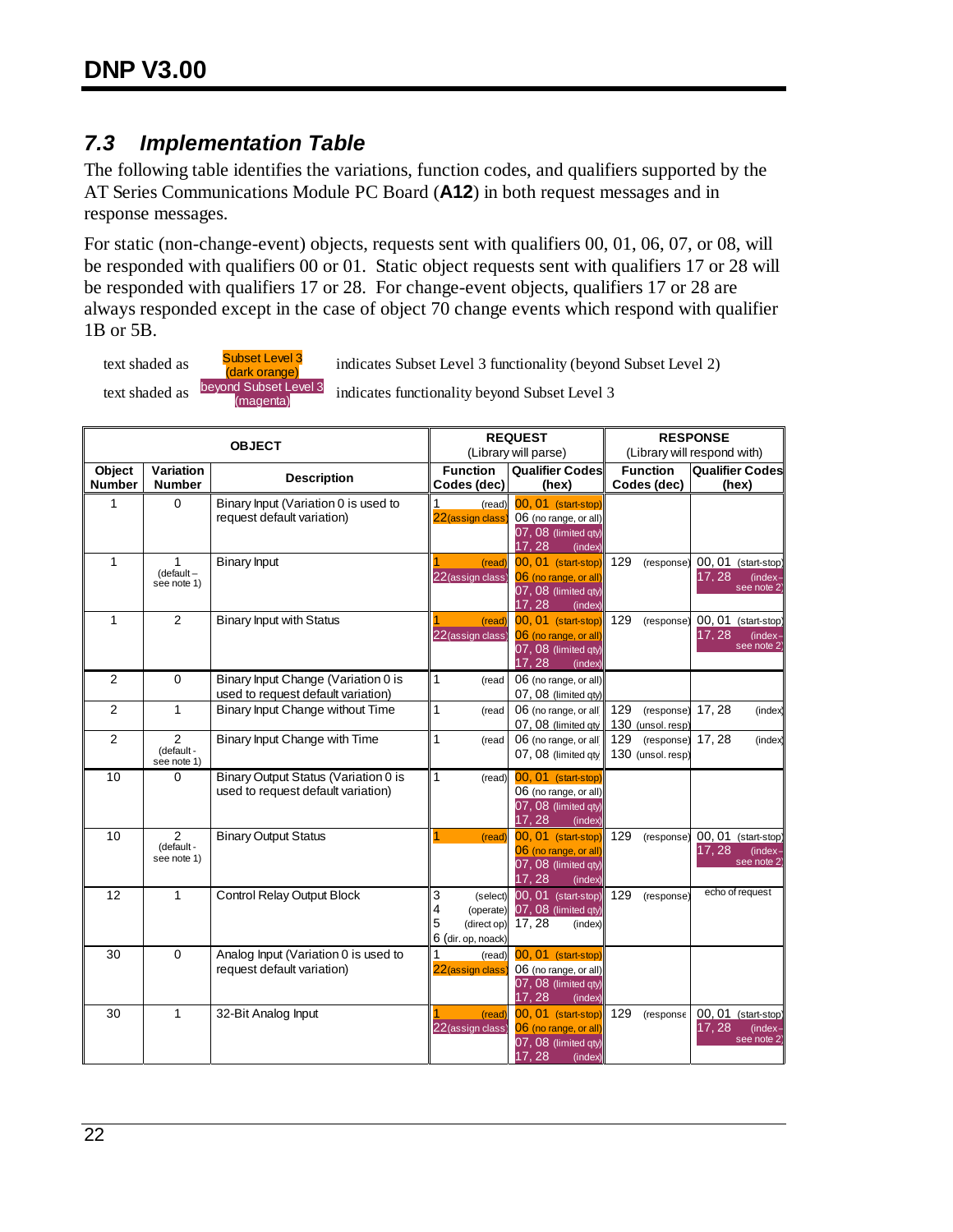# **DNP V3.00**

| <b>OBJECT</b>    |                                            | <b>REQUEST</b><br><b>RESPONSE</b><br>(Library will parse)<br>(Library will respond with) |                                                                           |                                                                                                                  |                                        |                                                           |
|------------------|--------------------------------------------|------------------------------------------------------------------------------------------|---------------------------------------------------------------------------|------------------------------------------------------------------------------------------------------------------|----------------------------------------|-----------------------------------------------------------|
| Object<br>Number | Variation<br><b>Number</b>                 | <b>Description</b>                                                                       | <b>Function</b><br>Codes (dec)                                            | <b>Qualifier Codes</b><br>(hex)                                                                                  | <b>Function</b><br>Codes (dec)         | <b>Qualifier Codes</b><br>(hex)                           |
| 30               | 2<br>(default-<br>see note 1)              | 16-Bit Analog Input                                                                      | (read)<br>22 (assign class                                                | 00, 01 (start-stop)<br>06 (no range, or all)<br>07, 08 (limited qty)<br>17, 28<br>(index)                        | 129<br>(response                       | 00, 01 (start-stop)<br>17, 28<br>(index)<br>see note 2    |
| 30               | 3                                          | 32-Bit Analog Input without Flag                                                         | (read)<br>22 (assign class)                                               | 00, 01 (start-stop)<br>06 (no range, or all)<br>07, 08 (limited qty)<br>17, 28<br>(index)                        | 129<br>(response                       | 00, 01<br>(start-stop)<br>17, 28<br>(index)<br>see note 2 |
| 30               | $\overline{4}$                             | 16-Bit Analog Input without Flag                                                         | (read)<br>22 (assign class)                                               | 00, 01 (start-stop)<br>06 (no range, or all)<br>07, 08 (limited qty)<br>17, 28<br>(index)                        | 129<br>(response                       | 00, 01 (start-stop)<br>17, 28<br>$(index -$<br>see note 2 |
| 32               | 0                                          | Analog Change Event (Variation 0 is<br>used to request default variation)                | 1<br>(read)                                                               | 06 (no range, or all)<br>07, 08 (limited qty)                                                                    |                                        |                                                           |
| 32               | $\mathbf{1}$                               | 32-Bit Analog Change Event without<br>Time                                               | $\overline{1}$<br>(read)                                                  | 06 (no range, or all)<br>07, 08 (limited qty)                                                                    | 129<br>(response)<br>130 (unsol. resp) | 17, 28<br>(index)                                         |
| 32               | 2<br>(default-<br>see note 1)              | 16-Bit Analog Change Event without<br>Time                                               | 1<br>(read                                                                | 06 (no range, or all)<br>07, 08 (limited qty)                                                                    | 129<br>(response)<br>130 (unsol. resp) | 17, 28<br>(index)                                         |
| 32               | 3                                          | 32-Bit Analog Change Event with<br>Time                                                  | 1<br>(read)                                                               | 06 (no range, or all)<br>07, 08 (limited qty)                                                                    | 129<br>(response)<br>130 (unsol. resp) | 17, 28<br>(index                                          |
| 32               | $\overline{4}$                             | 16-Bit Analog Change Event with<br>Time                                                  | 1<br>(read)                                                               | 06 (no range, or all)<br>07, 08 (limited qty)                                                                    | 129<br>(response)<br>130 (unsol. resp) | 17,28<br>(index                                           |
| 34               | 0                                          | Analog Input Reporting Deadband<br>(Variation 0 is used to request default<br>variation) | $\mathbf{1}$<br>(read)                                                    | 00, 01 (start-stop)<br>06 (no range, or all)<br>07, 08 (limited qty)<br>17, 28<br>(index)                        |                                        |                                                           |
| 34               | 1<br>(default-<br>see note 1)              | 16-Bit Analog Input Reporting<br>Deadband                                                | $\mathbf{1}$<br>(read)<br>$\overline{2}$<br>(write)                       | 00, 01 (start-stop)<br>06 (no range, or all)<br>07, 08 (limited qty)<br>17, 28<br>(index)<br>00, 01 (start-stop) | 129<br>(response                       | 00, 01 (start-stop<br>17, 28<br>(index)<br>see note 2     |
| 34               | $\overline{2}$                             | 32-Bit Analog Input Reporting<br>Deadband                                                | $\mathbf{1}$<br>(read)                                                    | 07, 08 (limited qty)<br>17, 28<br>(index)<br>00, 01 (start-stop)<br>06 (no range, or all)                        | 129<br>(response                       | 00, 01 (start-stop)<br>17, 28<br>(index)                  |
|                  |                                            |                                                                                          | $\overline{2}$<br>(write)                                                 | 07, 08 (limited qty)<br>17, 28<br>(index)<br>00, 01 (start-stop)                                                 |                                        | see note 2                                                |
|                  |                                            |                                                                                          | 2<br>(write)                                                              | 07, 08 (limited qty)<br>17, 28<br>(index)<br>00, 01 (start-stop)                                                 |                                        |                                                           |
|                  |                                            |                                                                                          |                                                                           | 07, 08 (limited qty)<br>17, 28<br>(index)                                                                        |                                        |                                                           |
| 40               | $\mathbf 0$                                | Analog Output Status (Variation 0 is<br>used to request default variation)               | 1<br>(read)                                                               | 00, 01 (start-stop)<br>06 (no range, or all)<br>07, 08 (limited gty)<br>17, 28<br>(index)                        |                                        |                                                           |
| 40               | 1                                          | 32-Bit Analog Output Status                                                              | 1<br>(read)                                                               | 00, 01 (start-stop)<br>06 (no range, or all)<br>07, 08 (limited qty)<br>17, 28<br>(index)                        | 129<br>(response                       | 00, 01 (start-stop<br>17, 28<br>(index)<br>see note 2     |
| 40               | $\overline{2}$<br>(default-<br>see note 1) | 16-Bit Analog Output Status                                                              | 1<br>(read)                                                               | 00, 01 (start-stop)<br>06 (no range, or all)<br>07, 08 (limited qty)<br>17, 28<br>(index)                        | 129<br>(response                       | 00, 01 (start-stop<br>17, 28<br>(index<br>see note 2      |
| 41               | 1                                          | 32-Bit Analog Output Block                                                               | 3<br>(select)<br>4<br>(operate)<br>5<br>(direct op)<br>6 (dir. op, noack  | 00, 01 (start-stop)<br>07, 08 (limited qty)<br>17, 28<br>(index)                                                 | 129<br>(response                       | echo of request                                           |
| 41               | $\overline{2}$                             | 16-Bit Analog Output Block                                                               | 3<br>(select)<br>4<br>(operate)<br>5<br>(direct op)<br>6 (dir. op, noack) | 00, 01 (start-stop)<br>07, 08 (limited qty)<br>17, 28<br>(index)                                                 | 129<br>(response                       | echo of request                                           |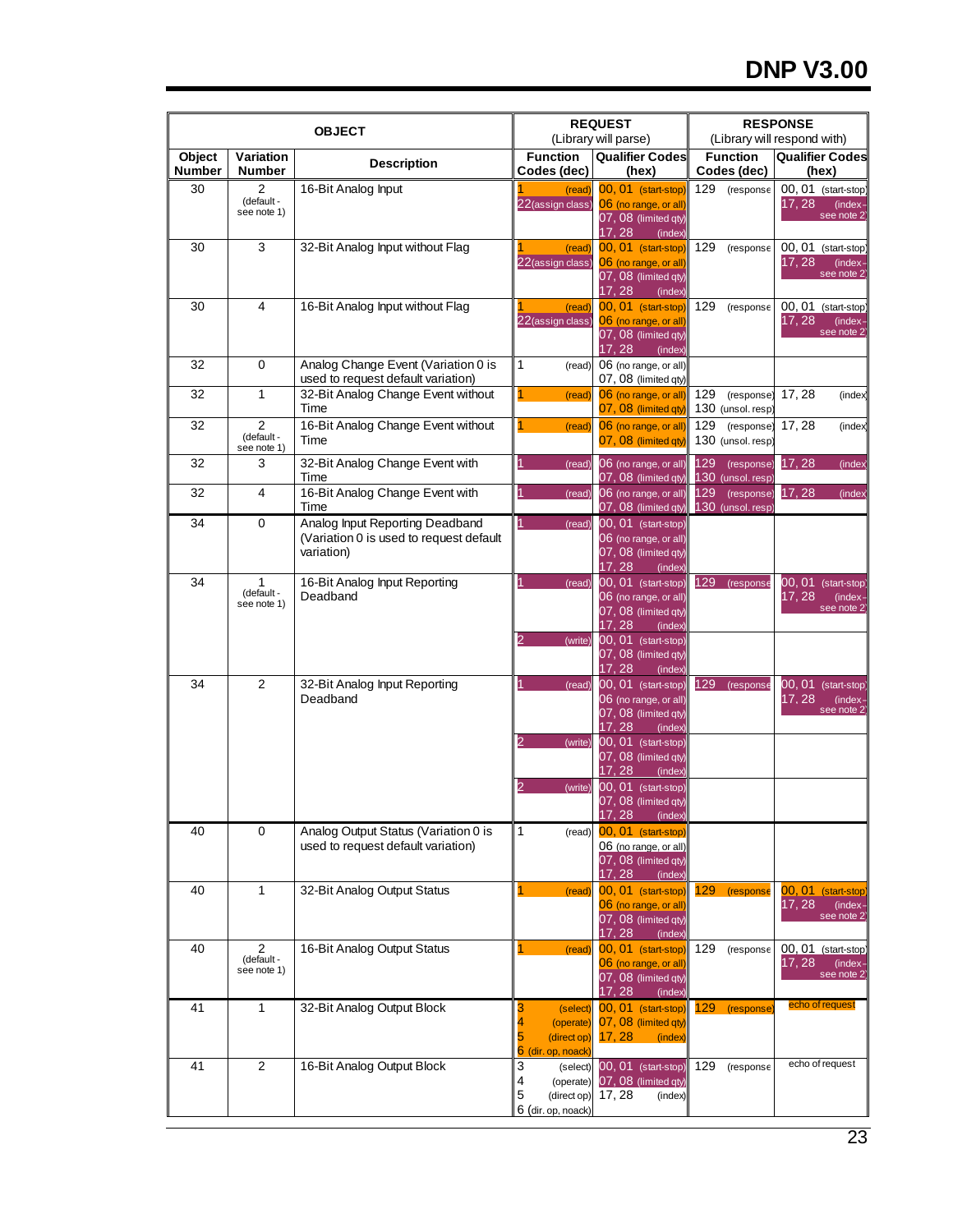| <b>OBJECT</b>           |                               | <b>REQUEST</b><br>(Library will parse)                           |                                                                                      | <b>RESPONSE</b><br>(Library will respond with)                                                                                                                                          |                                |                                                        |
|-------------------------|-------------------------------|------------------------------------------------------------------|--------------------------------------------------------------------------------------|-----------------------------------------------------------------------------------------------------------------------------------------------------------------------------------------|--------------------------------|--------------------------------------------------------|
| Object<br><b>Number</b> | Variation<br><b>Number</b>    | <b>Description</b>                                               | <b>Function</b><br>Codes (dec)                                                       | <b>Qualifier Codes</b><br>(hex)                                                                                                                                                         | <b>Function</b><br>Codes (dec) | <b>Qualifier Codes</b><br>(hex)                        |
| 50                      | 0                             | <b>Time and Date</b>                                             | (read)                                                                               | 00, 01 (start-stop)<br>06 (no range, or all)<br>07, 08 (limited qty)<br>17, 28<br>(index)                                                                                               | 129 (response)                 | 00, 01 (start-stop)<br>17, 28<br>(index)<br>see note 2 |
| 50                      | 1<br>(default-<br>see note 1) | Time and Date                                                    | (read)<br>$\overline{2}$<br>(write)                                                  | 00, 01 (start-stop)<br>06 (no range, or all)<br>07<br>(limited qty=1)<br>08<br>(limited qty)<br>17, 28<br>(index)<br>00, 01 (start-stop)<br>$07$ (limited qty=1)<br>08<br>(limited qty) | 129<br>(response               | 00, 01 (start-stop<br>17, 28<br>(index<br>see note 2   |
| 60                      | 0                             | Class 0, 1, 2, and 3 Data                                        | (read)<br>20 (enbl. unsol.)<br>21 (dsbl. unsol.)                                     | 17,28<br>(index<br>06 (no range, or all)                                                                                                                                                |                                |                                                        |
| 60                      | 1                             | Class 0 Data                                                     | 1<br>(read)<br>22 (assign class                                                      | 06 (no range, or all)                                                                                                                                                                   |                                |                                                        |
| 60                      | $\overline{2}$                | Class 1 Data                                                     | 1<br>(read)<br>20 (enbl. unsol.)<br>21 (dsbl. unsol.)<br>22 (assign class            | 06 (no range, or all)<br>07, 08 (limited qty)<br>06 (no range, or all)                                                                                                                  |                                |                                                        |
| 60                      | 3                             | Class 2 Data                                                     | $\mathbf{1}$<br>(read)<br>20 (enbl. unsol.)<br>21 (dsbl. unsol.)<br>22 (assign class | 06 (no range, or all)<br>07, 08 (limited qty)<br>06 (no range, or all)                                                                                                                  |                                |                                                        |
| 60                      | 4                             | Class 3 Data                                                     | 1<br>(read)                                                                          | 06 (no range, or all)<br>07, 08 (limited qty)                                                                                                                                           |                                |                                                        |
|                         |                               |                                                                  | 20 (enbl. unsol.)<br>21 (dsbl. unsol.)<br>22 (assign class                           | 06 (no range, or all)                                                                                                                                                                   |                                |                                                        |
|                         |                               | No Object (function code only) see note 3                        | 13 (cold restart)                                                                    |                                                                                                                                                                                         |                                |                                                        |
|                         |                               | No Object (function code only)<br>No Object (function code only) | 14 (warm restart<br>23 (delay meas.                                                  |                                                                                                                                                                                         |                                |                                                        |

**Note 1**: A Default variation refers to the variation responded when variation 0 is requested and/or in class 0, 1, 2, or 3 scans. Default variations are configurable. However, default settings for the configuration parameters are indicated in the table above.

**Note 2**: For static (non-change-event) objects, qualifiers 17 or 28 are only responded when a request is sent with qualifiers 17 or 28, respectively. Otherwise, static object requests sent with qualifiers 00, 01, 06, 07, or 08, will be responded with qualifiers 00 or 01. For changeevent objects, qualifiers 17 or 28 are always responded except for object 70, which responds with qualifier 1B or 5B.

**Note 3**: For the AT Communications Module, a cold restart is implemented as a *warm* restart. The executable is not restarted, but the DNP process *is* restarted.

**Note 4**: Writes of Internal Indications are only supported for index 7 (Restart IIN1-7), and indices 16 and beyond (user-defined indications).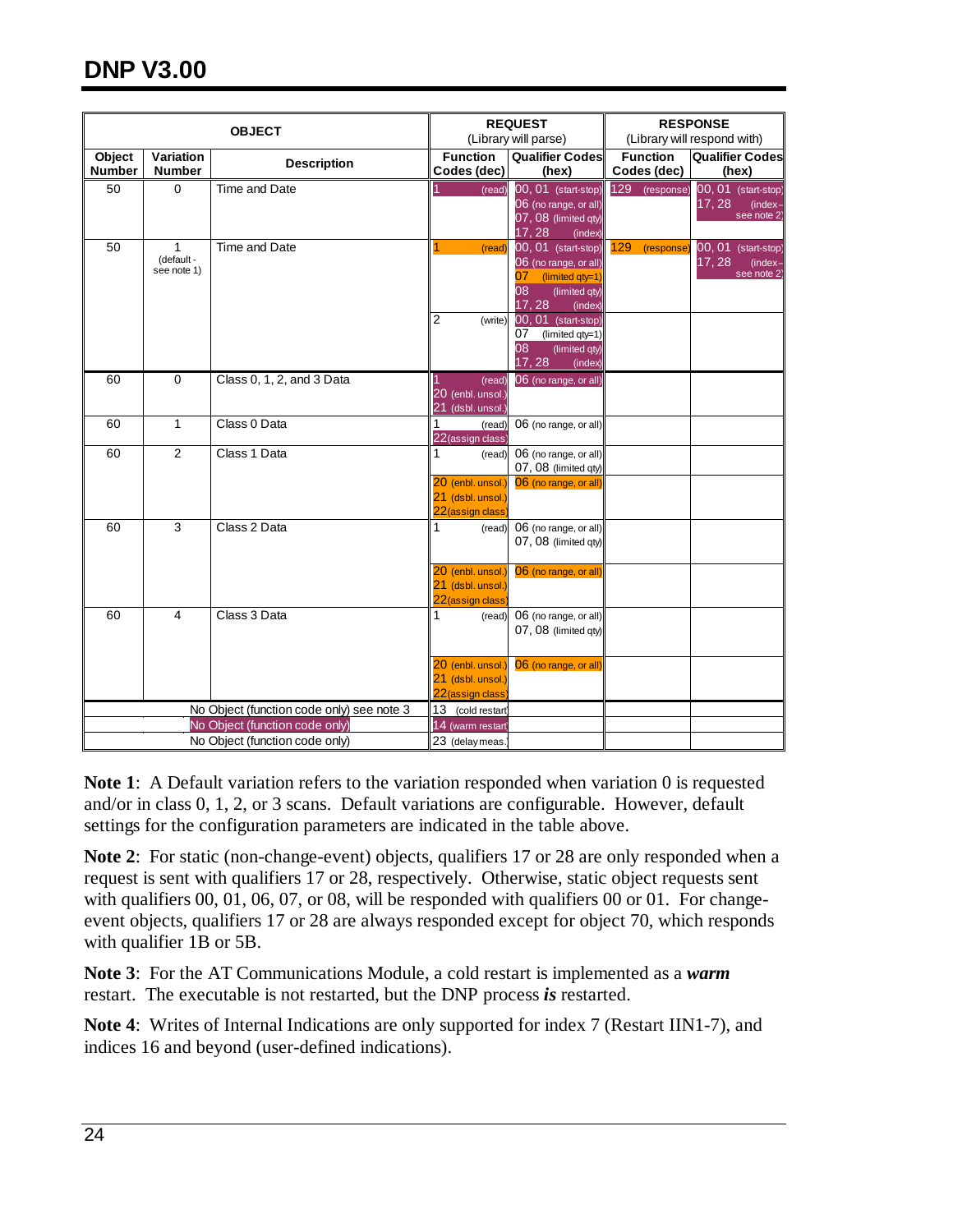# <span id="page-26-0"></span>*7.4 Point List*

The tables in the following sections identify all the individual data points provided by this implementation of DNP3.

## <span id="page-26-1"></span>**7.4.1 Binary Inputs**

|                | <b>Binary Input Points</b>                                                                                         |                                                          |
|----------------|--------------------------------------------------------------------------------------------------------------------|----------------------------------------------------------|
|                | Static (Steady-State) Object Number:<br>1                                                                          |                                                          |
|                | Change Event Object Number:<br>$\overline{2}$                                                                      |                                                          |
|                | <b>Request Function Codes supported:</b><br>1 (read)                                                               |                                                          |
|                | 22 (assign class)                                                                                                  |                                                          |
|                | <b>Static Variation reported</b>                                                                                   |                                                          |
|                | when variation 0 requested:<br>1 (Binary Input Without Status)                                                     |                                                          |
|                | Change Event Variation reported<br>when variation 0 requested:                                                     |                                                          |
|                | 2 (Binary Input Change with Time)<br>As indicated below, the scan rate for binary input<br>Change Event Scan Rate: |                                                          |
|                | change events is 5000 ms)                                                                                          |                                                          |
| Point<br>Index | <b>Name/Description</b>                                                                                            | <b>Initial Change Event Class</b><br>$(1, 2, 3$ or none) |
|                |                                                                                                                    |                                                          |
| $\mathbf 0$    | <b>HVDC Alarm</b><br>$(1 = active)$                                                                                | 1                                                        |
| 1              | LVDC Alarm<br>$(1 = active)$                                                                                       | 1                                                        |
| $\overline{2}$ | DC Output Failure Alarm (1= active)                                                                                | 1                                                        |
| 3              | AC input Failure Alarm<br>$(1 = active)$                                                                           | 1                                                        |
| 4              | Positive Ground Fault Alarm (1 = active)                                                                           | 1                                                        |
| 5              | Negative Ground Fault Alarm $(1 = active)$                                                                         | 1                                                        |
| 6              | CAR (Summary) Alarm $(1 = active)$                                                                                 | 1                                                        |
| $\overline{7}$ | $HVDC$ Shutdown $(1 = active)$                                                                                     | 1                                                        |
| 8              | <b>LVAC Shutdown</b><br>$(1 = active)$                                                                             | 1                                                        |
| 9              | Forced load sharing enabled<br>$(1 =$ enabled)                                                                     | 1                                                        |
| 10             | Temperate probe installed $(1 = \text{installed})$                                                                 | 1                                                        |
| 11             | Defective temperate probe $(1 = \text{defective})$                                                                 | 1                                                        |
| 12             | Equalize Mode - status of Binary Output: $0$ (0 = float; 1 = equalize)                                             | 1                                                        |
| 13             | Manual Timer Method - status of Binary Output 1 (1 = enabled)                                                      | 1                                                        |
| 14             | Manual Equalize Method - status of Binary Output 2<br>$(1 =$ enabled)                                              | 1                                                        |
| 15             | Auto-Equalize Timer Method - status of Binary Output 3 (1 = enabled)                                               | 1                                                        |
| 16             | HVDC Shutdown Enabled - status of Binary Output 4 (1 = enabled)                                                    | 1                                                        |
| 17             | Battery Type - status of Binary Output 5 (0= Lead; 1 = NiCD)                                                       | 1                                                        |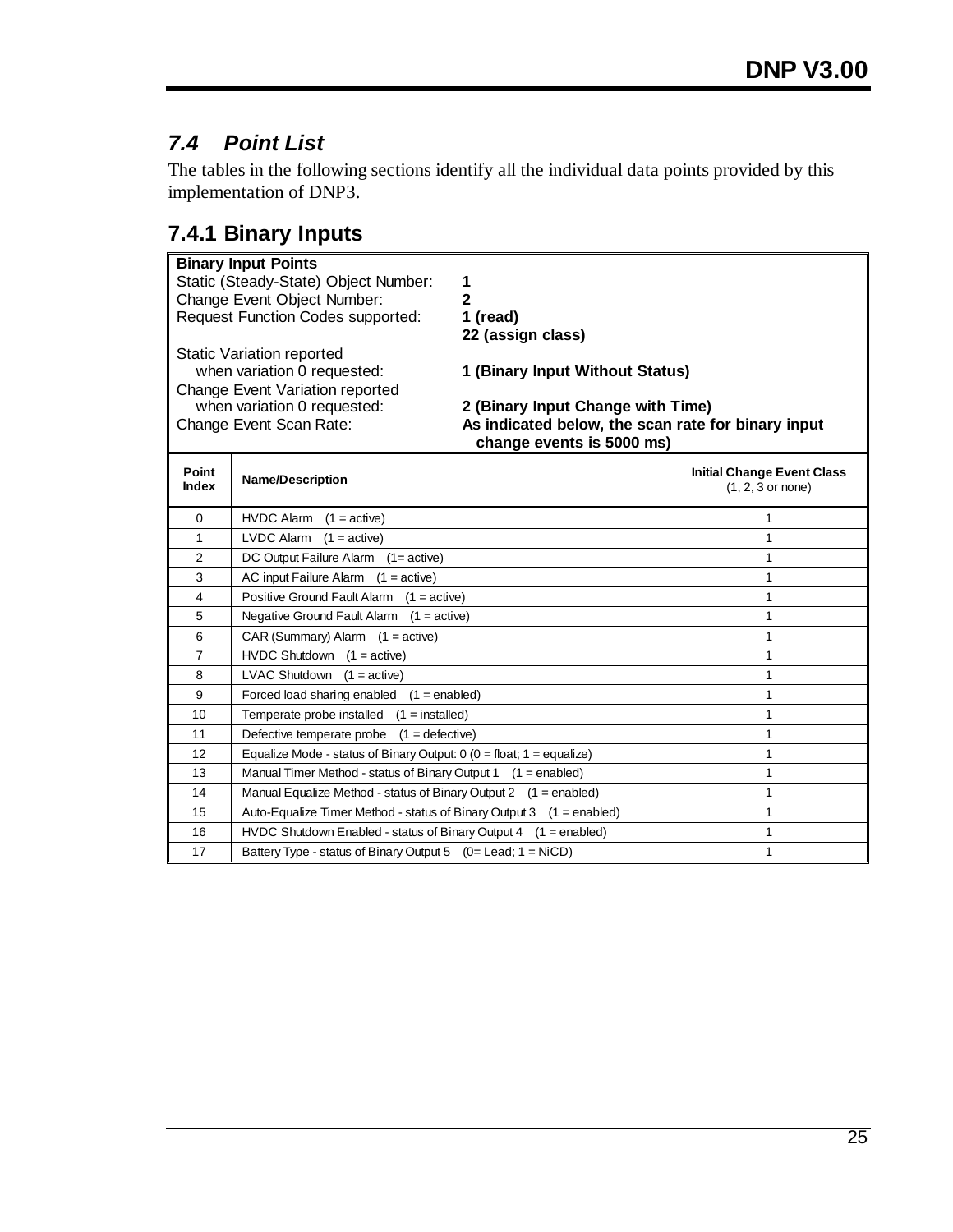## <span id="page-27-0"></span>**7.4.2 Binary Output Status Points**

The following table lists both the Binary Output Status Points (Object 10).

|                                          | <b>Binary Output Status Points</b>       |                         |                          |                                               |  |
|------------------------------------------|------------------------------------------|-------------------------|--------------------------|-----------------------------------------------|--|
| Object Number:                           |                                          | 10                      |                          |                                               |  |
|                                          | <b>Request Function Codes supported:</b> | 1 (read)                |                          |                                               |  |
|                                          | Default Variation reported               |                         |                          |                                               |  |
|                                          | when variation 0 requested:              |                         | 2 (Binary Output Status) |                                               |  |
| <b>Control Relay Output Blocks</b>       |                                          |                         |                          |                                               |  |
|                                          | Object Number:<br>12                     |                         |                          |                                               |  |
| <b>Request Function Codes supported:</b> |                                          | 3 (select), 4 (operate) |                          |                                               |  |
|                                          |                                          |                         |                          |                                               |  |
|                                          |                                          |                         |                          | 5 (direct operate), 6 (direct operate, noack) |  |
| Point<br><b>Index</b>                    | <b>Name/Description</b>                  |                         | <b>Methods</b>           |                                               |  |
| $\Omega$                                 | Equalize Mode                            |                         | Latch On, Latch Off      | $(0 = float; 1 = equalize)$                   |  |
| 1                                        | Manual Timer Method                      |                         | Latch On                 | $(1 =$ enabled)                               |  |
| 2                                        | Manual Equalize Method                   |                         | Latch On                 | $(1 =$ enabled)                               |  |
| 3                                        | Auto-Equalize Timer Method               |                         | Latch On                 | $(1 =$ enabled)                               |  |
| 4                                        | <b>HVDC Shutdown Enable</b>              |                         | Latch On, Latch Off      | $(1 =$ enabled)                               |  |
| 5                                        | <b>Battery Type</b>                      |                         | Latch On, Latch Off      | $(0 = lead; 1 = NiCD)$                        |  |

**NOTICE** Only one (1) equalize method can be on at a time. The equalize method cannot be turned off. By turning on one (1) of the equalize methods (point index 1, 2, or 3) the charger will automatically turn off the other two (2) equalize methods.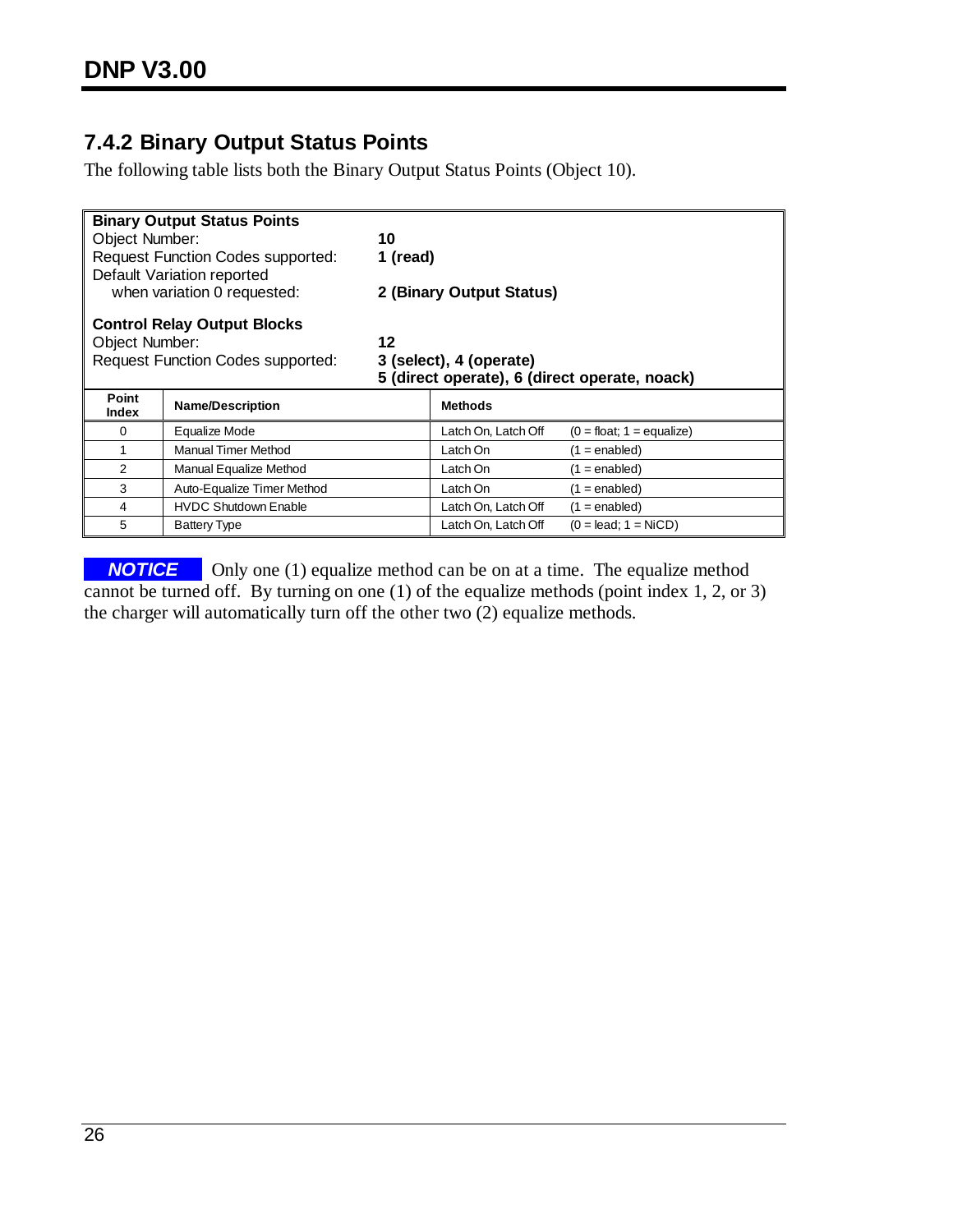## <span id="page-28-0"></span>**7.4.3 Analog Inputs**

The following table lists Analog Inputs (Object 30).

It is important to note that 16-bit and 32-bit variations of Analog Inputs, Analog Output Control Blocks, and Analog Output Statuses are transmitted through DNP as signed numbers. Even for analog input points that are not valid as negative values, the maximum positive representation is 32767.

For each point, the "Scaling and Units" column indicates the value of a transmitted 32767. This also implies the value of a transmitted -32767. The entry in the column *does not* imply a valid value for the point.

Two (2) examples are provided: In example 1, the point is un-scaled, represents kilowatts (a transmitted number 5 represents 5kW), and its valid range is from 0 to 10,000kW (meaning that the transmitted number will never exceed 10,000).

In example 2, the point transmits  $A/D$  counts from a measurement of voltage. The valid range is  $-2048$  to 2047 counts (the limits of the physical A/D converter), which represents  $-12V$  to  $+12V$ . For this point, the representation of 32767 A/D counts, even though it is not a valid value for the point, is:

 $(12/2047)$  \* 32767 = 192V

Always indicating the representation of 32767 in the tables below is a consistent method for representing scale, applicable to all scaling possibilities.

The "Default Deadband" column is used to represent the absolute amount by which the point must change before an analog change event will be generated. The "Default Change Event Assigned Class" column is used to represent the class (1, 2, 3, or none) in which detected change events will be reported. Only the default values for these columns are documented here because the values may change in operation due to either local (user-interface) or remote (through DNP) configuration control.

| <b>Analog Inputs</b> |  |
|----------------------|--|
|----------------------|--|

| Static (Steady-State) Object Number:     | 30   |
|------------------------------------------|------|
| Change Event Object Number:              | 32   |
| Reporting Deadband Object Number:        | 34   |
| <b>Request Function Codes supported:</b> | 1(   |
| <b>Static Variation reported</b>         |      |
| when variation 0 requested:              | 2 (' |
| Change Event Variation reported          |      |
| when variation 0 requested:              | 2(   |
| Reporting Deadband Variation reported    |      |
| when variation 0 requested:              | ŀ    |

| Static (Steady-State) Object Number: | 30                                                     |
|--------------------------------------|--------------------------------------------------------|
| Change Event Object Number:          | 32                                                     |
| Reporting Deadband Object Number:    | 34                                                     |
| Request Function Codes supported:    | 1 (read), 2 (write, deadbands only), 22 (assign class) |
| Static Variation reported            |                                                        |
| when variation 0 requested:          | 2 (16-Bit Analog Input)                                |

2 (Analog Change Event Without Time)

1 (16-Bit Reporting Deadband)

| Change Event Scan Rate: |                             |                                                       |                              |                                                        |  |
|-------------------------|-----------------------------|-------------------------------------------------------|------------------------------|--------------------------------------------------------|--|
| Point<br>Index          | <b>Name/Description</b>     | <b>Scaling and Units</b><br>(representation of 32767) | Reporting<br><b>Deadband</b> | <b>Initial Change Event</b><br>Class (1, 2, 3 or none) |  |
| $\Omega$                | Communication Firmware Rev. | 327.67                                                |                              | 2                                                      |  |
|                         | DNP Rev.                    | 3.2767                                                |                              | 2                                                      |  |
| 2                       | AT Firmware Rev.            | 327.67                                                |                              | 2                                                      |  |
| 3                       | Voltage Rating              | 32767 Volts                                           |                              | 2                                                      |  |
| 4                       | <b>Current Rating</b>       | 32767 Amperes                                         |                              | 2                                                      |  |
| 5                       | Voltage                     | 3276.7 Volts                                          | 10                           | $\overline{2}$                                         |  |
| 6                       | Current                     | 3276.7 Volts                                          | 20                           | 2                                                      |  |
| 7                       | Equalize Time Remaining     | 32767 Hrs                                             |                              | 2                                                      |  |
| 8                       | <b>Error Number</b>         | 32767                                                 |                              | 2                                                      |  |
| 9                       | Battery temperature         | 32767 °C                                              |                              | 2                                                      |  |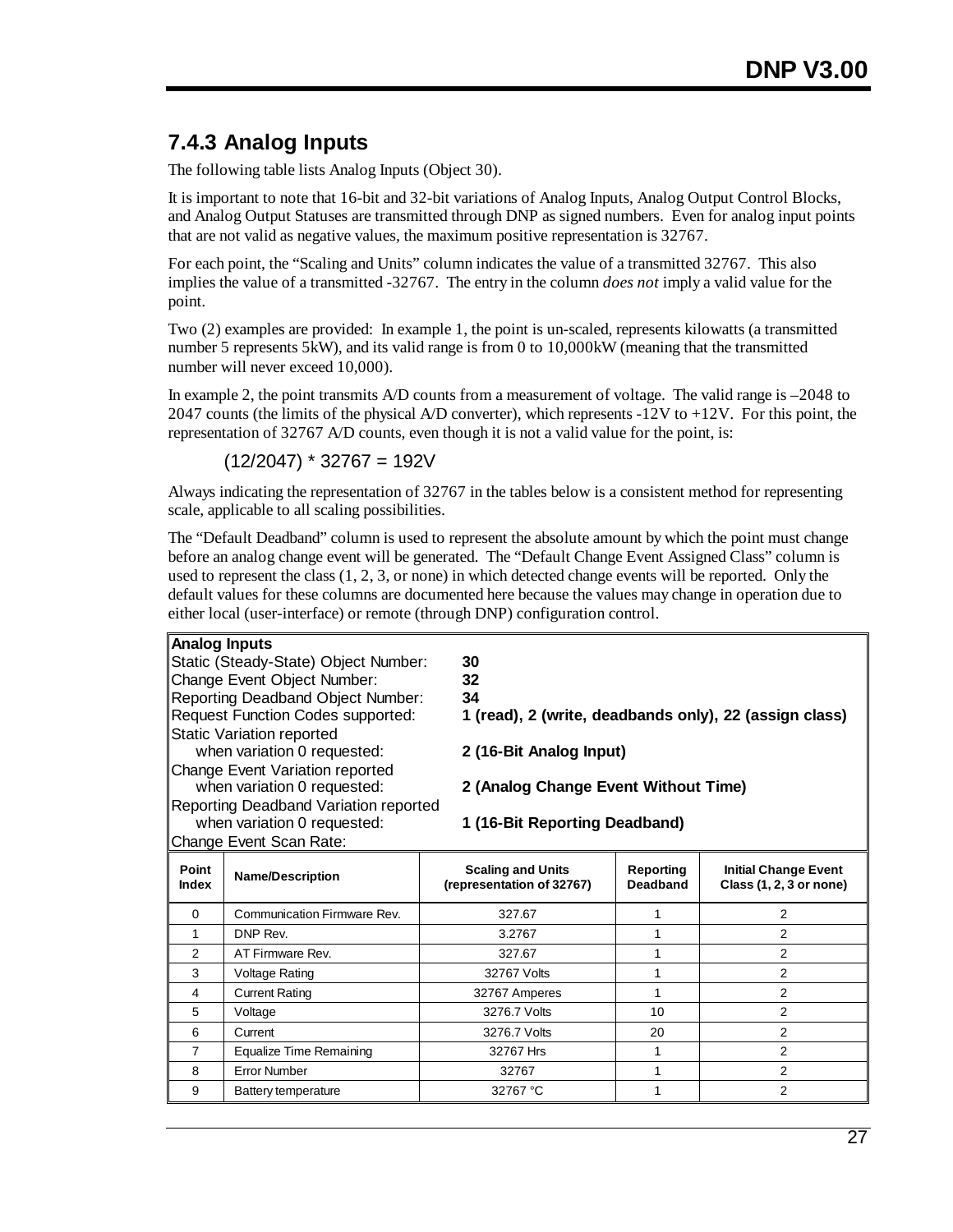# <span id="page-29-0"></span>**7.4.4 Analog Output Status Points**

|                                                                      | <b>Analog Output Status Points</b>       |                                                       |                                               |  |  |
|----------------------------------------------------------------------|------------------------------------------|-------------------------------------------------------|-----------------------------------------------|--|--|
|                                                                      | <b>Object Number:</b><br>40              |                                                       |                                               |  |  |
|                                                                      | <b>Request Function Codes supported:</b> | 1 (read)                                              |                                               |  |  |
|                                                                      | Default Variation reported               |                                                       |                                               |  |  |
|                                                                      | when variation 0 requested:              | 2 (16-Bit Analog Output Status)                       |                                               |  |  |
|                                                                      | <b>Analog Output Blocks</b>              |                                                       |                                               |  |  |
|                                                                      | <b>Object Number:</b>                    | 41                                                    |                                               |  |  |
| <b>Request Function Codes supported:</b><br>3 (select), 4 (operate), |                                          |                                                       |                                               |  |  |
|                                                                      |                                          |                                                       | 5 (direct operate), 6 (direct operate, noack) |  |  |
| Point<br>Index                                                       | <b>Name/Description</b>                  | <b>Scaling and Units</b><br>(representation of 32767) | <b>Valid Range</b>                            |  |  |
| $\Omega$                                                             | Float Voltage Setpoint                   | 3276.7 Volts                                          | See Range Section                             |  |  |
| 1                                                                    | Equalize Voltage Setpoint                | 3276.7 Volts                                          | See Range Section                             |  |  |
| 2                                                                    | Equalize Time                            | 32767 Hrs                                             | See Range Section                             |  |  |
| 3                                                                    | <b>Current Limit</b>                     | 3276.7 Amperes                                        | See Range Section                             |  |  |
| 4                                                                    | <b>HVDC Setpoint</b>                     | 3276.7 Volts                                          | See Range Section                             |  |  |
| 5                                                                    | <b>LVDC Setpoint</b>                     | 3276.7 Volts                                          | See Range Section                             |  |  |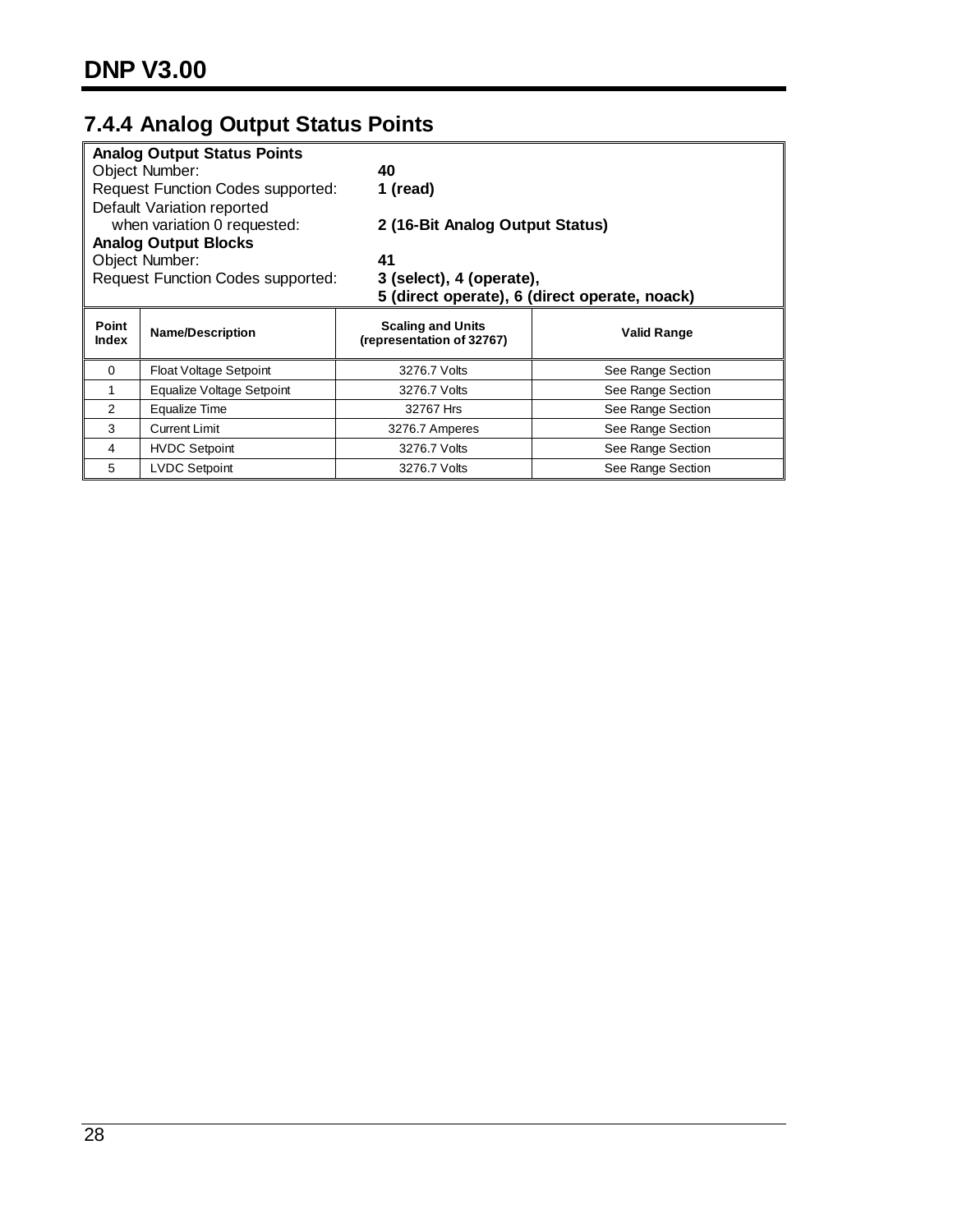# <span id="page-30-0"></span>**7.4.5 Internal Indications**

|                                                                 | <b>Internal Indications</b> |                                                            |                                                                                                                                                                       |           |  |
|-----------------------------------------------------------------|-----------------------------|------------------------------------------------------------|-----------------------------------------------------------------------------------------------------------------------------------------------------------------------|-----------|--|
|                                                                 | Object Number:              |                                                            | 80                                                                                                                                                                    |           |  |
| <b>Request Function Codes supported:</b><br>1 (read), 2 (write) |                             |                                                            |                                                                                                                                                                       |           |  |
|                                                                 |                             | Default Variation reported                                 |                                                                                                                                                                       |           |  |
|                                                                 |                             | when variation 0 requested:                                | 1                                                                                                                                                                     |           |  |
| Point<br><b>Index</b>                                           |                             | <b>Descriptions and Conditions</b>                         |                                                                                                                                                                       | Writable? |  |
| $\Omega$                                                        | $IIN1-0$                    |                                                            | All Stations - set after a broadcast message (any message using a destination<br>address of 0xfff0 or above) has been received. Does not indicate an error condition. | <b>No</b> |  |
| 1                                                               | $IIN1-1$                    | condition.                                                 | Class 1 event data available. Can be set at any time and does not indicate an error                                                                                   | <b>No</b> |  |
| $\overline{2}$                                                  | $IN1-2$                     | condition.                                                 | Class 2 event data available. Can be set at any time and does not indicate an error                                                                                   | <b>No</b> |  |
| 3                                                               | $IIN1-3$                    | condition.                                                 | Class 3 event data available. Can be set at any time and does not indicate an error                                                                                   | <b>No</b> |  |
| 4                                                               | $IIN1-4$                    | condition.                                                 | Time synchronization required. Can be set at any time and does not indicate an error                                                                                  | <b>No</b> |  |
| 5                                                               | $IN1-5$                     | Local mode. Set if some points are uncontrollable via DNP. |                                                                                                                                                                       | <b>No</b> |  |
| 6                                                               | $IIN1-6$                    | Device Trouble.                                            |                                                                                                                                                                       | <b>No</b> |  |
| $\overline{7}$                                                  | $IIN1-7$                    |                                                            | Device restart. Set only under specific conditions. Does not indicate an error condition.                                                                             | <b>No</b> |  |
| 8                                                               | $IIN2-0$                    | header) cannot be processed.                               | Function Unknown. Generally means that the function code (octet 2 of the request                                                                                      | <b>No</b> |  |
| 9                                                               | $IIN2-1$                    | object group / variation could not be processed.           | Object Unknown. Generally means that the function code could be processed but the                                                                                     | <b>No</b> |  |
| 10                                                              | $IN2-2$                     |                                                            | Parameter Error. Generally indicates that both the function code and object group /<br>variation could be processed but that the qualifier / range field is in error. | <b>No</b> |  |
| 11                                                              | $IIN2-3$                    | events, of at least one (1) type, have been lost.          | Buffer Overflow. Indicates that an event buffer has overflowed, and that change                                                                                       | <b>No</b> |  |
| 12                                                              | $IIN2-4$                    | <b>Already Executing</b>                                   |                                                                                                                                                                       | <b>No</b> |  |
| 13                                                              | $IIN2-5$                    | Bad configuration.                                         |                                                                                                                                                                       | <b>No</b> |  |
| 14                                                              | $IIN2-6$                    | Reserved. Always 0.                                        |                                                                                                                                                                       | <b>No</b> |  |
| 15                                                              | $IN2-7$                     | Reserved. Always 0.                                        |                                                                                                                                                                       | <b>No</b> |  |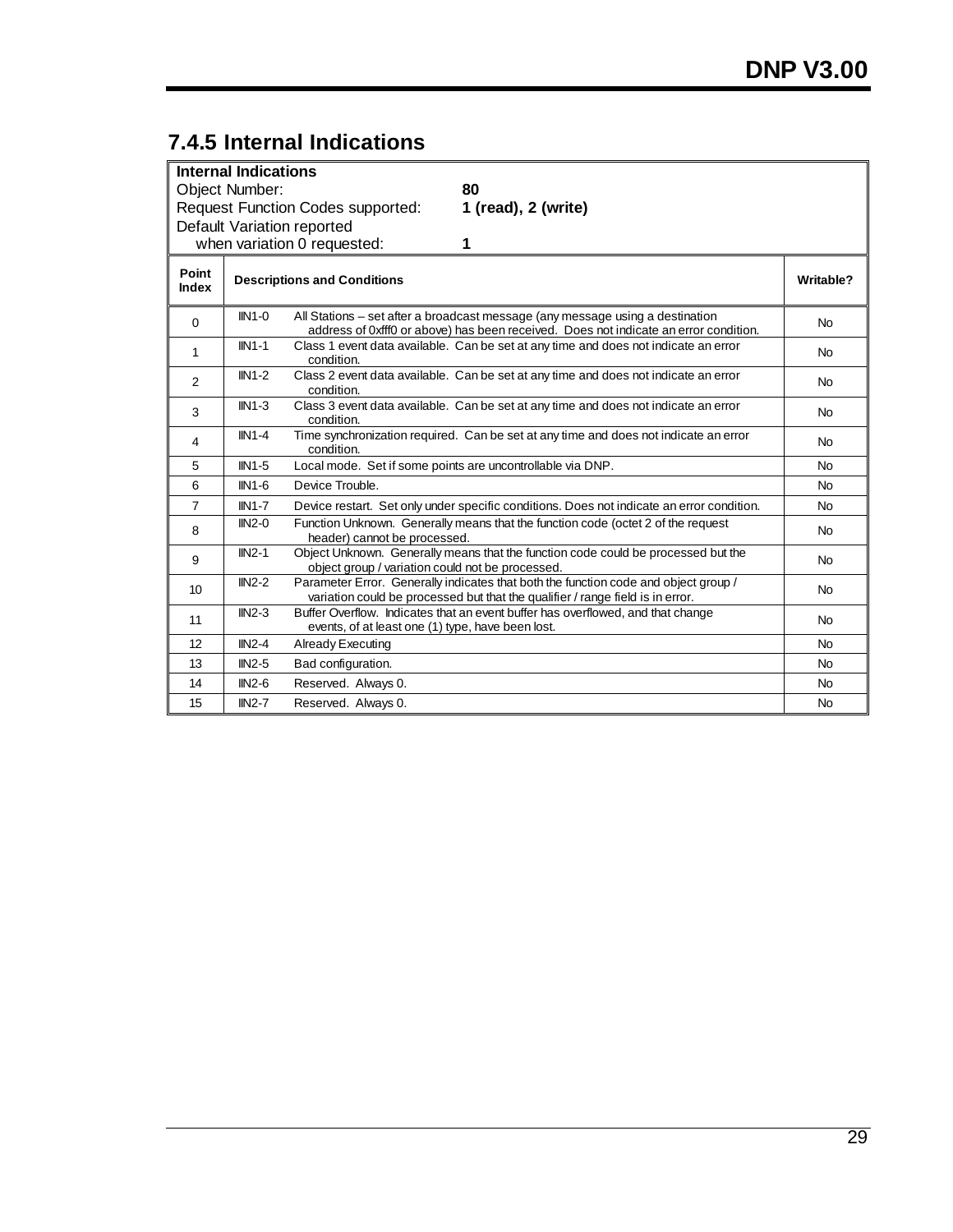## <span id="page-31-0"></span>**8 Modbus**

## <span id="page-31-1"></span>*8.1 Introduction*

This manual section describes the specific implementation of the Modbus protocol via the AT Series Battery Charger Communications Module interface (p/n EJ5037-##). The Modbus protocol was implemented using the **Modicon Modbus Protocol Reference Guide PI-MBUS-300**, Rev. J.

## <span id="page-31-2"></span>*8.2 Supported Function Codes*

Below is the list of supported function codes.

- 01 Read Coil Status
- 02 Read Input Status
- 03 Read Holding Registers
- 04 Read Input Registers
- 05 Force Single Coil
- 06 Preset Single Register
- 15 Force Multiple Coils
- 16 Preset Multiple Registers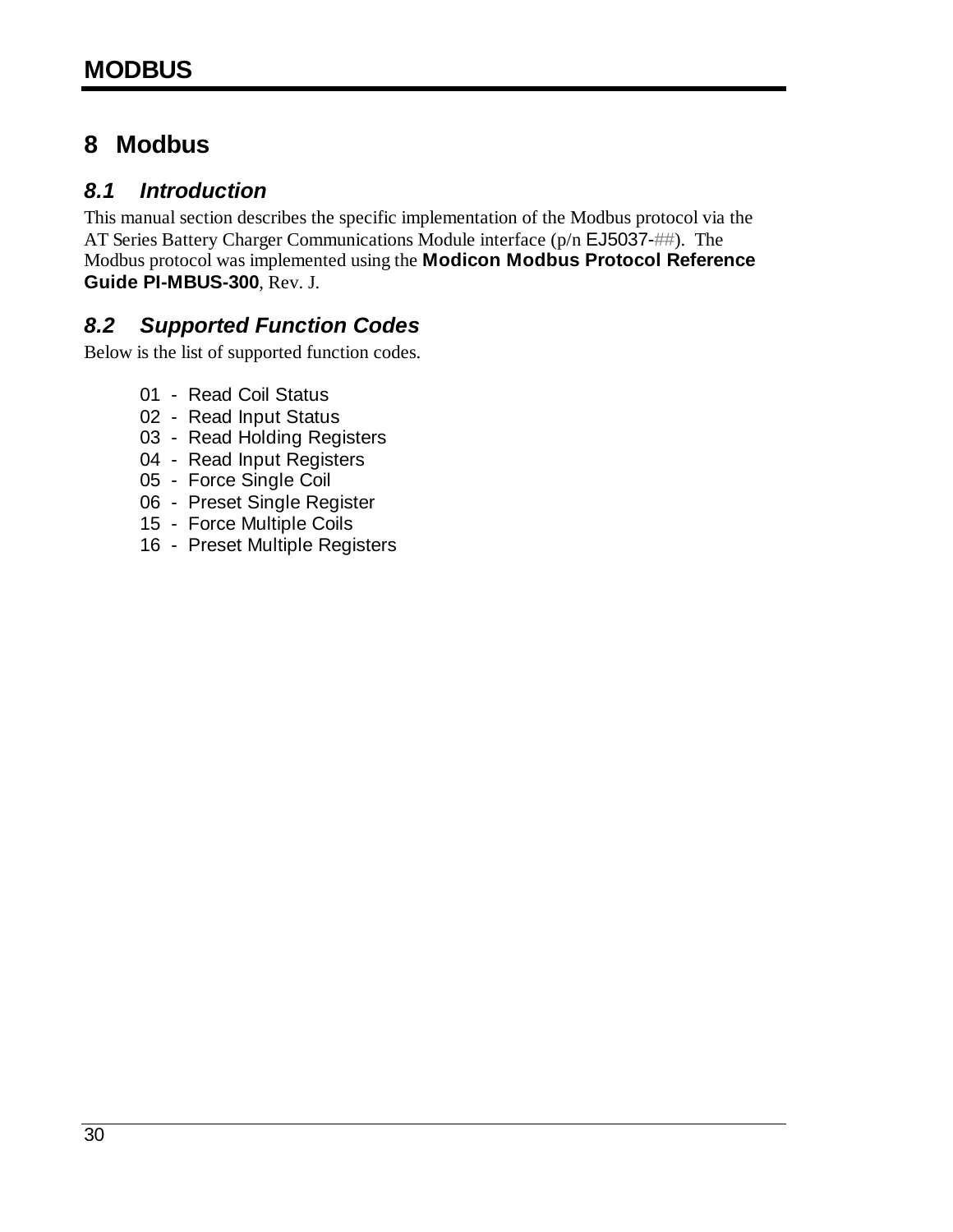## <span id="page-32-0"></span>*8.3 Register Definitions*

## <span id="page-32-1"></span>**8.3.1 Binary Outputs**

| <b>Address</b> | <b>Name</b>                 | <b>Description</b>                 |
|----------------|-----------------------------|------------------------------------|
| 00001          | Equalize Mode               | 1=Equalize Mode, 0=Float Mode      |
| 00002          | Manual Timer Method         | Equalize Method (see notice below) |
| 00003          | Manual Equalize Method      | Equalize Method (see notice below) |
| 00004          | Auto-Equalize Timer Method  | Equalize Method (see notice below) |
| 00005          | <b>HVDC Shutdown Enable</b> | Enables High Voltage DC Shutdown   |
| 00006          | <b>Battery Type</b>         | 0=Lead, 1=NiCd, Used for TempCo    |

**-NOTICE** • Only one (1) equalize method can be active at a time. The equalize method cannot be turned off. By turning on one (1) of the equalize methods the charger will turn off the other two (2) equalize methods automatically.

## <span id="page-32-2"></span>**8.3.2 Binary Inputs**

| <b>Address</b> | <b>Name</b>                  | <b>Description</b>                 |
|----------------|------------------------------|------------------------------------|
| 10001          | <b>HVDC</b>                  | High Voltage DC Alarm              |
| 10002          | <b>LVDC</b>                  | Low Voltage DC Alarm               |
| 10003          | DC Output Failure            | Charger Failure Alarm              |
| 10004          | <b>AC Input Failure</b>      | <b>AC Input Failure Alarm</b>      |
| 10005          | <b>Positive Ground Fault</b> | Positive Ground Fault Alarm        |
| 10006          | <b>Negative Ground Fault</b> | <b>Negative Ground Fault Alarm</b> |
| 10007          | CAR <sup>.</sup>             | Summary (Common) Alarm Relay       |
| 10008          | <b>HVDC Shutdown</b>         | High Voltage DC Shutdown Enabled   |
| 10009          | <b>LVAC Shutdown</b>         | Low Voltage AC Shutdown Enabled    |
| 10010          | <b>FLS Enabled</b>           | <b>Forced Load Share Enabled</b>   |
| 10011          | Temperature Probe Installed  | Temperature Probe Installed        |
| 10012          | Defective Temperature Probe  | Defective Temperature Probe Alarm  |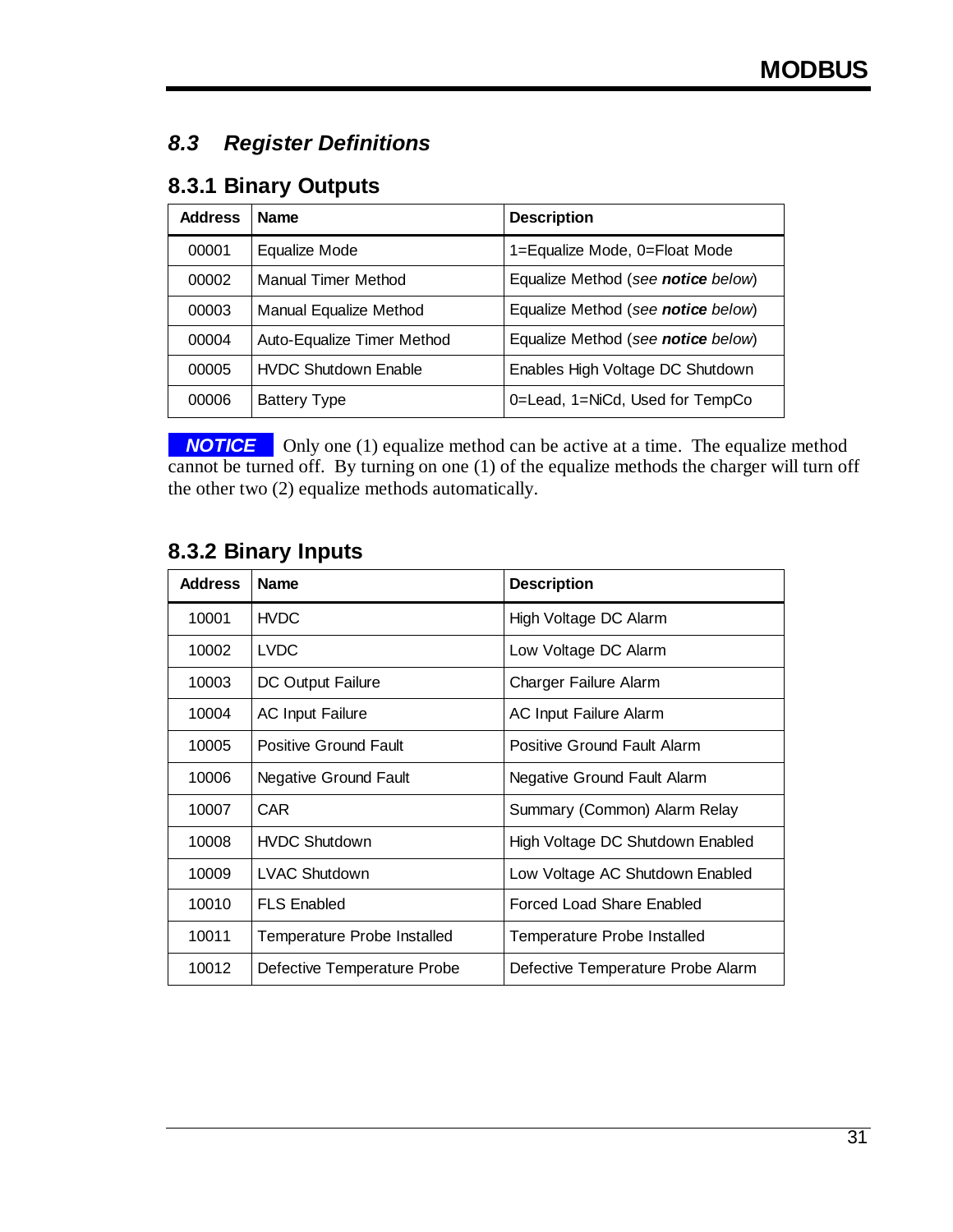## <span id="page-33-0"></span>**8.3.3 Input Registers**

| <b>Address</b> | <b>Name</b>                     | <b>Description</b>               | <b>Multiplier</b> |
|----------------|---------------------------------|----------------------------------|-------------------|
| 30001          | Communication Firmware Rev.     | Software Revision                | 100               |
| 30002          | DNP Rev                         | Software Revision                | 100               |
| 30003          | AT <sub>10.1</sub> Firmware Rev | Software Revision                | 100               |
| 30004          | <b>Voltage Rating</b>           | <b>Charger Voltage Rating</b>    |                   |
| 30005          | <b>Current Rating</b>           | <b>Charger Current Rating</b>    | 1                 |
| 30006          | Voltage                         | Output Voltage                   | 10                |
| 30007          | Current                         | <b>Output Current</b>            | 10                |
| 30008          | <b>Equalize Time Remaining</b>  | Equalize Time Remaining in Hours |                   |
| 30009          | <b>Error Number</b>             | Self Diagnostic Error Codes      |                   |
| 30010          | <b>Battery Temperature</b>      | Temperature in Celsius           |                   |

## <span id="page-33-1"></span>**8.3.4 Holding Registers**

| <b>Address</b> | <b>Name</b>                   | <b>Description</b>              | <b>Multiplier</b> |
|----------------|-------------------------------|---------------------------------|-------------------|
| 40001          | <b>Float Voltage Setpoint</b> | <b>Float Voltage Setpoint</b>   | 10                |
| 40002          | Equalize Voltage Setpoint     | Equalize Voltage Setpoint       | 10                |
| 40003          | Equalize Time                 | Equalize Time in Hours          |                   |
| 40004          | <b>Current Limit</b>          | <b>Current Limit in Amperes</b> | 10                |
| 40005          | <b>HVDC Setpoint</b>          | High Voltage DC Alarm Setpoint  | 10                |
| 40006          | <b>LVDC Setpoint</b>          | Low Voltage DC Alarm Setpoint   | 10                |

## <span id="page-33-2"></span>**8.3.5 Scaling Sample**

Reading address 30006 Voltage returns a value of 1300. The multiplier for that address is 10  $(1300 / 10 = 130.0)$ . Setting the Float Voltage Setpoint 40001 to 125.0 Vdc requires setting the address 40001 to 1250 because the multiplier is 10. 125.0 x 10 = 1250.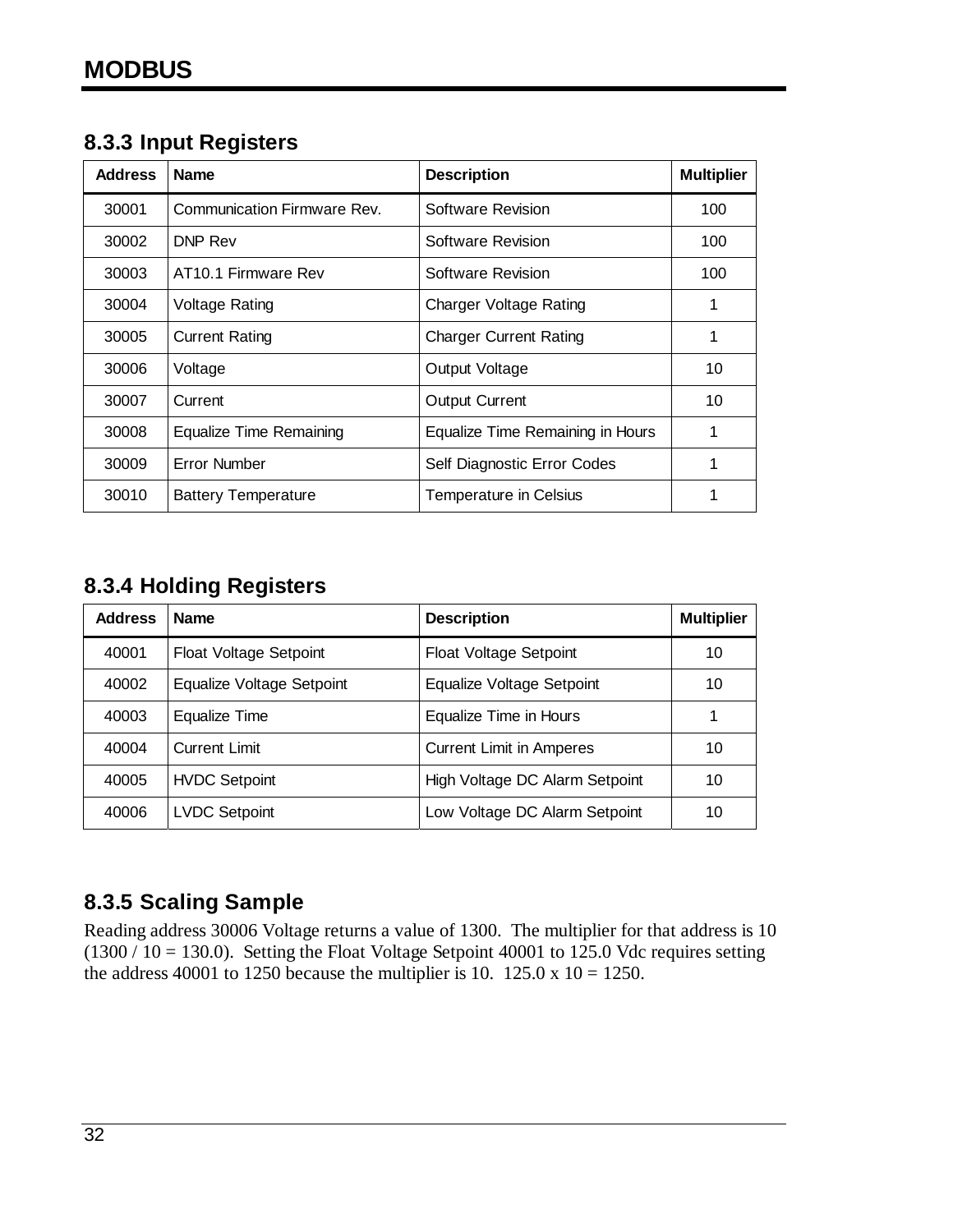# <span id="page-34-0"></span>**9 AT Series Charger Data Ranges**

## <span id="page-34-1"></span>*9.1 Voltage Ranges*

| Voltage<br>Rating |       | <b>Float Voltage</b> |       | <b>Equalize Voltage</b> |       | <b>HVDC</b> |      | <b>LVDC</b> |
|-------------------|-------|----------------------|-------|-------------------------|-------|-------------|------|-------------|
| (Volts)           | Min   | Max                  | Min   | Max                     | Min   | Max         | Min  | Max         |
| 12                | 11.5  | 14.5                 | 11.7  | 16.0                    | 12.0  | 19.0        | 7.0  | 13.0        |
| 24                | 22.0  | 29.5                 | 23.4  | 32.0                    | 24.0  | 38.0        | 15.0 | 25.0        |
| 48                | 44.0  | 58.0                 | 46.8  | 61.0                    | 48.0  | 76.0        | 30.0 | 50.0        |
| 130               | 110.0 | 141.0                | 117.0 | 149.0                   | 120.0 | 175.0       | 80.0 | 126.0       |

## <span id="page-34-2"></span>*9.2 Current Ranges*

| <b>Current</b><br>Rating | <b>Current Limit</b> |        |  |
|--------------------------|----------------------|--------|--|
| (Amperes)                | Min                  | Max    |  |
| 6                        | 3.0                  | 6.6    |  |
| 12                       | 6.0                  | 13.2   |  |
| 16                       | 8.0                  | 17.6   |  |
| 20                       | 10.0                 | 22.0   |  |
| 25                       | 12.5                 | 27.5   |  |
| 30                       | 15.0                 | 33.0   |  |
| 40                       | 20.0                 | 44.0   |  |
| 50                       | 25.0                 | 55.0   |  |
| 75                       | 37.5                 | 82.5   |  |
| 100                      | 50.0                 | 110.0  |  |
| 125                      | 62.0                 | 138.0  |  |
| 150                      | 75.0                 | 165.0  |  |
| 200                      | 100.0                | 220.0  |  |
| 250                      | 125.0                | 275.0  |  |
| 300                      | 150.0                | 330.0  |  |
| 400                      | 200.0                | 440.0  |  |
| 500                      | 250.0                | 550.0  |  |
| 600                      | 300.0                | 660.0  |  |
| 800                      | 400.0                | 880.0  |  |
| 1000                     | 500.0                | 1100.0 |  |

## <span id="page-34-3"></span>*9.3 Equalize Time*

Equalize time range is 0 to 255 hours.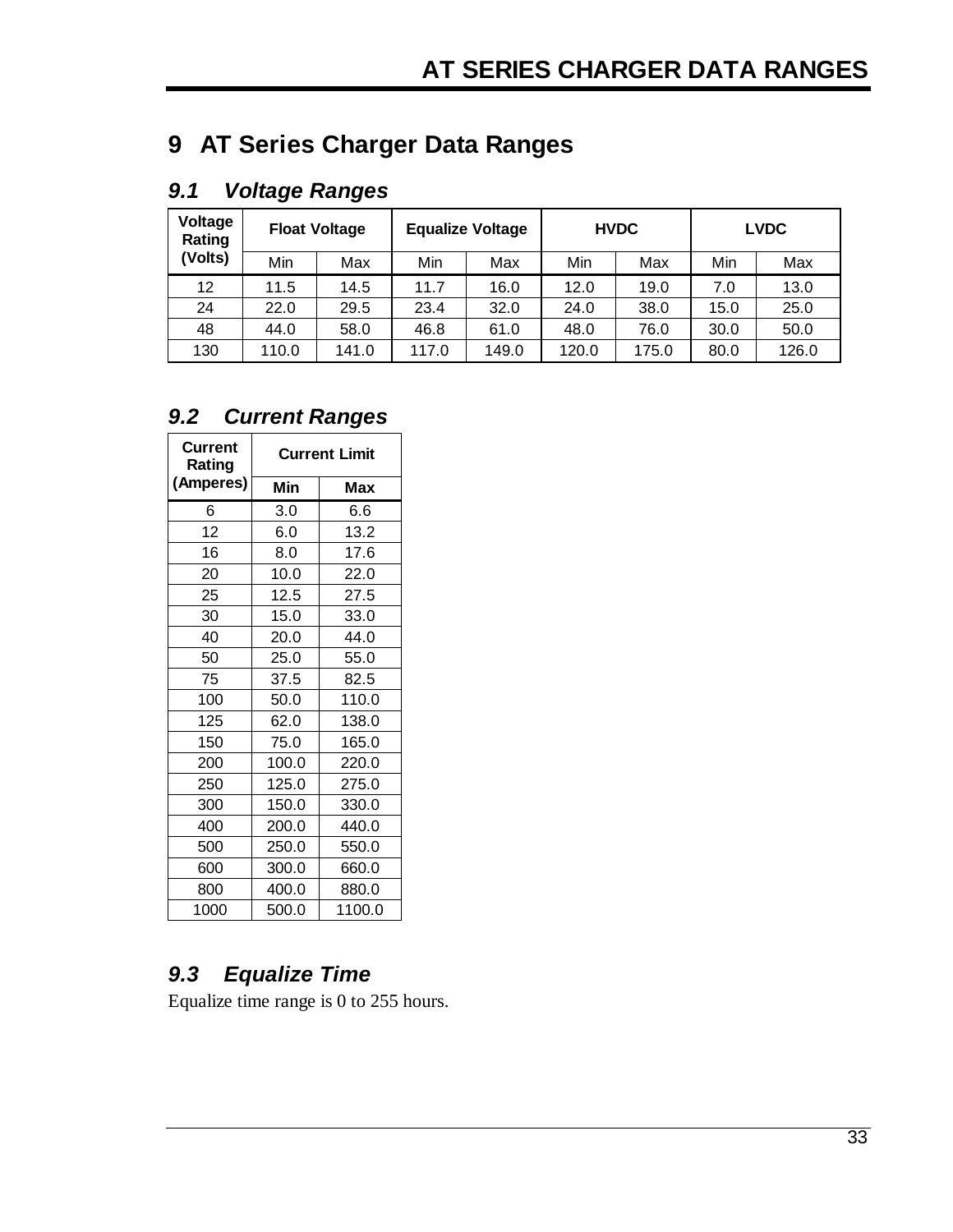<span id="page-35-0"></span>

# AT Series Communications Module **FREQUENTLY ASKED QUESTIONS**

[http://www.ATSeries.net/PDFs/JF5026-00.pdf](http://www.atseries.net/PDFs/JF5026-00.pdf)

#### **What is the AT Communications Module?**

 The AT Communications Module (ordering p/n **EJ5037-##**) allows an AT10.1 or AT30 Series microprocessor-controlled charger to interact with a computer system. With this option, a remote operator can read and change the parameters of the charger. Everything a user can do at the charger's front panel display is accessible remotely. Refer to the AT Series Communications Module operation manual (**[JA0102-04](http://www.atseries.net/PDFs/JA0102-04.pdf)**) for further details.

## **Why would I want to use the remote communications?**

 The AT Series battery charger is equipped with a summary (common) alarm relay that is activated with any other alarm. However, the common alarm does not indicate which alarm was activated. The communications option allows a computer system to remotely monitor all alarm conditions and monitor all parameters of the charger including the output voltage and current. It also allows the user to change set points and charger modes remotely.

#### **What features are available to me from a remote location?**

| <b>Meters</b><br>Voltage<br>Current | <b>Charger Mode</b><br>Float<br>Equalize |
|-------------------------------------|------------------------------------------|
| Equalize Time Remaining             |                                          |
| <b>Battery Temperature</b>          | <b>Equalize Method</b><br>Manual         |
| <b>Setpoints</b>                    | Timer                                    |
| Float Voltage                       | Auto                                     |
| Equalize Voltage                    |                                          |
| Equalize Time                       | <b>Alarms</b>                            |
| <b>Current Limit</b>                | High DC Voltage                          |
| High DC Voltage Alarm               | Low DC Voltage                           |
| Low DC Voltage Alarm                | <b>DC Output Failure</b>                 |
| High DC Shutdown Enable             | <b>AC Input Failure</b>                  |
|                                     | <b>Positive Ground Fault</b>             |
| <b>Status</b>                       | <b>Negative Ground Fault</b>             |
| Temperature Probe Installed         | High DC Voltage Shutdown                 |
| Forced Load Share Enabled           | Common Alarm Relay<br>Error Number Code  |

## **Will the AT Series Communications work with my existing SCADA system?**

 The computer system can be a SCADA (supervisory control and data acquisition) system. SCADA will monitor or log the parameters of the charger and other devices in the facility. There are many different versions of SCADA software available for different types of industries and features. They communicate using industrial communication protocols such as Modbus and DNP3. The SCADA software is configured for the charger's data and a display screen is designed to display the information for the operator. The screen can be setup to display and allow control over the operation of the charger. The manufacturer of the AT Series Communications Module does not sell or maintain SCADA systems.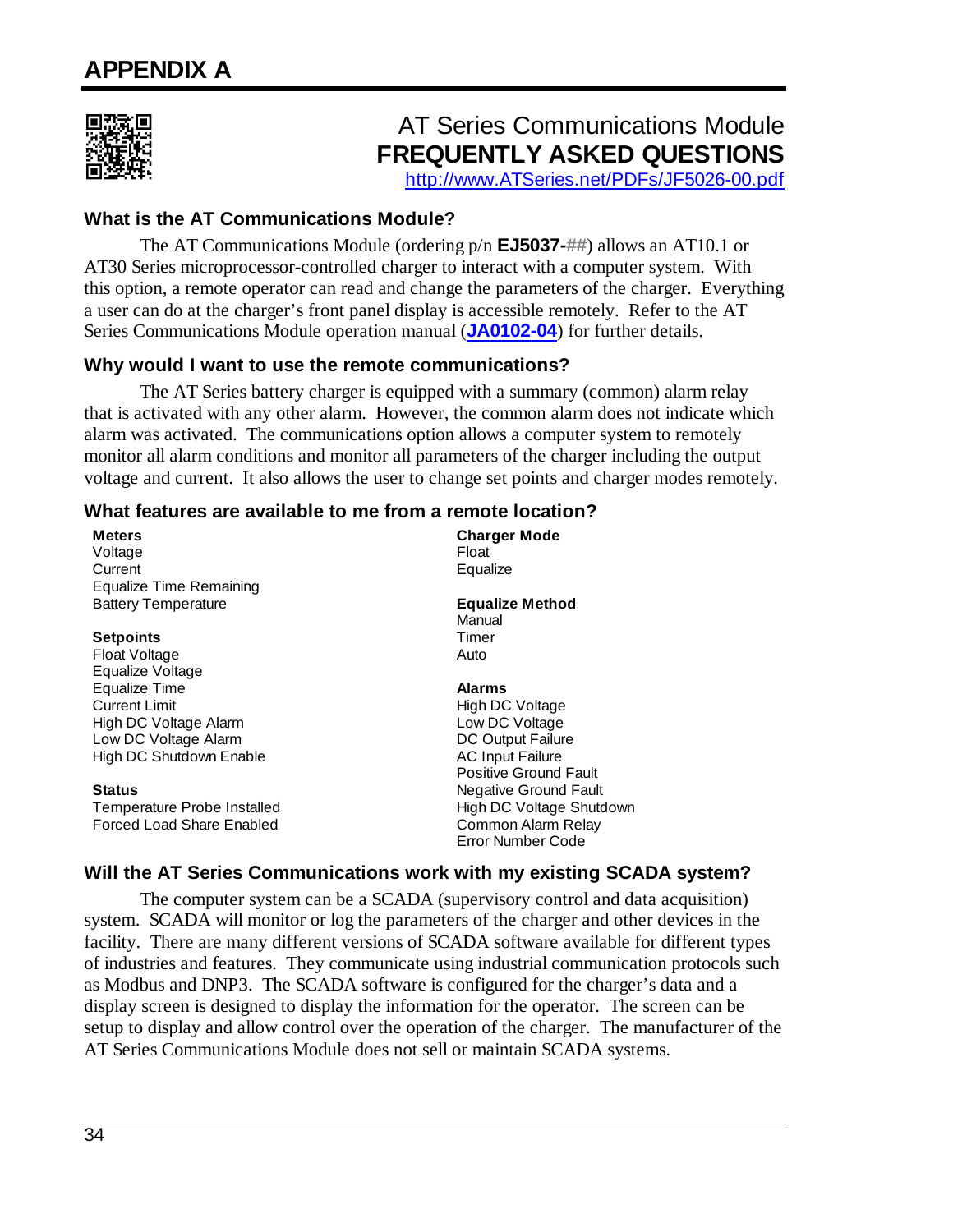#### **How do I configure the AT Communications Module control board?**

 For simple applications, the Communications pc board (**A12**) can be configured using DIP switches. The DIP switches set the Protocol, media type (RS-232, RS-485, or Ethernet), serial speed (baud rate), Modbus protocol type (ASCCI or RTU), and the Modbus slave address. For the more advanced configuration parameters used for the DNP3 protocol and Ethernet, a computer is required to configure the parameters. For further details, refer to [Factory Defaults](#page-17-0) Section [4.3](#page-17-0) on page [16.](#page-17-0)

#### **Can the AT Communications Module be added to an old charger in the field?**

Yes. The communications option can be added to a charger in the field.

#### **How do I know if AT Communications is compatible with my charger?**

 AT Series chargers manufactured before January 1, 2003 will require the Main Control PC Board (A1) to be replaced or reprogrammed to add the update software to support the communications option. Chargers that have the older EN0024-00 Main Control PC Board (A1) will need a replacement. Chargers that have an EN5002-00 Rev. 0, 1, or 2 Main Control PC Board (A1) will also need replacement. Chargers that have an EN5002-00 Rev. 3 or higher but do not have software Rev. 3.00 or higher need to be reprogrammed. Chargers that have an EN5002-00 Rev. 3A or higher and have software Rev. 3.00 or higher already support the AT Series Communications Module option.

#### **How do you connect to the AT Communications Module?**

 The AT Communication Module supports a serial connection using RS-232, RS-485, or Ethernet (requires RJ45 socket option). RS-232 is a standard serial connection used on computer systems and is limited to a maximum cable length of 50ft/15.4m. For industrial serial applications RS-485 is recommended. RS-485 is designed to be immune to electrically noisy environments and can have up to a maximum cable length of 4,000ft/1.2km. The Ethernet interface is optional, and will support standard 10/100 copper networks.

#### **What wiring variation of RS-485 is supported?**

Two (2) wire, half-duplex

#### **Can I communicate to more than one (1) AT Series charger?**

 Yes, both Ethernet and RS-485 communications allows multiple chargers to be connected to the same network. Up to thirty-two (32) AT Series chargers can be connected together via RS-485. Each charger will be assigned an address so that the system knows which charger it is communicating with. The Ethernet interface supports standard Ethernet addressing via IP address, netmask and gateway configuration. RS-232 does not support multiple chargers on a serial network.

#### **What speed does the AT Communications Module support?**

 The AT Communications Modules supports BAUD rates of 9600 and 19,200 for RS-232 or RS-485 and 10/100 Mb/s for Ethernet.

#### **What language (protocol) does the AT Communications Module use?**

The AT Comm Module utilizes two (2) protocols (languages): Modbus and DNP3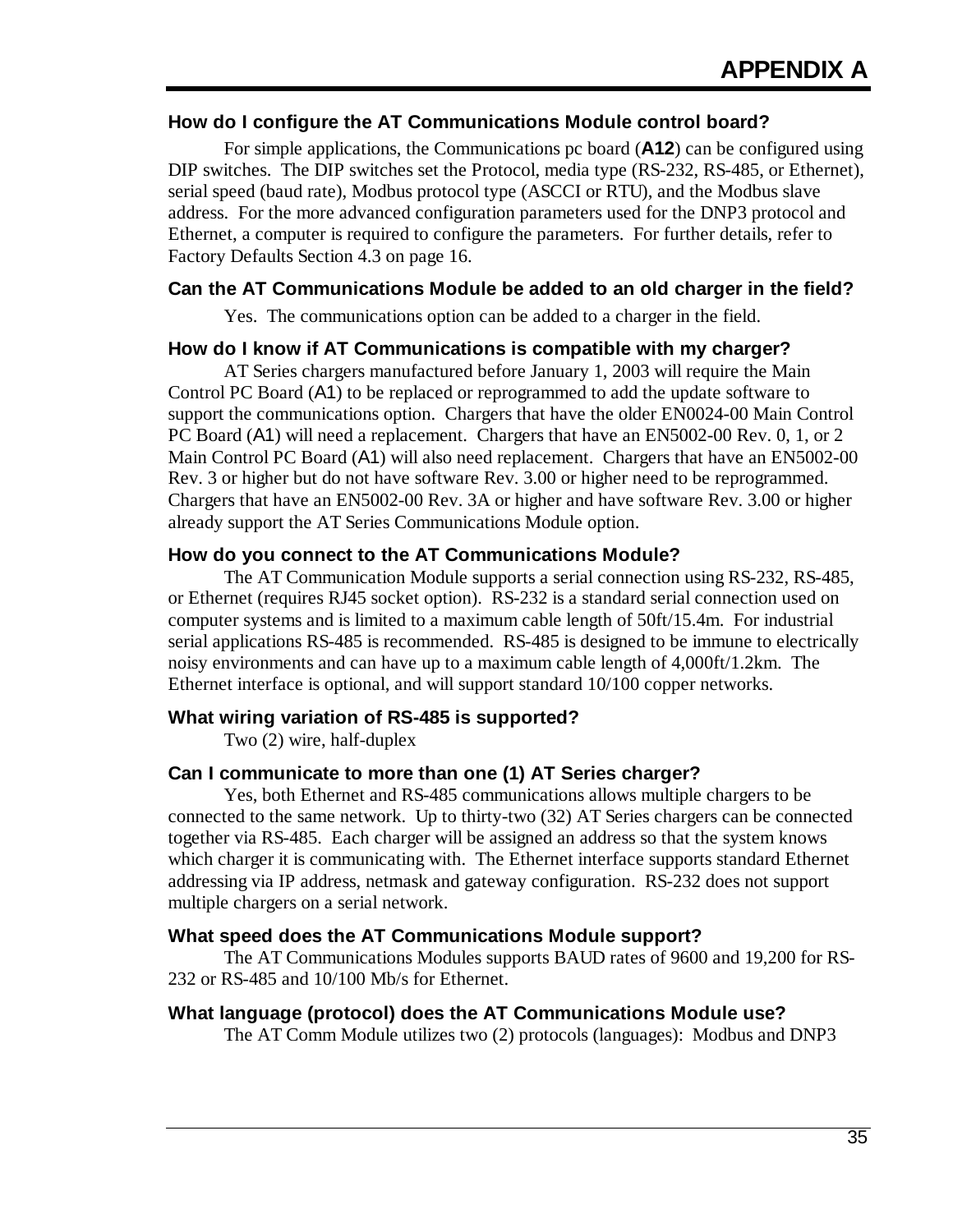#### **What is the difference between Modbus and DNP3?**

 **Modbus** is an industrial protocol that has been used for many years. There are two (2) variations of the Modbus protocol: ASCII and RTU

 **DNP3** is a newer protocol developed specifically for the utility industry. DNP3 can be configured so that if an event occurs, the charger will send a message to the computer system of any changes. This is called unsolicited messaging. DNP3 with unsolicited messaging enabled detects the alarm and notifies the computer system immediately instead of waiting for the computer system to poll for the status of the alarm.

Both protocols allow the computer system to query the charger for the current status.

#### **What level of DNP3 does the AT Communications support?**

 The AT Communications Module supports DNP3 Level 2 with some advanced features. Refer to the AT Communications Module operation manual (**[JA0102-04](http://www.atseries.net/PDFs/JA0102-04.pdf)**) for the implementation of DNP3.

#### **Can I communicate over the telephone?**

 Yes. A modem can be used to connect the AT Communications Module to an analog phone line. The modem is should be set to auto-answer. The computer system will also need a modem. The computer system will dial out to the AT Series charger. The modem connected at the charger will answer the call and start communicating. Refer to the special User Instructions (**[JA5070-00](http://www.atseries.net/PDFs/JA5070-00.pdf)**) for analog modem connection details.

#### **Can I communicate to an AT Series Charger via a fiber optic connection?**

 Yes. An optional fiber optic to serial converter is available. This option, when ordered, will be installed in the charger at the factory and will allow direct connection of fiber connections compatible with standard "B&B" and "Dymec" type converters. Ethernet connections over fiber optics wire are not supported at this time.

#### **Can I connect the AT Series charger to an Ethernet network?**

 Yes. This connection requires the AT Series Communications module Ethernet option (p/n EJ5037-2#).

#### **What specific types of DNP3 over Ethernet are supported?**

 The AT Communications Module, when combined with the Ethernet option will support DNP/TCP.

#### **What specific types of Modbus over Ethernet are supported?**

 The AT Communications Module, when combined with Ethernet option will support Modbus TCP\IP.

#### **What types of Ethernet media are supported?**

 The AT Communications Module, when combined with the Ethernet option have a 10/100 Base-T port (supports 10 or 100 Mbps over copper). An Ethernet over Fiber option is also available.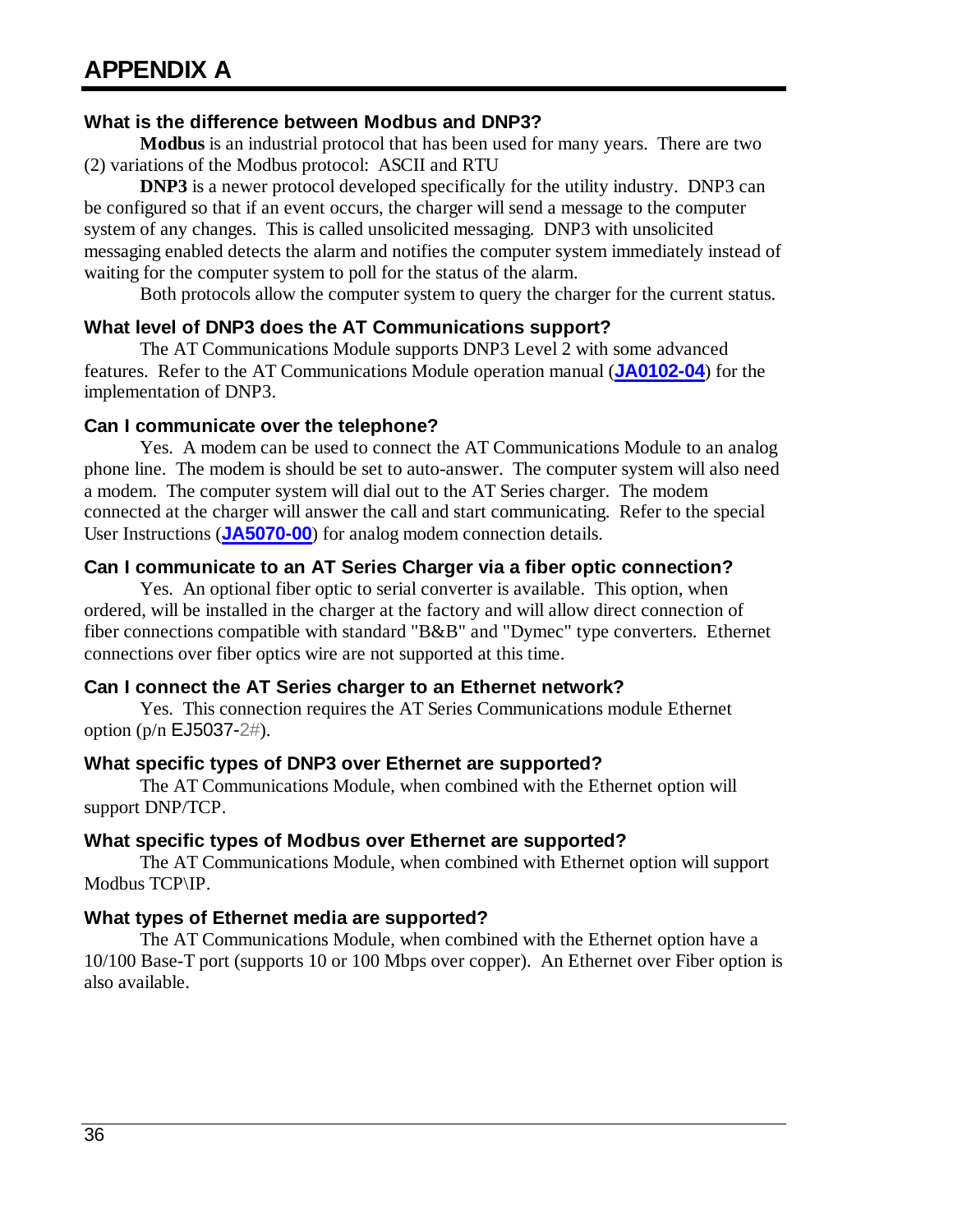#### **Can a previously-purchased AT Series charger be field-upgraded with Ethernet Communications capability?**

Yes, a field kit (ordering  $p/n$  EJ5037-3#) can be provided. Please contact the factory with the AT Series battery charger serial number. That way, we can determine what components are required, and if any components need to be upgraded.

#### **Can I access additional resources for AT Communications online?**

 Yes. A number of supplemental documents for the AT Series Communications Module option are available online, and may be used in conjunction with this FAQ:

| Doc. No   | <b>Online Hyperlink</b>                           | <b>Description</b>                                |
|-----------|---------------------------------------------------|---------------------------------------------------|
| JF5026-00 | http://www.ATSeries.net/PDFs/JF5026-00.pdf        | AT Communications FAQs (this text, stand-alone)   |
|           |                                                   |                                                   |
| JA0102-04 | http://www.ATSeries.net/PDFs/JA0102-04.pdf        | AT Communications Module Operating Manual         |
| JD5008-00 | http://www.ATSeries.net/PDFs/JD5008-00.pdf        | AT Communications Module Field Installation       |
| JD5012-00 | http://www.ATSeries.net/PDFs/JD5012-00.pdf        | AT Main Ctrl PC Board (A1) Field Installation     |
| JE5107-00 | http://www.ATSeries.net/PDFs/JE5107-00.pdf        | AT Communications Module Assembly / Wiring        |
| JE5107-20 | http://www.ATSeries.net/PDFs/JE5107-20.pdf        | AT Comm Module (w/Ethernet) Assy / Wiring         |
|           |                                                   |                                                   |
| n/a       | http://www.ATSeries.net/PDFs/RS422+485AppNote.pdf | 3rd Party RS-422 and RS-485 Application Note      |
|           |                                                   |                                                   |
| EJ5230-04 | http://www.ATSeries.net/PDFs/EJ5230-04.pdf        | 130Vdc "B&B" Fiber Optics Interface for AT Comm   |
| EJ5230-1X | http://www.ATSeries.net/PDFs/EJ5230-1X.pdf        | "DYMEC RS-485" Fiber Optics Interface for AT Comm |
| EJ5230-2X | http://www.ATSeries.net/PDFs/EJ5230-2X.pdf        | "DYMEC RS-232" Fiber Optics Interface for AT Comm |
|           |                                                   |                                                   |
| JA5109-00 | http://www.ATSeries.net/PDFs/JA5109-00.pdf        | Ethernet Gateway for AT Comm (legacy)             |
| JA5070-00 | http://www.ATSeries.net/PDFs/JA5070-00.pdf        | Analog Modem for AT Communications                |
|           |                                                   |                                                   |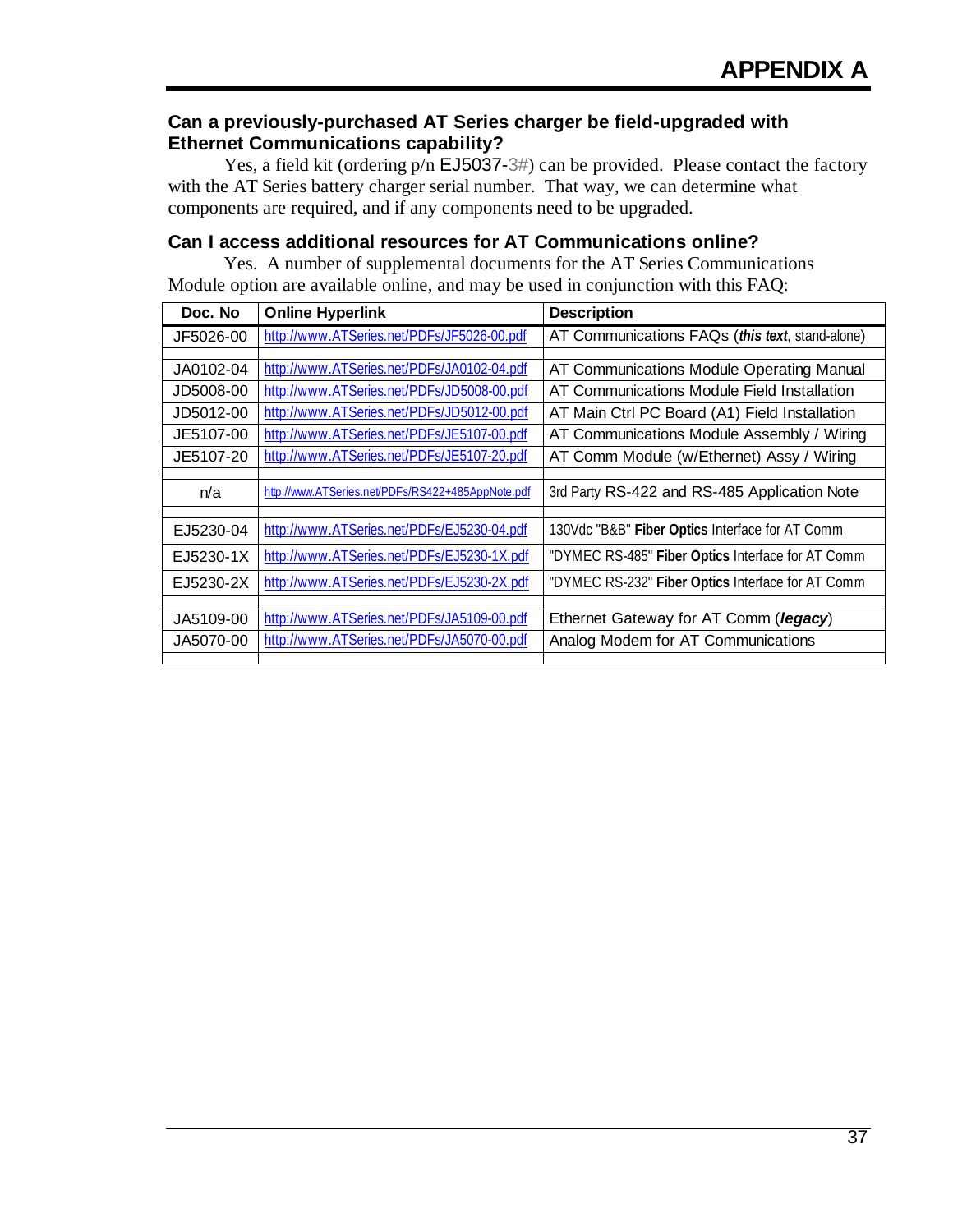<span id="page-39-0"></span>

# AT Series Communications Module **FIELD INSTALLATION INSTRUCTIONS**

[http://www.ATSeries.net/PDFs/JD5008-00.pdf](http://www.atseries.net/PDFs/JD5008-00.pdf)

## **BACKGROUND**

The AT Series Communications Module is a product accessory, compatible with AT10.1 Group I, AT10.1 Group II, and AT30 Series microprocessor-controlled float battery chargers. This document (**[JD5008-00](http://www.atseries.net/PDFs/JD5008-00.pdf)**) is a service procedure for *FIELD INSTALLATION* of the communications kit ( $p/n$  EJ5037-1#) into an existing charger. For full operation of the installed kit, please refer to the separate AT Series Communications Module user's manual (**[JA0102-04](http://www.atseries.net/PDFs/JA0102-04.pdf)**).

## **RECEIVING / SETUP**

- 1. The AT Series Communications Module is not compatible with older AT Series battery chargers. Please confirm the revision of the Main Control PC Board (**A1**) is **EN5002-00 - Rev. 6** or higher. If not, please order a new pc board from your Sales Representative.
- 2. Verify you have received ALL the required and correct parts in your field retrofit kit.

|       | Item Part No.    | <b>Description</b>                                              |
|-------|------------------|-----------------------------------------------------------------|
| A)    | EN5004-0#        | AT Series Communications Module PC Board (A12)                  |
| B)    | <b>RJ00##-##</b> | AT Series Communications Power Supply Resistor (R29) Assembly   |
| C)    | n/a              | nylon wire ties for securing harness                            |
| D)    | <b>JD5008-00</b> | <b>Field Installation Instructions</b>                          |
| E)    | <b>JE5107-00</b> | AT Series Communications Module Assembly / Wiring Detail        |
| $F$ ) | <b>JA0102-04</b> | AT Communications Module <i>Operating Instructions</i> (manual) |

3. Verify the resistance of the R29 assembly per the table below. If the resistance is not correct, the EN5004-0# Communications Module PC Board (A12) may incur damage upon start-up.

| <b>Charger Output</b>                                                                                            | $12$ Vdc                         | 24 Vdc                                | 48 Vdc                                | <b>130 Vdc</b>                            |
|------------------------------------------------------------------------------------------------------------------|----------------------------------|---------------------------------------|---------------------------------------|-------------------------------------------|
| Field Install Kit                                                                                                | EJ5037-11                        | EJ5037-12                             | EJ5037-13                             | EJ5037-14                                 |
| R29 Rating                                                                                                       | 11W 15 Ohm                       | 25W 50 Ohm                            | 50W 150 Ohm                           | 100W 500 Ohm                              |
| R29 Resistor<br>Assembly Type                                                                                    | one (1) R29 on<br>"picket fence" | one (1) R29 with<br>mounting brackets | one (1) R29 with<br>mounting brackets | $*$ one (1) R29 with<br>mounting brackets |
| * For the AT10.1 130Vdc 6Adc unit in Style-586 enclosures, R29 is an assembly of two (2) 50W 1000 Ohm resistors. |                                  |                                       |                                       |                                           |

4. Verify the AT Series product and cabinet "style" of your charger, based upon the model, and refer to the table below. Images of cabinet styles are featured in the operating manual.

| <b>Product</b>                 | AT10.1 G1                                                   | AT10.1 G1                                                          | AT10.1 G2                                                | AT10.1 G2                                                |
|--------------------------------|-------------------------------------------------------------|--------------------------------------------------------------------|----------------------------------------------------------|----------------------------------------------------------|
|                                | Style-586                                                   | Style-594                                                          | Style-5017                                               | <b>Style-5018</b>                                        |
| Location<br>of R <sub>29</sub> | mounted along right<br>leg of I/O panel<br>mounting bracket | mounted along right<br>leg of I/O panel<br>mounting bracket        | mounted to back<br>galvanized mounting<br>base (near R3) | mounted to back<br>galvanized mounting<br>base (near R3) |
| <b>Connection</b>              | A3-E10 GD PCB                                               | A3-E10 GD PCB                                                      | $W2(-)$ bus bar                                          | $W2(-)$ bus bar                                          |
| of Wire #195                   | (see wiring diagram)                                        | (see wiring diagram)                                               | (see wiring diagram)                                     | (see wiring diagram)                                     |
|                                |                                                             |                                                                    |                                                          |                                                          |
| <b>Product</b>                 | AT30                                                        | AT30                                                               | AT30                                                     | AT30                                                     |
|                                | <b>Style-5018</b>                                           | <b>Style-5030</b>                                                  | Style-163                                                | Style-198                                                |
| Location<br>of $R29$           | mounted to back<br>galvanized mounting<br>base (near R3)    | mounted to outside<br>surface of breaker mtg.<br>bracket (near R3) | mounted to back<br>phenolic mounting<br>panel (near R3)  | mounted to back<br>phenolic mounting<br>panel (near R3)  |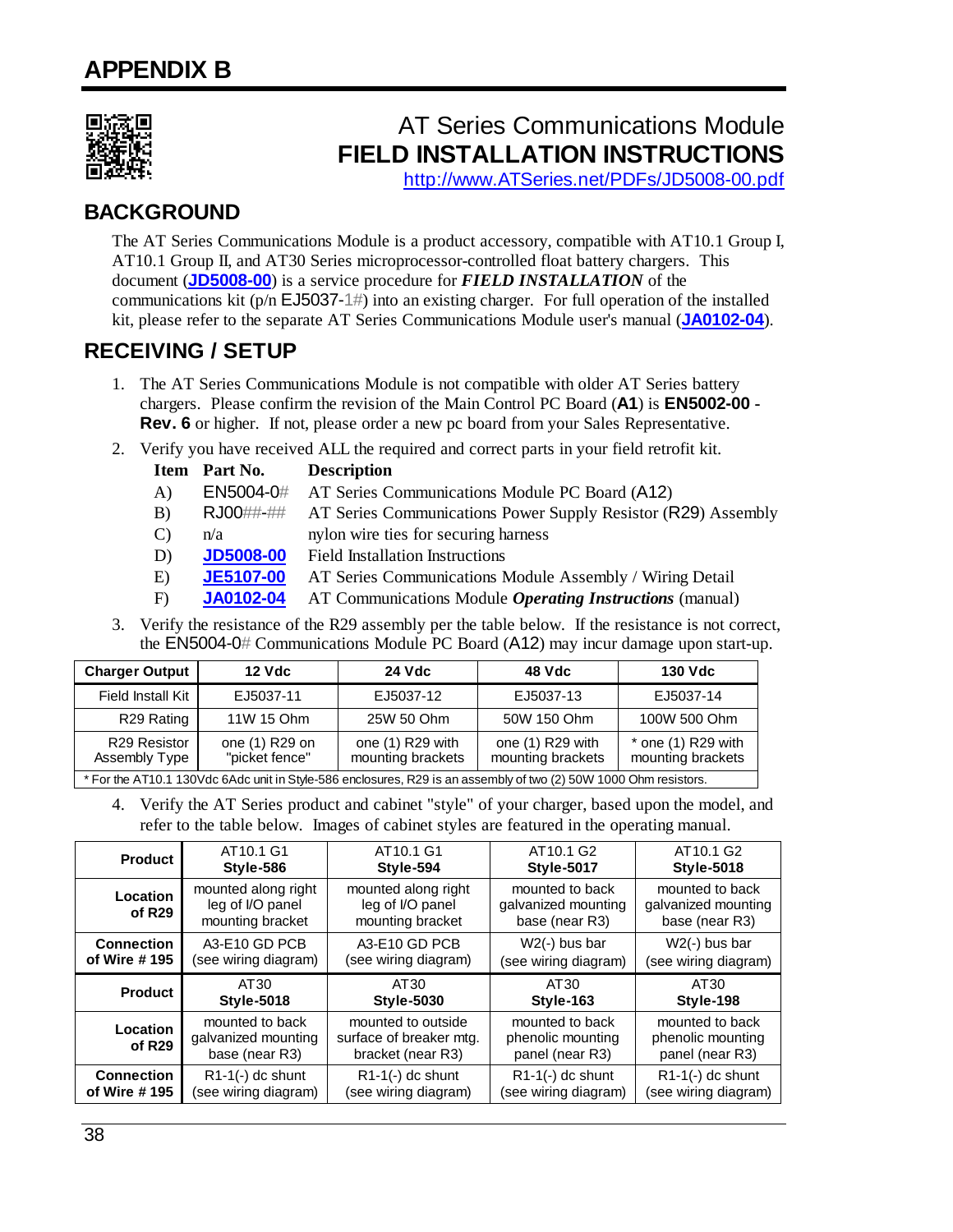## **PRECAUTIONS**

#### $\triangle$  **WARNING**

*DISCONNECT ALL AC AND DC POWER SOURCES FROM THE BATTERY CHARGER BEFORE PROCEEDING. ONLY QUALIFIED SERVICE TECHNICIANS SHOULD PERFORM THIS PROCEDURE. FOLLOW THE SITE AND YOUR EMPLOYER'S STANDARD SAFETY PROCEDURES.* 

#### $\triangle$  **WARNING**

*OPENING CIRCUIT BREAKERS DOES NOT REMOVE ALL DANGEROUS VOLTAGES FROM INSIDE THE CHARGER. AFTER AC AND DC POWER ARE REMOVED, VERIFY THAT DC FILTER CAPACITORS (C1 AND/OR C2) ARE DISCHARGED BEFORE PROCEEDING.* 

#### **- --***NOTICE***- --**

*GROUND YOURSELF WITH A WRIST STRAP. STATIC ELECTRICITY MAY CAUSE DAMAGE TO PRINTED CIRCUIT BOARDS.* 

## **PROCEDURE**

- 1. Shut down the AT Series battery charger per the *Operating and Service Instructions*.
- 2. Open the charger front panel (door) and remove any supplied acrylic safety shields.
- 3. Refer to the table on the previous page. Mount the Communications Module Power Supply Resistor (R29) Assembly inside the battery charger (normally located near R3).
- 4. Remove the CU-AL compression lug from TB1(+) on the charger I/O panel. Connect the flying lead of wire #191 coming from the R29 resistor assembly to the TB1(+) stud terminal, and remount the CU-AL compression lug.
- 5. Refer to the table on the previous page. Connect the flying lead of wire # 195 of the R29 resistor assembly to the AT Series battery charger "system common" contact point.
- 6. Connect the new Ground Wire.
- 7. Route the remaining wires # 194 & 195 (which end at the 4-pin Molex-type plug) along the charger's main signal harness. The wires will lead to the left side of the Main Control PC Board (A1), mounted on the charger's front panel. Tie-wrap the new wires in place.
- 8. Handling all pc boards by their edges, remove the existing Main Control PC Board (A1) and Gate Driver PC Boards (A11/A15) if applicable, off the nylon stand-offs.
- 9. If a terminator plug (p/n EJ5201-00) is present and attached to A1-J13, remove & discard it.
- 10. Carefully insert the Communications Module PC Board (A12) onto the Main Control PC Board (A1) by inserting **A12-P13** onto **A1-J13**. See detail drawing (**[JE5107-00](http://www.atseries.net/PDFs/JE5107-00.pdf)**).
- 11. Return the connected pc boards (A1/A12) to the back of the front control panel, and carefully snap them onto the nylon stand-offs. Confirm all pc boards are firmly seated.
- 12. Insert the white nylon 4-pin Molex-type plug from the R29 resistor assembly into socket (J20) in the upper-left corner of the AT Series Communications Module PC Board (A12).
- 13. Close the AT Series battery charger front panel (door).
- 14. Turn on the charger's dc output circuit breaker (CB2) first, followed by the ac input circuit breaker (CB1) second.
- 15. Restart the AT Series battery charger per the *Operating and Service Instructions*.
- 16. Field Installation of the AT Series Communications Module is now complete. For full operation of the installed module, please refer to the supplied AT Series Communications Module user's manual (**[JA0102-04](http://www.atseries.net/PDFs/JA0102-04.pdf)**).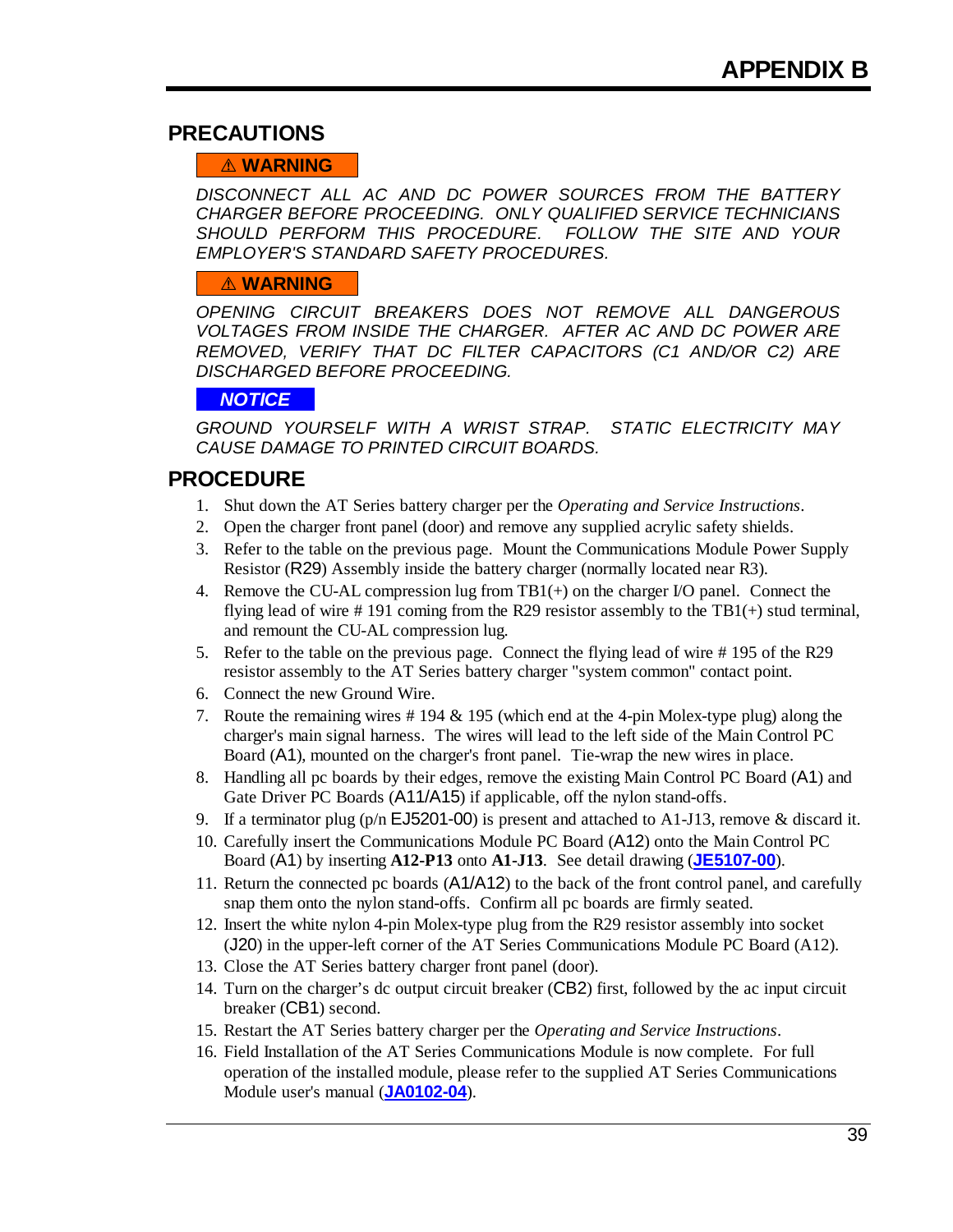#### <span id="page-41-0"></span>**DOCUMENT NUMBER**

 The text and graphics contained within this manual are controlled by the battery charger manufacturer's internal part number (**JA5026-00**). The revision level and dates of this manual's text and graphics are listed below. These controls supercede all other available dates. The first two (2) and last two (2) pages of this manual are reserved for company-specific front and back cover artwork. Any revision levels, revision dates, or document numbers featured on the first two (2) and last two (2) pages of this manual refer to the cover artwork only.

#### **DOCUMENT INFORMATION**

Document Number: **JA5026-00** Revision Level: **7F** Filename: [JA5026-00.Rev7F.ATComm.manual.doc] Last Date Saved: [6/17/2021 5:15 AM]<br>Last Date Printed: [6/17/2021 5:15 AM] [6/17/2021 5:15 AM]

#### **PARTS DATA PACKAGE**

 Any job-specific customized Parts Data Package report supplied with this battery charger communications module, the corresponding battery charger, and/or this manual, supercede any standard parts listed in this manual.

#### **DRAWINGS**

 A customized record drawing package is available for your **AT Series Communications Module** and/or your corresponding **AT10.1** or **AT30 Series** battery charger, featuring a unit-specific drawing list / data nameplate detail, outline drawing, itemized internal component layout, electrical schematic with component ratings, and a full connection diagram. If the standard drawings featured in this manual are not sufficient, please contact your Sales Representative for drawing availability from the battery charger manufacturer.

 Any job-specific custom drawings supplied with your **AT Series Communications Module** and/or your corresponding **AT10.1** or **AT30 Series** battery charger, supercede the standard drawing featured in Appendix B.

#### **ONLINE AVAILABILITY**



 An unlabeled version of this operating and service instruction manual is available online at [http://www.ATSeries.net/PDFs/JA0102-04.pdf.](http://www.atseries.net/PDFs/JA0102-04.pdf) Other related product operating manuals, feature and accessory special instructions, standard drawings (including the ones listed in this manual), field service instructions, and product application notes for the AT Series microprocessor-controlled battery chargers and battery charger products are available online at [http://www.ATSeries.net/.](http://www.atseries.net/) Saved in Adobe Acrobat Portable Document Format (PDF), they are readily available for downloading and printing

 [If revision levels differ betw](http://www.atseries.net/PDFs/JA0102-04.pdf)een the drawings embedded in this manual and the full online PDF drawings, refer to document with the higher revision level. For document availability of private-labeled manuals and/or standard drawings, please contact your sales representative or visit the web site listed on the **back cover** of this manual.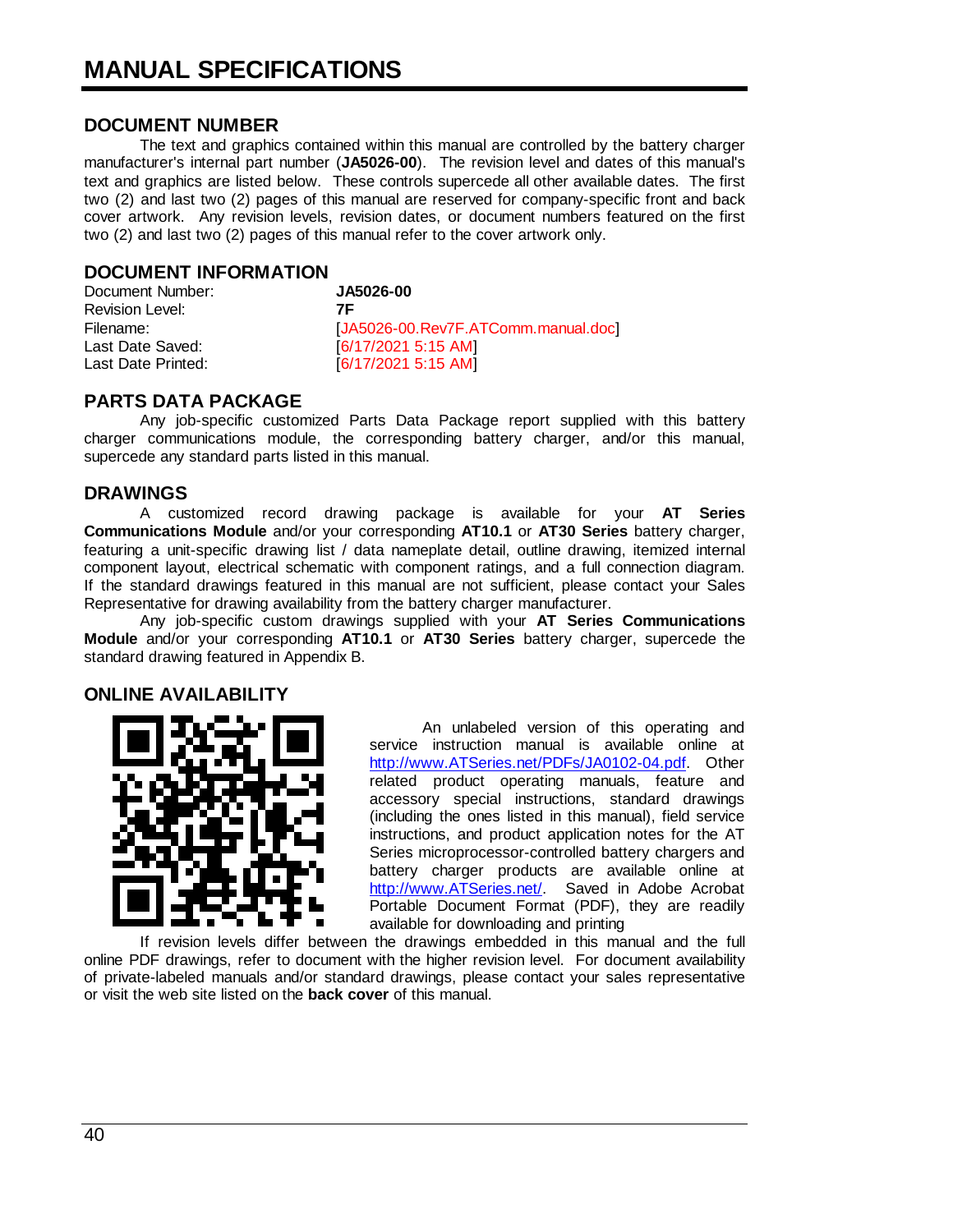| Doc. No   | <b>Online Hyperlink</b>                           | <b>Description</b>                                 |
|-----------|---------------------------------------------------|----------------------------------------------------|
| JA0102-01 | http://www.ATSeries.net/PDFs/JA0102-01.pdf        | AT10.1 G1 Manual (unlabeled)                       |
| JA0102-02 | http://www.ATSeries.net/PDFs/JA0102-02.pdf        | AT10.1 G2 Manual (unlabeled)                       |
| JA0102-03 | http://www.ATSeries.net/PDFs/JA0102-03.pdf        | AT30 Manual (unlabeled)                            |
| JA0102-04 | http://www.ATSeries.net/PDFs/JA0102-04.pdf        | AT Comm. Module Manual (unlabeled)                 |
| JA0102-05 | http://www.ATSeries.net/PDFs/JA0102-05.pdf        | AT-DC Dist. Panel Manual (unlabeled)               |
| JA5015-00 | http://www.ATSeries.net/PDFs/JA5015-00.pdf        | AT TempCo Probe Acsy. Instructions                 |
| JA5054-00 | http://www.ATSeries.net/PDFs/JA5054-00.pdf        | AT Forced Load Sharing Instructions                |
| JA5098-00 | http://www.ATSeries.net/PDFs/JA5098-00.pdf        | AT Latching Alarm Relays Instructions              |
| JC5020-00 | http://www.ATSeries.net/PDFs/JC5020-00.pdf        | AT Series Charger Quick Setup Sheet                |
| EJ5088-XX | http://www.ATSeries.net/PDFs/EJ5088-XX.pdf        | AT Series Ground Detection Voltmeter               |
| EJ5130-XX | http://www.ATSeries.net/PDFs/EJ5130-XX.pdf        | AT Series Barrier Type Alarm Terminals             |
| EJ5136-XX | http://www.ATSeries.net/PDFs/EJ5136-XX.pdf        | AT Series Battery Discharge Alarm                  |
| EJ5137-XX | http://www.ATSeries.net/PDFs/EJ5137-XX.pdf        | AT Series End Of Discharge Alarm                   |
|           |                                                   |                                                    |
| JD0064-00 | http://www.ATSeries.net/PDFs/JD0064-00.pdf        | Preventative Maintenance Procedure                 |
| JD0064-01 | http://www.ATSeries.net/PDFs/JD0064-01.pdf        | AT Series Charger Start-up Procedure               |
| JD5003-00 | http://www.ATSeries.net/PDFs/JD5003-00.pdf        | TempCo Probe Application Note                      |
| JD5008-00 | http://www.ATSeries.net/PDFs/JD5008-00.pdf        | <b>AT Comm. Module Field Installation</b>          |
| JD5010-00 | http://www.ATSeries.net/PDFs/JD5010-00.pdf        | AT Power Res. (R3) Field Installation              |
| JD5012-00 | http://www.ATSeries.net/PDFs/JD5012-00.pdf        | Main Ctrl PC Board (A1) Field Installation         |
| DC5016-00 | http://www.ATSeries.net/PDFs/DC5016-00.pdf        | AT Series AC Input Current Tables                  |
| JD5032-00 | http://www.ATSeries.net/PDFs/JD5032-00.pdf        | <b>Ground Fault Detection Application Note</b>     |
| JF5039-00 | http://www.ATSeries.net/PDFs/JF5039-00.pdf        | AT10.1/AT30 3rd Party Agency Approvals             |
| JF5045-00 | http://www.ATSeries.net/PDFs/JF5045-00.pdf        | Proper Sizing of Industrial Battery Chargers       |
| JE5107-00 | http://www.ATSeries.net/PDFs/JE5107-00.pdf        | <b>AT Comm. Module Wiring Detail</b>               |
| JE5107-20 | http://www.ATSeries.net/PDFs/JE5107-20.pdf        | AT Comm. Module (w/Ethernet) Detail                |
| JF5026-00 | http://www.ATSeries.net/PDFs/JF5026-00.pdf        | <b>AT Communications Module FAQs</b>               |
|           |                                                   |                                                    |
| n/a       | http://www.ATSeries.net/PDFs/RS422+485AppNote.pdf | 3rd Party RS-422 & RS-485 Appl. Note               |
| JA5109-00 | http://www.ATSeries.net/PDFs/JA5109-00.pdf        | User Instructions - AT Comm Ethernet Gateway       |
| n/a       | http://www.ATSeries.net/PDFs/EDNP-3UsersGuide.pdf | 3rd Party Ethernet Gateway User's Guide (DNP-3)    |
| n/a       | http://www.ATSeries.net/PDFs/EMB-2UsersGuide.pdf  | 3rd Party Ethernet Gateway User's Guide (Modbus)   |
| EJ5226-XX | http://www.ATSeries.net/PDFs/EJ5226-XX.pdf        | Wiring Diagram - AT Comm Ethernet Gateway          |
| EJ5284-XX | http://www.ATSeries.net/PDFs/EJ5284-XX.pdf        | Fiber Optics Ethernet Interface for AT Comm        |
|           |                                                   |                                                    |
| EJ5230-04 | http://www.ATSeries.net/PDFs/EJ5230-04.pdf        | 130Vdc "B&B" Fiber Optics Interface for AT Comm.   |
| EJ5230-1X | http://www.ATSeries.net/PDFs/EJ5230-1X.pdf        | "DYMEC RS-485" Fiber Optics Interface for AT Comm. |
| EJ5230-2X | http://www.ATSeries.net/PDFs/EJ5230-2X.pdf        | "DYMEC RS-232" Fiber Optics Interface for AT Comm. |
| JA5070-00 | http://www.ATSeries.net/PDFs/JA5070-00.pdf        | Analog Modem for AT Communications                 |
|           |                                                   |                                                    |